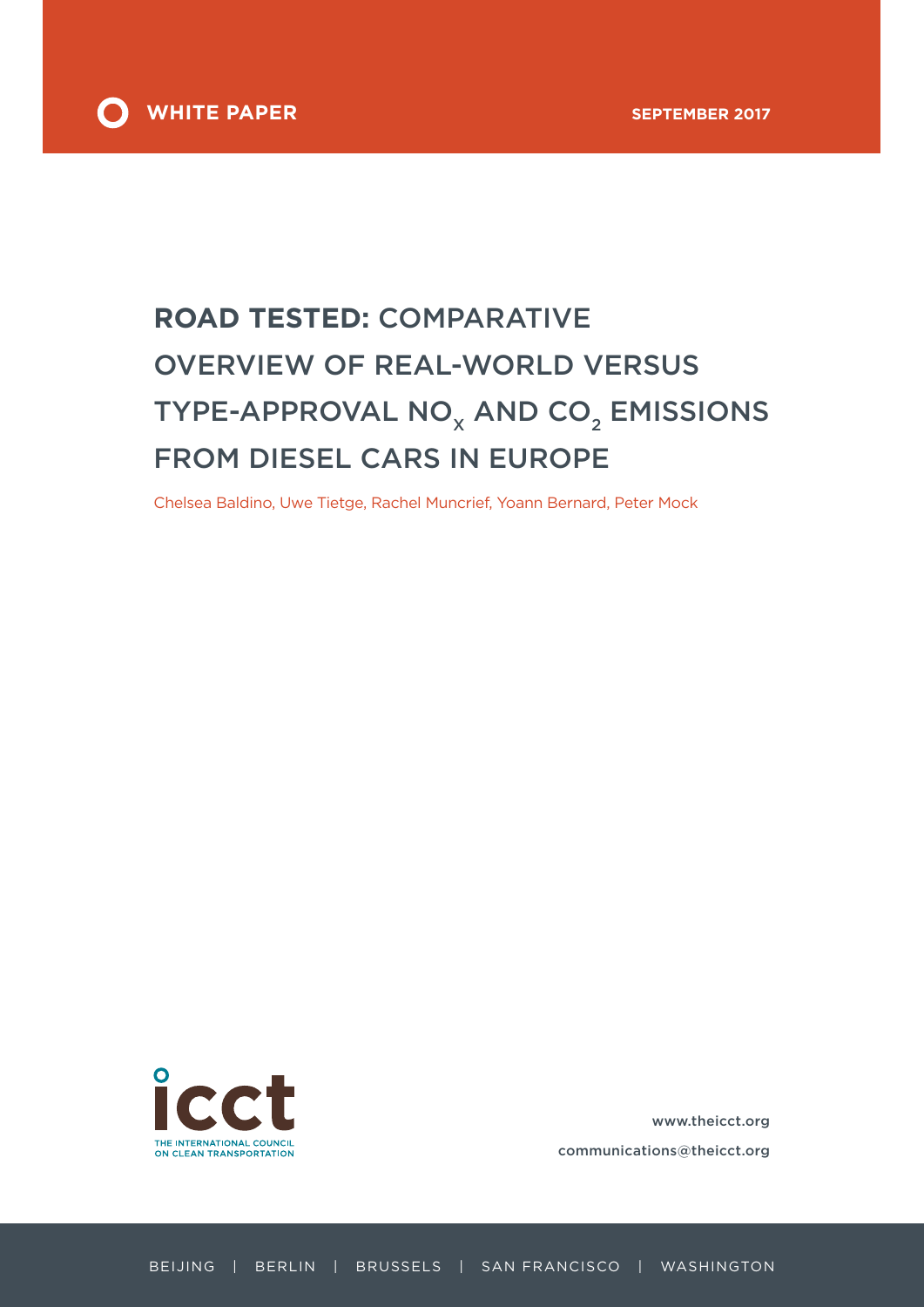## ACKNOWLEDGMENTS

The authors thank the reviewers of this report for their guidance and constructive comments, with special thanks to John German, Jan Dornoff, and one anonymous reviewer.

For additional information: International Council on Clean Transportation Europe Neue Promenade 6, 10178 Berlin +49 (30) 847129-102

[communications@theicct.org](mailto:communications%40theicct.org?subject=) | www.theicct.org | @TheICCT

© 2017 International Council on Clean Transportation

Funding for this work was generously provided by the ClimateWorks Foundation and Stiftung Mercator.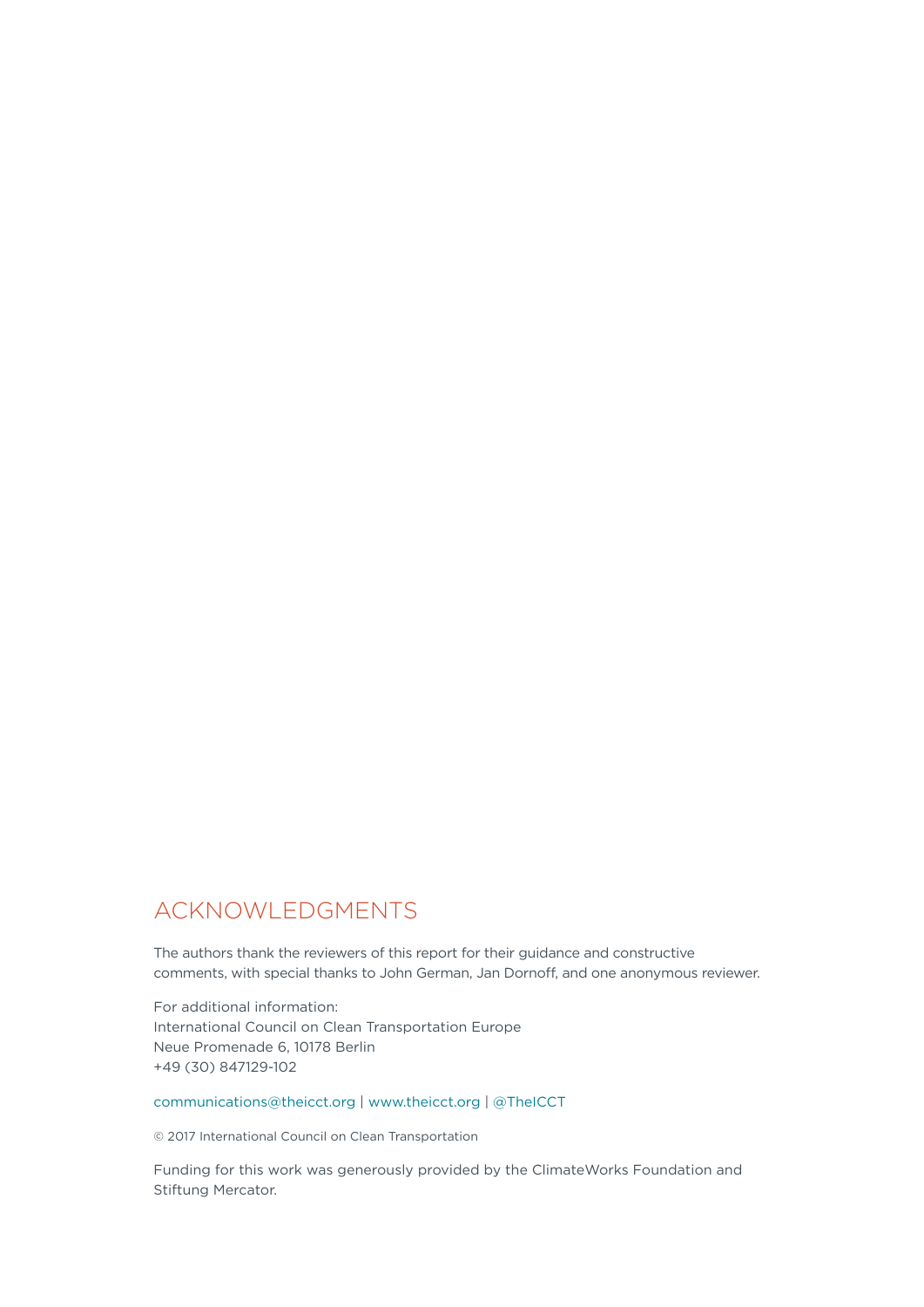# EXECUTIVE SUMMARY

Following the discovery in 2015 of an illegal defeat device on 590,000 Volkswagen vehicles with diesel engines in the United States (U.S. Environmental Protection Agency, 2017), several independent European organizations and governments conducted emissions testing on Euro 5 and Euro 6 passenger cars. This paper combines the publicly available emissions data from these organizations and government bodies, as well as data that ICCT purchased from a commercial provider, to compare official laboratory-test and on-road nitrogen oxide (NO<sub>v</sub>) emissions for 541 Euro 5 and Euro 6 diesel passenger cars, representing 145 of the most popular European models. Previous research found that there is a gap between type-approval and real-world carbon dioxide  $(CO<sub>2</sub>)$  emissions that has grown from less than 10% in 2001 to 42% in 2015 (Tietge et al., 2016). We also include estimates of the real-world CO<sub>2</sub> gap from Spritmonitor.de in this analysis.

The various governments and organizations used a wide range of tests and procedures for the on-road or on-track components of their testing. All conducted real-world tests, with the majority utilizing a portable emissions measurement system (PEMS) for recording emissions. Two organizations or governments used smart emissions measurement systems (SEMS) equipment. Some of them followed the New European Driving Cycle (NEDC) speed profile on the road or track; some conducted testing following the real-driving emissions (RDE) testing procedure; and some followed other procedures. The RDE procedure is a new on-road emissions test that was recently introduced by the European Union (EU) as an amendment to the Euro 6 standard. RDE testing will come into force for new EU emissions type approvals beginning in September 2017.



Figure ES-1: Euro 6 diesel passenger car histogram showing individual NO<sub>y</sub> measurements.<sup>1</sup>

These measurements are organized into four conformity factor groups: less than 1 (= could meet the Euro 6 standard on the road), between 1 and 2.1 (= suggests compliance with the first phase of RDE), and above and below 10 (= order of magnitude higher than Euro 6 laboratory standards).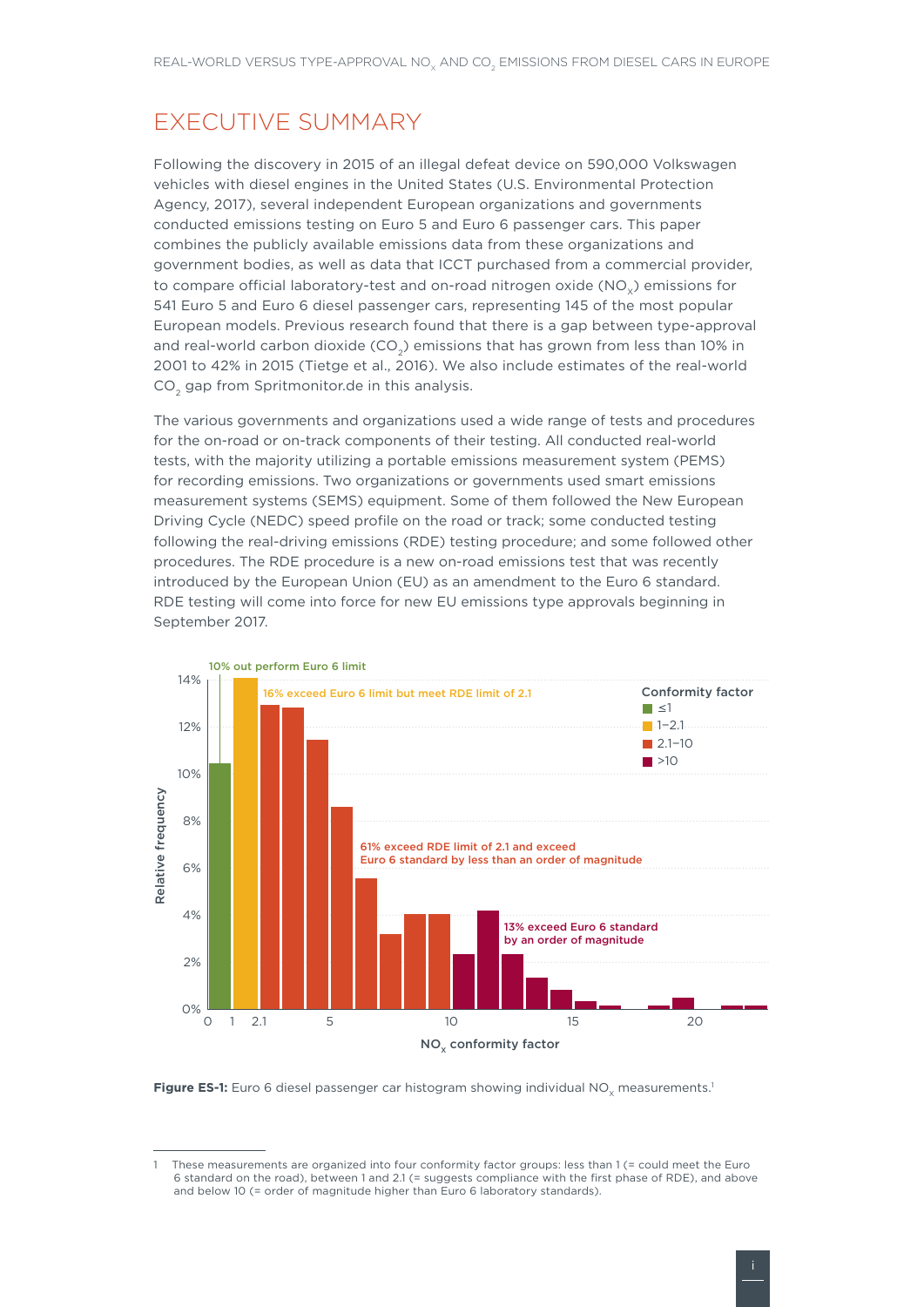This paper reports  $NO<sub>x</sub>$  emissions in terms of conformity factor (CF), or the ratio between the on-road NO<sub>x</sub> emissions for a vehicle and the laboratory testing limit for NO<sub>x</sub> emissions. For Euro 5 diesel vehicles, the limit is 180 mg/km; and for Euro 6, the limit is 80 mg/km. This paper finds that average on-road NO<sub>v</sub> and CO<sub>2</sub> emissions from diesel passenger cars are much higher than laboratory emission standards and type-approval values. For Euro 5 diesel cars, these CFs ranged from just over 1, meaning that those cars almost met legal limits under real-world conditions, to 11, meaning that actual emissions were 11 times higher than the legal limit. The average CF for this category was 4.1. For Euro 6 cars, the CF range was slightly wider, from just under 1 to almost 12; the average CF for all tested Euro 6 diesel models was 4.5. Under both Euro 5 and Euro 6, Opel and Renault-Nissan cars, particularly the Opel Insignia and Nissan Qashqai, recorded some of the highest NO<sub>v</sub> conformity factor readings, indicating the vehicles were the farthest out of compliance with standards. Figure ES-1 shows that 10% of the tested Euro 6 vehicles would probably meet the Euro 6 limits on the road. About a quarter had conformity factors that would probably meet the on-road emissions limit of the first regulatory step of the RDE standards, a NO<sub>x</sub> conformity factor of  $2.1<sup>2</sup>$ 



Figure ES-2: Euro 5 diesel passenger car gap between real-world and type-approval CO<sub>2</sub> emission values vs. on-road  $NO<sub>x</sub>$  emissions conformity factors by manufacturer.<sup>3</sup>

<sup>2</sup> These results do not indicate compliance or lack of compliance with the NEDC and RDE tests because the testing methods varied for the different testing initiatives (e.g., test results that make up a car's conformity factor falling under 2.1 did not all follow the RDE protocol).

<sup>3</sup> Marker sizes are indicative of the number of measurements included in the NOX conformity factor calculation (i.e., the larger markers represent more measurements). Manufacturer group key: BMW = BMW; DAI = Daimler; FCA = Fiat Chrysler Automobiles; FRD = Ford; GEM = General Motors; HON = Honda; HMC = Hyundai Motor Company; MAZ = Mazda; PSA = Groupe PSA; RNA = Renault-Nissan; SUZ = Suzuki; TAT = Tata (including Jaguar Land Rover); TOY = Toyota; VLO = Volvo; VWG = Volkswagen Group. The average conformity factor indicated refers only to those vehicles for which sufficient entries were available to allow for an analysis at the manufacturer's level.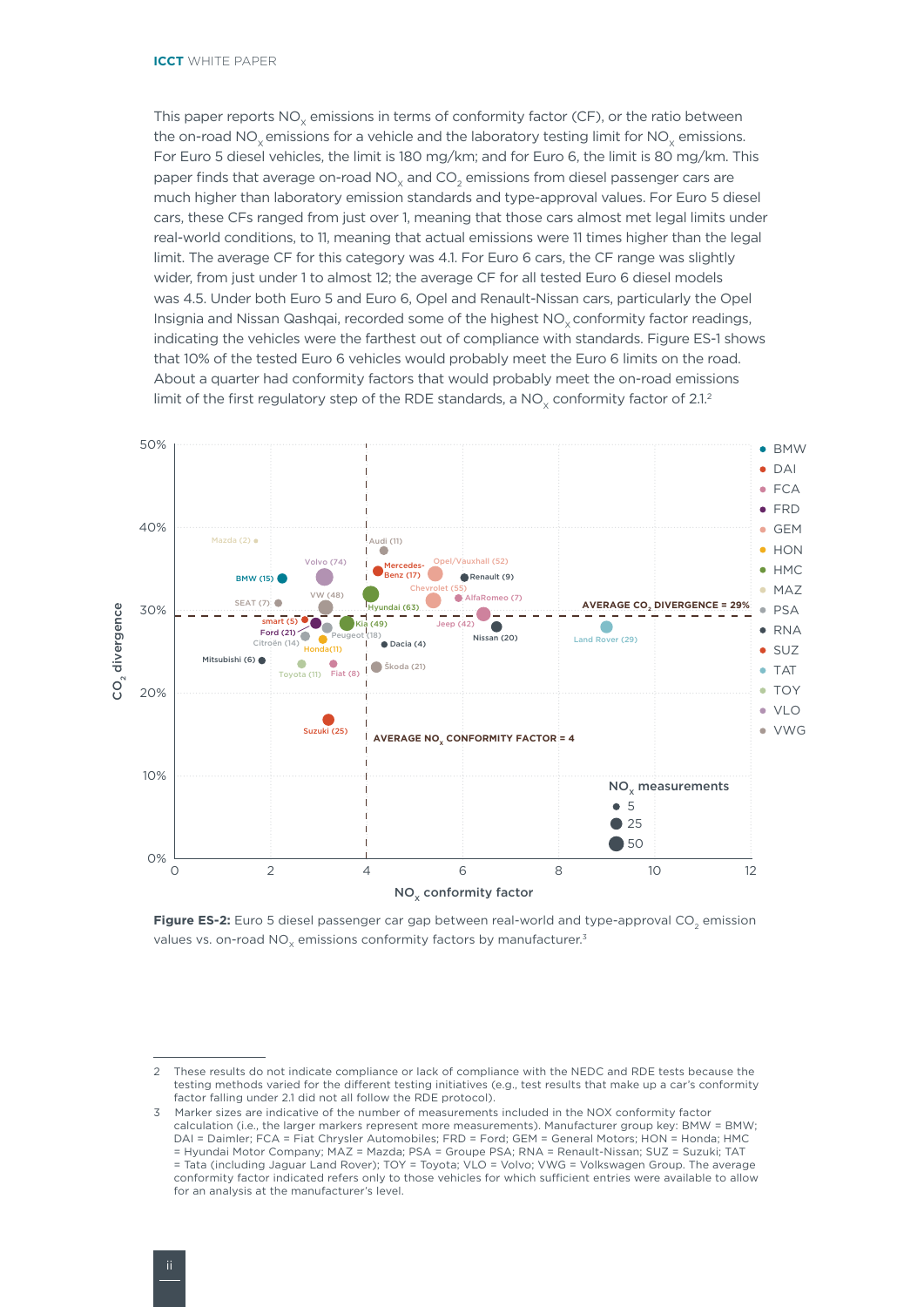Fiat Chrysler Automobiles (Jeep), Tata Motors (Land Rover), General Motors (Opel/ Vauxhall and Chevrolet), and Renault-Nissan (Dacia, Renault, and Nissan) cars recorded some of the highest CFs for Euro 5 (Figure ES-2). The Renault-Nissan and Fiat Chrysler groups were also on the high end of  $NO<sub>x</sub>$  conformity factors under Euro 6 (Figure ES-3). Under both Euro 5 and Euro 6, the BMW group, which includes Mini, had some of the best CF readings for NO<sub>v</sub> (Figure ES-2). Under Euro 6, several brands belonging to the Volkswagen group had average CFs lower than 2 (Figure ES-3).



Figure ES-3: Euro 6 diesel passenger car gap between real-world and type-approval CO<sub>2</sub> emission values vs. on-road  $NO<sub>v</sub>$  emissions conformity factors by manufacturer.<sup>4</sup>

With respect to  $CO<sub>2</sub>$  emission values, this analysis shows that a divergence between type-approval and real-world CO<sub>2</sub> emissions exists for every manufacturer and car model. The average CO<sub>2</sub> divergence for Euro 5 and Euro 6 was approximately 30%.<sup>5</sup> The manufacturers with the highest divergences were Mazda, Audi, Mini, BMW, Volvo, Opel/Vauxhall, Chevrolet, Renault, and Mercedes-Benz (Figures ES-2 and ES-3). The lowest divergences belonged to Škoda, Toyota, Fiat, Suzuki, and Mitsubishi (Figures ES-2 and ES-3).

<sup>4</sup> Marker sizes are indicative of the number of measurements included in the  $NO<sub>v</sub>$  conformity factor calculation (i.e., the larger markers represent more measurements). BMW = BMW; DAI = Daimler; FCA = Fiat Chrysler Automobiles; FRD = Ford; GEM = General Motors; HON = Honda; HMC = Hyundai Motor Company; MAZ = Mazda; PSA = Groupe PSA; RNA = Renault-Nissan; SUZ = Suzuki; TAT = Tata (including Jaguar Land Rover); TOY = Toyota; VLO = Volvo; VWG = Volkswagen Group. The average conformity factor indicated refers only to those vehicles for which sufficient entries were available to allow for an analysis at the manufacturer's level.

<sup>5</sup> The 30% value refers to the average CO<sub>2</sub> gap for Euro 5 and Euro 6 vehicles built between 2011 and 2015. This average is lower than most recent estimates–40% for vehicles built in 2015 because the gap has been growing over time (see Tietge et al., 2016).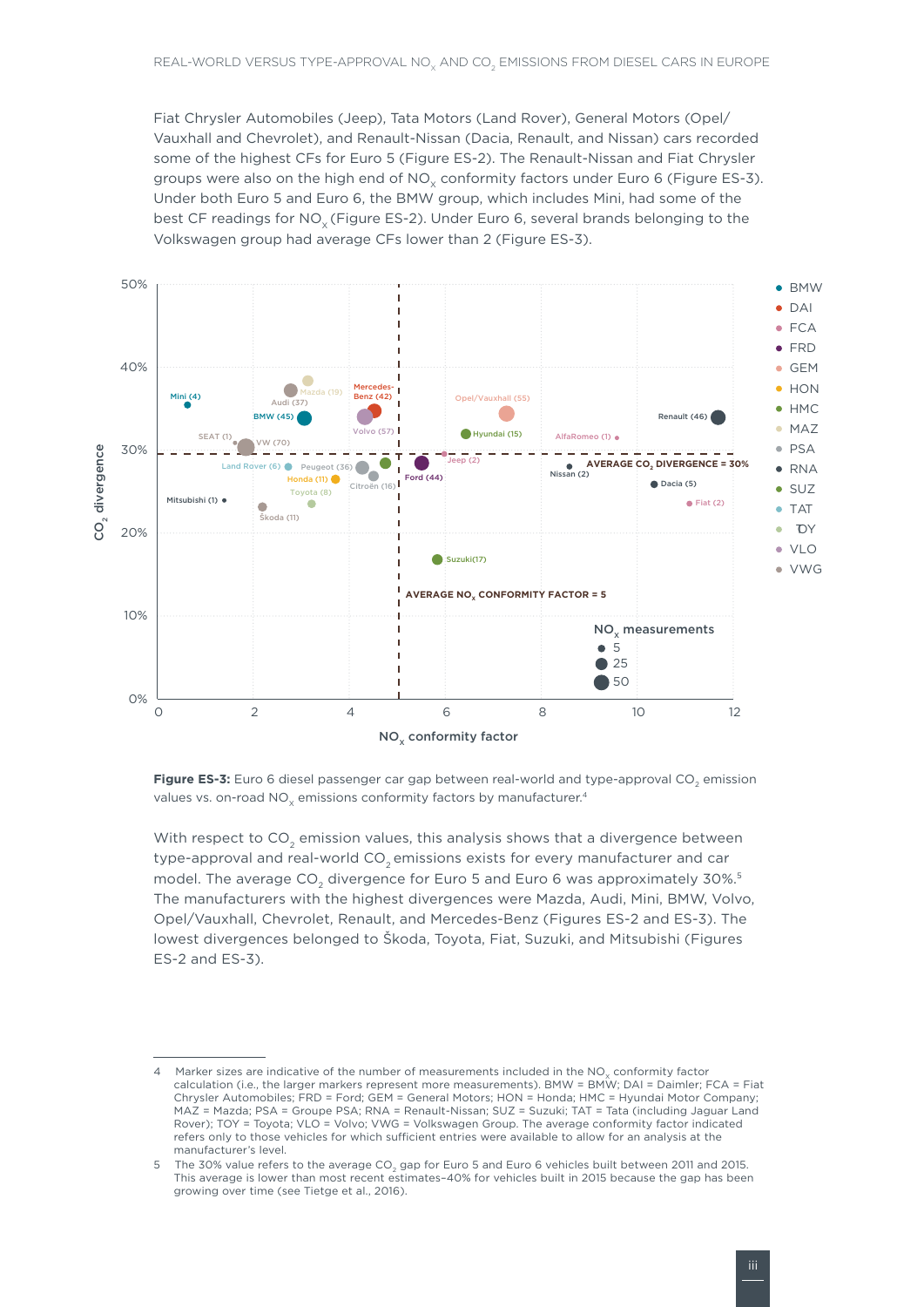This paper concludes by outlining steps that can be taken to reduce on-road  $NO<sub>v</sub>$  and CO<sub>2</sub> emissions from passenger diesel cars, namely:

### **1. PROVIDING TRANSPARENT, ACCESSIBLE DATA:**

The on-road emission tests inspired by the Volkswagen defeat device should be the beginning of a long-term monitoring program. It is important to ensure that all data collected during future testing campaigns, not only for  $NO<sub>y</sub>$  but also for  $CO<sub>2</sub>$  and other emissions, are made publicly available within a reasonable timeframe. Disclosing the data allows independent third parties to confirm the findings and helps rebuild consumer and public trust. The emissions testing should be continued on a regular basis, carried out by government agencies, independent technical services, or both. Vehicles for testing should be independently sourced and financed, rather than being provided by manufacturers. The testing should not be funded by manufacturers to ensure full objectivity of the monitoring programs.

### **2. IMPROVING TEST PROCEDURES:**

The introduction of RDE testing in Europe is a first step toward improving vehicle testing standards. But absent high ambitions, it will fall short of completely addressing high NO<sub>y</sub> emissions on the road (Miller & Franco, 2016). As part of a further development of the RDE test procedure, legislation needs to ensure that on-road testing applies not only to prototype vehicles, as is the case today, but also to production vehicles randomly selected for in-service conformity testing. A broad market surveillance program for on-road emission levels of new vehicles should include third parties, in addition to type-approval authorities, to ensure independent findings. Finally, CO<sub>2</sub> emissions are still not covered in the RDE testing procedure and are measured only under laboratory conditions, not on the road. But, as we have pointed out in earlier studies, including CO<sub>2</sub> in future on-road testing regulations is imperative for ensuring that production vehicles meet declared values (Tietge et al., 2016).

#### **3. PROPERLY ENFORCING CURRENT AND FUTURE EMISSION STANDARDS:**

Even the most advanced testing procedures are effective only if properly enforced. The emission test results collected by government agencies during recent months provide a wealth of information, and in many cases strong indications of illegal defeat devices. It is the responsibility of type-approval authorities to ensure that vehicles comply with standards and, when necessary, order recalls that would remove identified defeat devices and ensure a significant reduction in vehicle emissions. In addition, particularly where a retroactive fix is not possible, it is the responsibility of type-approval authorities to issue fines as a warning that defeat devices and exceeding emission standards will not be tolerated. The European Commission should take a stronger role in coordinating vehicle emissions testing and enforcement, as suggested in the currently debated overhaul of the EU type-approval framework directive (European Commission, 2016b).

These steps could greatly reduce on-road  $CO<sub>2</sub>$  and  $NO<sub>v</sub>$  emissions from diesel passenger vehicles and help rebuild consumer trust in declared emission values. This issue is crucial to the goal of clean transportation, as  $NO_x$  is a major component of smog and CO<sub>2</sub> is a principal greenhouse gas contributing to climate change.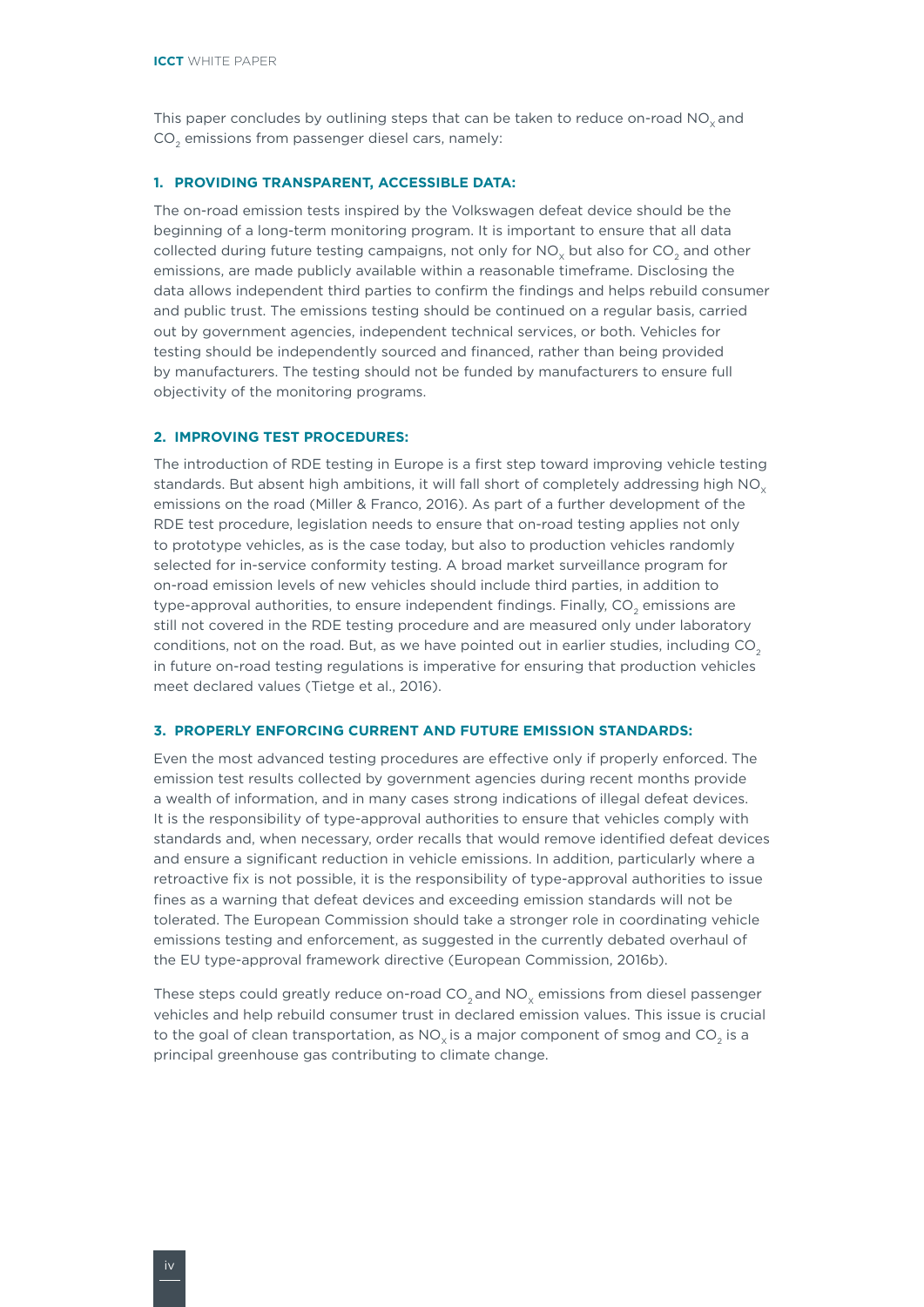# TABLE OF CONTENTS

|  | 4.1 NO <sub>x</sub> Emissions Conformity Factors from Individual Car Testing 5 |  |  |  |  |  |  |
|--|--------------------------------------------------------------------------------|--|--|--|--|--|--|
|  | 4.2 Comparing Euro 5 and Euro 6 Diesel Passenger Auto Emissions for            |  |  |  |  |  |  |
|  |                                                                                |  |  |  |  |  |  |
|  |                                                                                |  |  |  |  |  |  |
|  |                                                                                |  |  |  |  |  |  |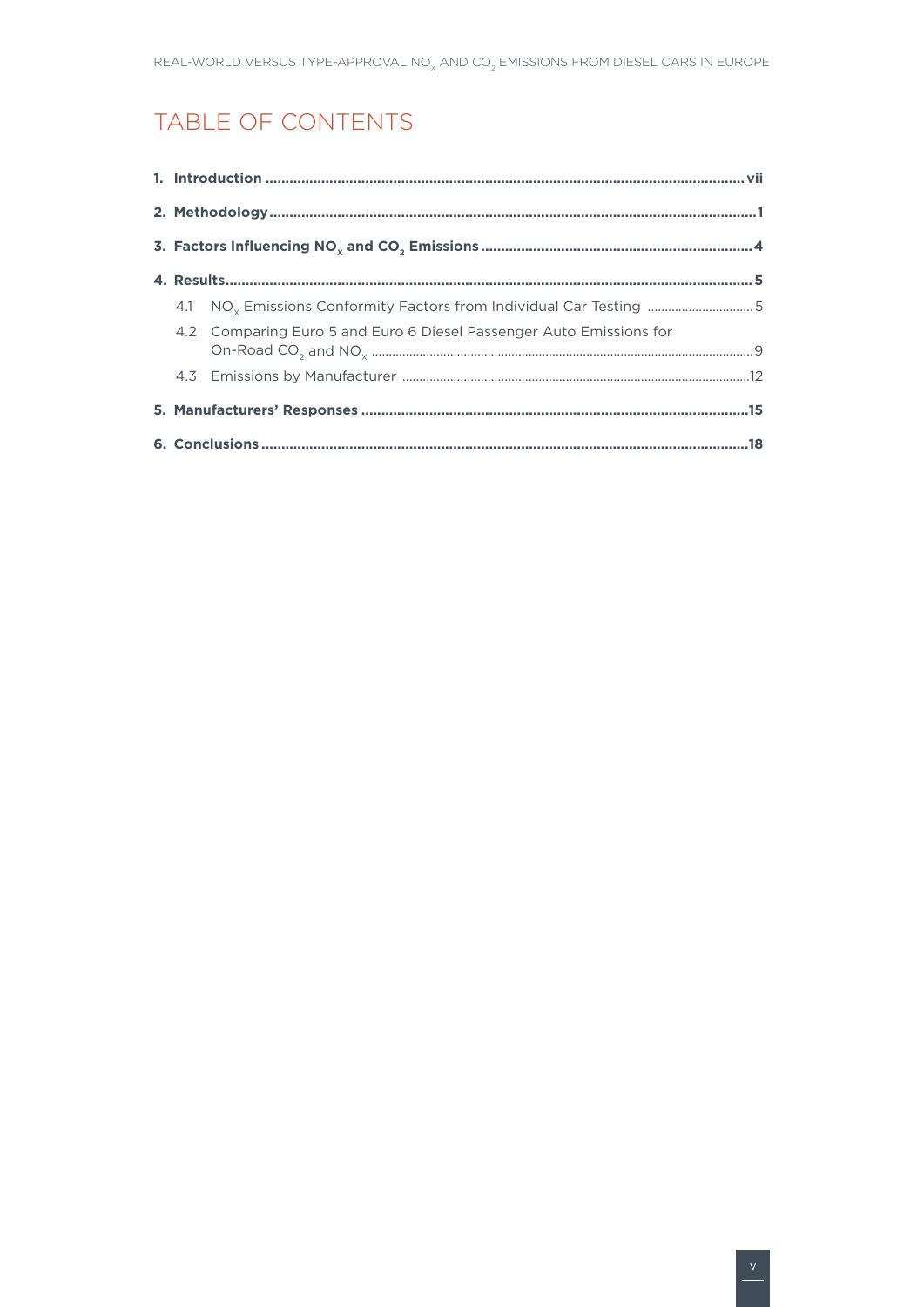# ABBREVIATIONS

| <b>ACEA</b>     | European Automobile Manufacturers' Association                                        |
|-----------------|---------------------------------------------------------------------------------------|
| <b>CF</b>       | Conformity factor                                                                     |
| CO <sub>2</sub> | Carbon dioxide                                                                        |
|                 | <b>DCCCRF</b> French Competition, Consumer Affairs and Prevention of Fraud department |
| <b>DUH</b>      | Deutsche Umwelthilfe (a German environmental NGO)                                     |
| EA              | <b>Emissions Analytics</b>                                                            |
| <b>EGR</b>      | Exhaust gas recirculation                                                             |
| EU              | European Union                                                                        |
| <b>EUDC</b>     | Extra urban driving cycle (of the New European Driving Cycle laboratory test)         |
| <b>KBA</b>      | Kraftfahrt-Bundesamt (Germany's Federal Motor Transport Authority)                    |
| <b>LNT</b>      | Lean $NO_{x}$ trap                                                                    |
| <b>NEDC</b>     | New European Driving Cycle                                                            |
| $NO_{\rm v}$    | Nitrogen oxides                                                                       |
| <b>PEMS</b>     | Portable emissions measurement system                                                 |
| <b>RDE</b>      | Real-driving emissions                                                                |
| <b>RDW</b>      | Dutch vehicle authority                                                               |
| <b>SCR</b>      | Selective catalytic reduction                                                         |
| <b>SEMS</b>     | Smart emissions measurement system                                                    |
| <b>TNO</b>      | The Netherlands Organisation for Applied Scientific Research                          |
| <b>UDC</b>      | Urban driving cycle (of the New European Driving Cycle laboratory test)               |
| UK              | United Kingdom                                                                        |
| <b>ZDF</b>      | Zweites Deutsches Fernsehen (a German television network)                             |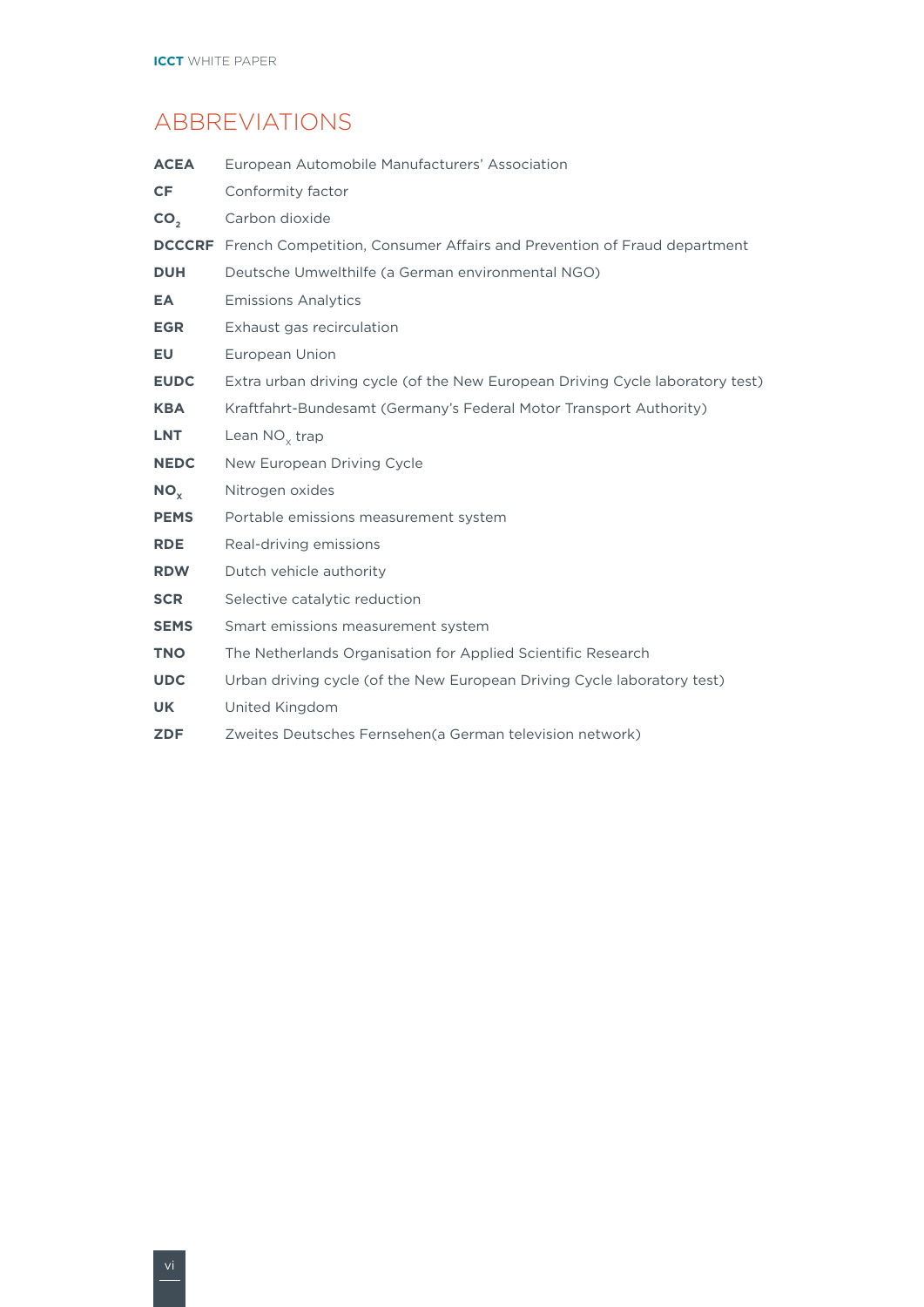## <span id="page-8-0"></span>1. INTRODUCTION

In 2014, researchers at West Virginia University commissioned by the ICCT conducted on-road emissions testing on three diesel passenger cars in California. This led to the discovery of an illegal defeat device on 590,000 Volkswagen vehicles with diesel engines in the United States (U.S. Environmental Protection Agency, 2017). Shortly following this discovery, Volkswagen acknowledged that more than 8 million passenger cars in Europe were fitted with the same defeat device and that a worldwide total of 11 million Volkswagen vehicles were affected (Muncrief, German, & Schultz, 2016). European legislation prohibits the use of instruments that reduce the effectiveness of emission controls. However, of 28 type-approval authorities in the European Union (EU), only Germany's Federal Motor Transport Authority, the Kraftfahrt-Bundesamt (KBA), has made an official finding that Volkswagen used an unauthorized shutdown device to manipulate the emission values of diesel cars during testing (Untersuchungsausschuss, Deutscher Bundestag, 2016). Other investigations by regulators and courts, including those of manufacturers other than Volkswagen, are ongoing. Manufacturers are pointing to alleged grey areas in the regulations that allow the use of defeat devices for protecting the engine and emissions-control system against damage (United Kingdom Parliament, 2016).

Manufacturers manipulating emissions controls in passenger cars is a significant problem because the transport sector is one of the largest contributors of NO<sub>v</sub> in the EU; a recent study estimated that excess diesel vehicle  $NO<sub>v</sub>$  emissions in 2015 were linked to ~38,000 premature deaths worldwide, with the EU having a high number of deaths compared to other regions. In fact, if diesel vehicle  $NO<sub>x</sub>$  emissions were within EU certification limits, the mortality burden in Europe would drop by 10% each year (Anenberg et al., 2017).

In reaction to the discovery of the Volkswagen defeat device, several European national agencies and governments conducted their own emissions testing on Euro 5 and Euro 6 diesel passenger cars, focusing on real-world nitrogen oxide (NO<sub>x</sub>) emissions, but also covering carbon dioxide (CO<sub>2</sub>) emissions. Gasoline passenger cars were not included because previous research found that typically these cars comply with  $NO<sub>v</sub>$  emissions standards in the real world (although a CO<sub>2</sub> gap does exist; Miller & Franco, 2016). In this paper, we combine the publicly available data that these agencies and government bodies collected to compare official and on-road<sup>6</sup> NO<sub>y</sub> emissions levels for 541 Euro 5 and Euro 6 diesel passenger cars, representing 145 of the most popular models. We added real-world CO<sub>2</sub> emission values from Spritmonitor.de, a free web service allowing roughly 400,000 users to track their on-road fuel consumption. We included CO<sub>2</sub> data in this paper because previous research documented a divergence, or "gap," between CO<sub>2</sub> type-approval values and real-world CO<sub>2</sub> emissions for passenger cars in Europe that has grown from less than 10% in 2001 to 42% in 2015 (Tietge et al., 2016). This gap is important because passenger cars represent 12% of total EU CO<sub>2</sub> emissions. We analyze this  $NO<sub>x</sub>$  and  $CO<sub>2</sub>$  data by model and manufacturer, and we also assess how individual NO<sub>y</sub> measurements compare with laboratory standards and manufacturer averages. We discuss observed differences in performance between passenger cars and in manufacturers' responses.

<sup>6</sup> In this paper, we define "on-road"  $NO_x$  emissions to mean those emissions that were measured on the track or road, with the exception of the  $NO<sub>x</sub>$  data collected by the Walloon Ministry of the Environment in Belgium, where cars were tested not on the road but on a four-wheel chassis dynamometer using PEMS. These Walloon test results are included in this assessment because the driving profile was based on a "real-world" speed trace and road grade, which was recorded during an on-road drive. Please see the Methodology section of this paper for a more detailed description of the Walloon government's methods.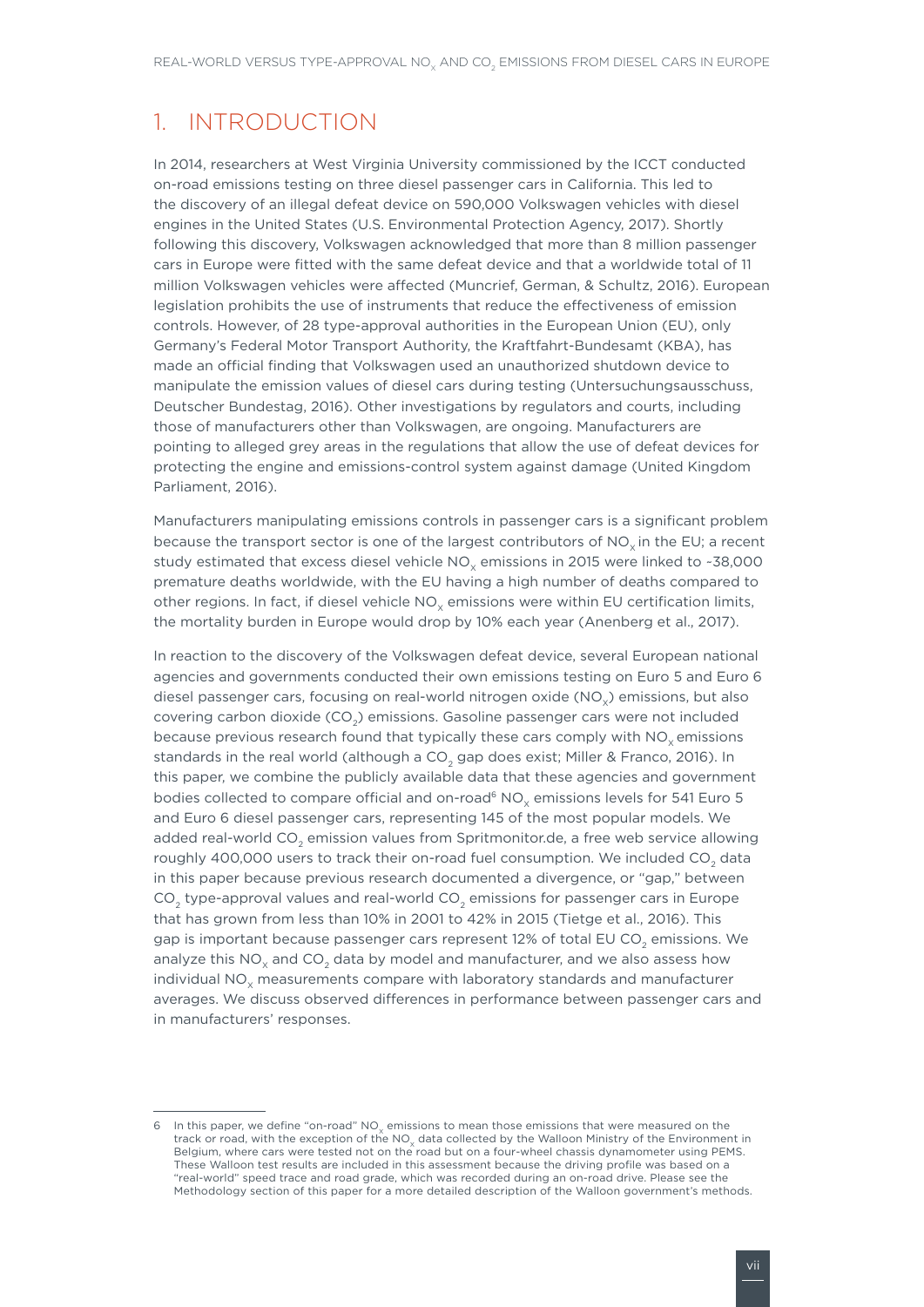### <span id="page-9-0"></span>2. METHODOLOGY

This paper assesses publicly available, on-road  $NO<sub>x</sub>$  emissions data from diesel passenger cars as of October 2016, collected from British, Dutch, French, and German government reports.7 We also include data from the Walloon Ministry of the Environment (in Belgium), where cars were tested under "real-world" conditions on a four-wheel chassis dynamometer using a portable emissions measurement system (PEMS). In addition to government reports, a number of independent organizations conducted emissions tests in the aftermath of "Dieselgate." Because the purpose and scope of these tests were similar to the government investigations, those results are also included in this analysis. The independent organizations were the Netherlands Organisation for Applied Scientific Research (TNO); Deutsche Umwelthilfe (DUH), a German environmental NGO; and the German TV network Zweites Deutsches Fernsehen (ZDF).<sup>8</sup> We also include purchased data from a commercial provider, Emissions Analytics, an independent testing business, which uses PEMS to measure real-world fuel economy and on-road emissions. A list of the cars included in this analysis, as well as the associated data sources, are provided in Table A1 in the appendix.

On-road testing is carried out on a car while driving in normal traffic conditions. Table 1 provides an overview of the testing protocols from the reports included in this paper. The most commonly used technique for recording emissions is PEMS, in which a main PEMS unit is temporarily attached to the back of the vehicle to collect and analyze exhaust emissions and record data as the vehicle is driven. The Dutch government and TNO, which collaborated to produce their protocols, used a version of PEMS called smart emissions measurement systems (SEMS). SEMS is a NO<sub>v</sub> emission screening tool that contains a data logger; a  $NO<sub>x</sub>$  and oxygen sensor, which measures volume concentrations; and a thermocouple, a type of temperature sensor. The  $NO<sub>v</sub>$  sensor and the thermocouple are installed in the tailpipe of the vehicle (Kadjik, Ligterink, van Mensch, & Smokers, 2016). During cross-validation experiments, SEMS NO<sub>v</sub> values fell to within 10% of the emissions values collected from cars tested in the laboratory.

Some of the governments and organizations followed the New European Driving Cycle (NEDC) test on a track or road, either with a hot or cold engine start, and in some cases without preconditioning. The British, Dutch, and German governments also performed variations of the NEDC test, for example by increasing the prescribed velocities by 10%. These variations were meant to detect large changes in emissions in response to small deviations from the cycle, which would potentially signal the use of a defeat device.

Additionally, some governments and independent organizations conducted testing following the real-driving emissions (RDE) protocol, a new on-road emissions test that was recently introduced by the EU as an amendment to the Euro 6 standard and will come into force beginning in September 2017 (Mock, 2017). The RDE protocol mandates road testing using PEMS in addition to laboratory trials. Although the RDE directive is more realistic than laboratory tests, it underestimates real-world conditions because the protocol incorporates many boundary conditions for inclusion or exclusion of raw measurement data; the excluded raw values are likely to be higher than those that are included. For example, at engine loads that are currently outside the operating conditions covered by the RDE test, NO<sub>v</sub> emissions grow exponentially (Miller & Franco, 2016). Additionally, the raw measurement data is normalized to account for variation across trips.

<sup>7</sup> Please see the appendix for a list of the government reports included in this assessment.

<sup>8</sup> The organizations and governments also tested cars on the chassis dynamometer, but with the exception of the Walloon chassis dynamometer testing, which utilized a "real-world" speed trace and road grade, these results (primarily from NEDC testing) were not included in this assessment.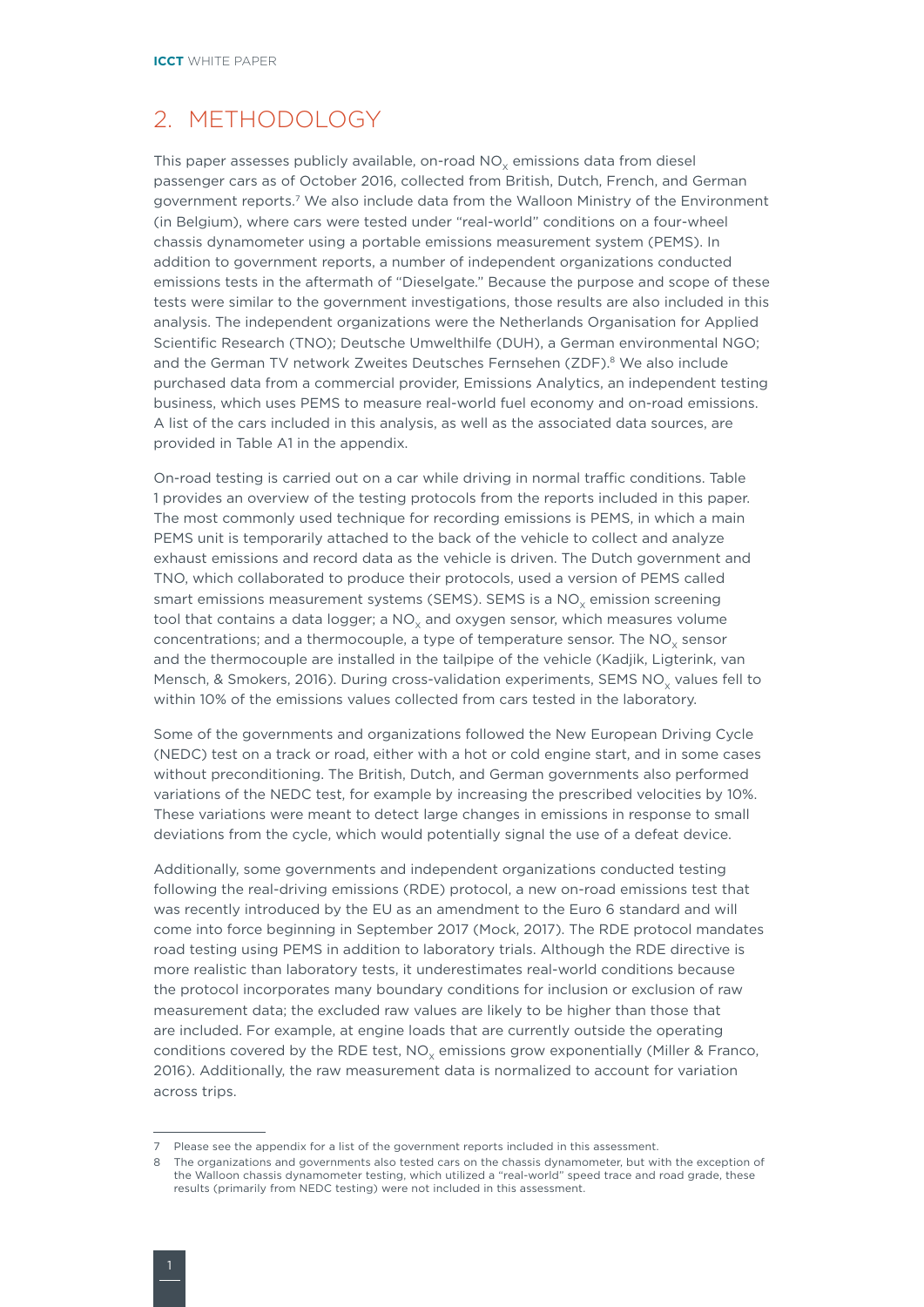The Walloon Ministry of the Environment in Belgium tested cars on a four-wheel chassis dynamometer using PEMS. These data are included because these tests did not follow a standard driving cycle. Instead, researchers created their own driving profile based on a "real-world" speed trace and road grade recorded from an on-road drive. The investigators also did not do any vehicle pre-conditioning, a common procedure for standard chassis-dynamometer testing.

After collecting on-road  $NO<sub>x</sub>$  values from the reports, we calculated the average of all the  $NO<sub>x</sub>$  measurements available for each passenger car model for Euro 5 and Euro 6. We also calculated average  $NO<sub>x</sub>$  values by car manufacturer. All  $NO<sub>x</sub>$  measurements for a single manufacturer or model were directly averaged together so that no measurements carried more weight in the average than others. Although we did not assess or address differences in findings between individual sources, we did assess whether there was a difference between average on-road NEDC and RDE findings, based on all available on-road NEDC and RDE findings.

To match CO<sub>2</sub> data with the NO<sub>y</sub> values for these cars, we used Spritmonitor.de, a web service that allows users to track their fuel consumption for no charge.<sup>9</sup> Users select a vehicle model and configuration, then enter data on fuel consumption and distance traveled. Reported fuel consumption values are publicly accessible, with roughly 400,000 users registered on Spritmonitor.de. We chose to use the Spritmonitor.de gap estimates instead of the CO<sub>2</sub> measurements from the governments' and organizations' reports because not all governments and organizations provided CO<sub>2</sub> values, and the Spritmonitor.de database is a more comprehensive source. A discussion of the validity of Spritmonitor.de data can be found in a number of studies (see Mock, German, Bandivadekar, & Riemersma, 2012; Tietge et al., 2016). Only diesel vehicles from Spritmonitor.de were included in this analysis.

Not all of the passenger cars for which we had on-road  $NO<sub>x</sub>$  values had enough entries in the Spritmonitor.de database to yield precise estimates. The minimum required sample size was determined to be 30 data points for a 95% confidence interval of less than ±5 percentage points of the real-world gap in CO<sub>2</sub> emission values. If a vehicle model did not meet these criteria, it was not included in the comparative analysis for  $CO<sub>2</sub>$  and NO<sub>y</sub>. We averaged together CO<sub>2</sub> gap estimates from 2011 through 2015 because Spritmonitor. de data do not differentiate between models by Euro 5 and 6 legislation. Thus, CO<sub>2</sub> gap estimates for vehicle models are the same in the Euro 5 and Euro 6 charts.<sup>10</sup>

<sup>9</sup> The complete data set used for this analysis was acquired in April 2016.

<sup>10</sup> Between 2011 and 2015, type-approval values have decreased, on average, for diesel vehicles in the Spritmonitor database, thus contributing to the CO2 gap; however, this decrease only represents approximately 2 percentage points of the increase in the overall divergence between real-world and typeapproved  $CO<sub>2</sub>$  values (see Tietge et al., 2016).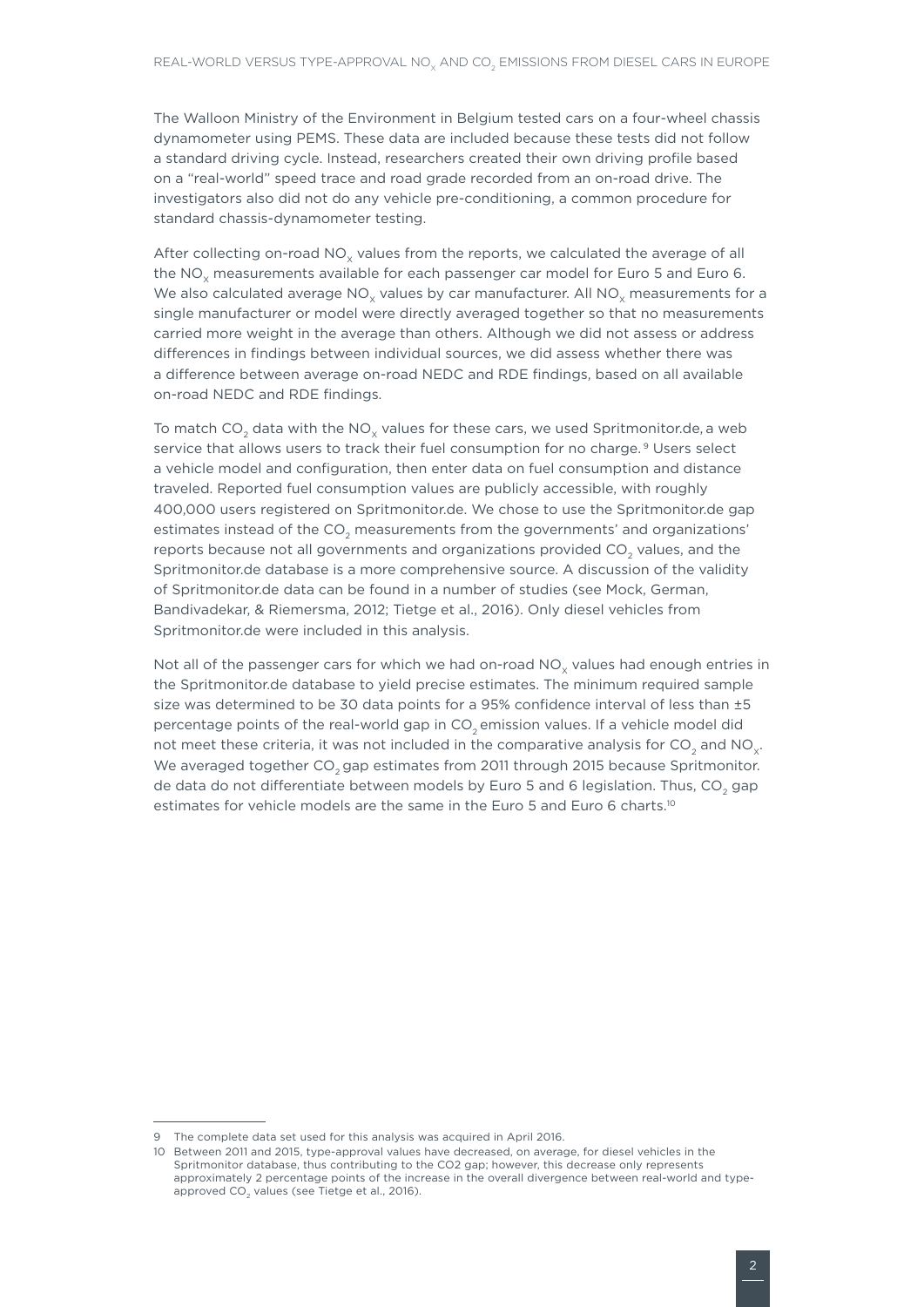### Table 1: Overview of testing protocols used by governments and independent organizations

|                                            |                                                                                                       | <b>France</b>     | <b>Germany</b>    | Wallonia<br>(Belgium)                     | <b>UK</b>        | <b>Netherlands</b>          | <b>DUH</b>         | <b>TNO</b>           | <b>ZDF</b>  | <b>Emissions</b><br><b>Analytics</b> |
|--------------------------------------------|-------------------------------------------------------------------------------------------------------|-------------------|-------------------|-------------------------------------------|------------------|-----------------------------|--------------------|----------------------|-------------|--------------------------------------|
| On-road or on-<br>track driving<br>profile | NEDC speed trace                                                                                      | X                 | $\times$          |                                           | $\times$         | $\times$                    |                    |                      | $\times$    |                                      |
|                                            | NEDC but with slightly<br>modified speed trace                                                        |                   | $\mathsf X$       |                                           | $\mathsf X$      | $\mathsf X$                 |                    |                      |             |                                      |
|                                            | Two consecutive<br>hot-start NEDC cycles<br>with the engine<br>running in between                     |                   |                   |                                           | $\mathsf X$      |                             |                    |                      |             |                                      |
|                                            | NEDC but with cycles<br>in reverse                                                                    |                   | $\mathsf X$       |                                           | $\times$         | $\mathsf X$                 |                    |                      |             |                                      |
|                                            | If NEDC, cold or hot<br>start?                                                                        | cold              | hot               |                                           | hot              | both<br>(separate<br>tests) |                    |                      | hot         |                                      |
|                                            | If NEDC,<br>preconditioning cycle?                                                                    | no                | no                |                                           | unknown          | unknown                     |                    |                      |             |                                      |
|                                            | <b>RDE</b> testing                                                                                    | $\times$          | $\times$          |                                           | $\times$         | $\times$                    |                    | $\mathsf X$          | $\times$    |                                      |
|                                            | Organization<br>utilized its own pre-<br>determined route:<br>urban, rural and/or<br>motorway driving |                   |                   |                                           |                  |                             | $\mathsf X$        | $\mathsf X$          |             | $\times$                             |
| Chassis-<br>dynamometer<br>testing         | Based on a "real-<br>world" speed and<br>road grade profile                                           |                   |                   | $\mathsf X$                               |                  |                             |                    |                      |             |                                      |
| <b>Measurement</b><br>system               | <b>PEMS</b>                                                                                           | $\times$          | $\mathsf X$       | $\mathsf X$                               | $\mathsf X$      | $\mathsf X$                 | $\mathsf X$        | $\mathsf X$          | $\mathsf X$ | $\mathsf X$                          |
|                                            | <b>SEMS</b>                                                                                           |                   |                   |                                           |                  | $\mathsf X$                 |                    | $\mathsf X$          |             |                                      |
| <b>Test</b><br>temperature                 | Range of ambient<br>temperatures during<br>testing (°C)                                               | min. 2<br>max. 21 | min. 2<br>max. 22 | 18 (average<br>laboratory<br>temperature) | min.4<br>max. 17 | min.1<br>max. 33            | min. 20<br>max. 30 | $min. -3$<br>max. 26 | unknown     | min. 2<br>max. 33                    |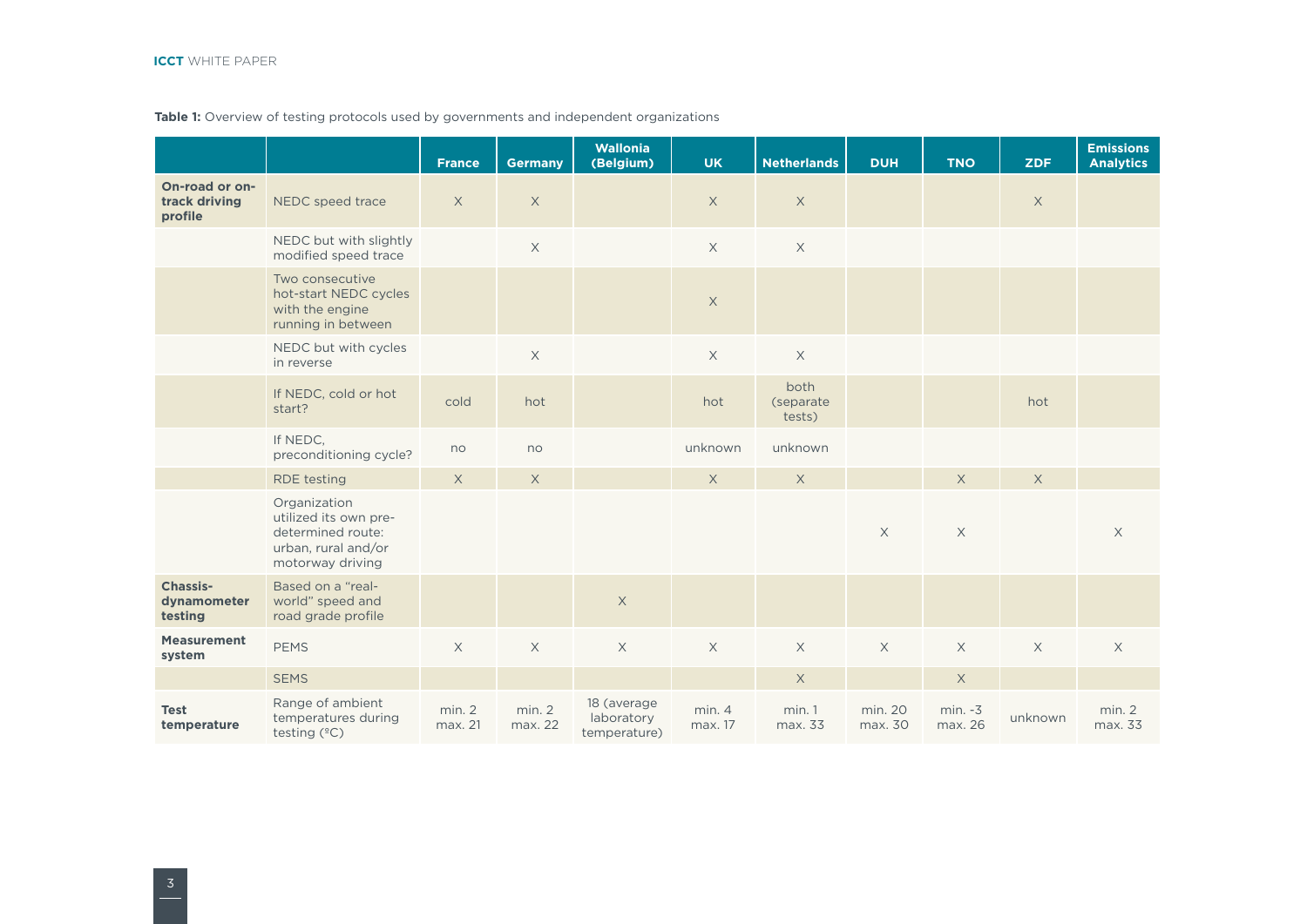# <span id="page-12-0"></span>3. FACTORS INFLUENCING NO<sub>x</sub> AND CO<sub>2</sub> EMISSIONS

Table A1 in the appendix lists the type of  $NO<sub>x</sub>$  aftertreatment technology each vehicle in this analysis used, if any, when that information was available in the government reports. There are three primary emissions aftertreatment technologies that passenger cars use to control NO<sub>v</sub> emissions: exhaust gas recirculation (EGR), the lean NO<sub>v</sub> trap (LNT), and selective catalytic reduction (SCR). EGR is used in all Euro 5 and Euro 6 vehicles, and it is the primary NO<sub>v</sub> control technology for Euro 5 passenger cars. Because of the limitations of EGR, LNT and SCR became popular with the introduction of stricter Euro 6 standards.

The latest Euro 6 cars, whose aftertreatment will be influenced by the RDE regulation, are equipped with technologies that address some of the deficiencies of pre-RDE aftertreatment designs. This includes combining LNT and SCR, as well as incorporating SCR-coated particulate filters, which are installed near the engine and are closely coupled with it (Eder, Kemmer, Lückert, & Sass, 2016; Knirsch, Weiss, Möhn, & Pamio, 2014).

A previous paper detailed the advantages and disadvantages of these  $NO<sub>v</sub>$  control technologies (Yang, Franco, Campestrini, German, & Mock, 2015). A 2016 blog provided evidence that some manufacturers are unnecessarily turning off the EGR outside of NEDC testing conditions (German, 2016a). This is partly due to shortcomings of the technology itself (e.g., its inability to handle higher loads), but also to the way manufacturers calibrate the use of the EGR.

Manufacturers have considerable flexibility with how they design emissions strategies, such as how they calibrate a vehicle's engine and its aftertreatment. For example, a TNO study, where some of the data in this analysis originated, found that there is a considerable difference between the  $NO<sub>x</sub>$  conversion efficiency of vehicle SCR catalysts during NEDC laboratory testing and on the road (Kadjik, van Mensch, & Spreen, 2015). There is no technical reason why conversion efficiency should be lower on the road for a given engine speed and load, so this suggests that the optimized SCR conversion strategy for the type-approval test is frequently not used on the road. The calibrated use of urea reagent (e.g., the timing of its injection to ensure that it mixes properly with exhaust gas) is one of the factors influencing SCR conversion rates. Consequently, it is possible that less-thanoptimal SCR conversion rates are due to manufacturers calibrating engines to use less of this reagent than is necessary for the best conversion. Manufacturers may calibrate their engines this way for a few reasons: (a) the cars can have smaller reagent tanks that are easier to package in the vehicles, (b) car owners do not need to bother refilling reagent tanks, and (c) vehicles can go longer without maintenance when less reagent is used. Such calibration would also enable the use of smaller, less expensive SCR catalysts.

As for CO<sub>2</sub> emissions, there are several reasons for the gap between type-approval and real-world values. One of these is flexibility in road-load determination, for which vehicle manufacturers can generate favorable results, for example, by selecting specially prepared tires. Vehicle manufacturers are also able to take advantage of a large number of regulatory loopholes. Kühlwein (2016) found that for 19 diesel and gasoline passenger cars, the use of independently determined, realistic road loads instead of type-approval road loads increased CO<sub>2</sub> emissions under the NEDC test by an average of 7.2%.

There are other flexibilities and tolerances in the way chassis dynamometer testing is conducted. Over time, vehicle manufacturers have found ways to optimize this testing to their advantage. Kühlwein (2016) outlined these flexibilities in detail. In general, the gap between real-world CO<sub>2</sub> emissions and type-approval values is increasing; from 2001 to 2015, the gap has widened from 9% to 42% (Stewart, Hope-Morley, Mock, & Tietge, 2015; Tietge et al., 2016).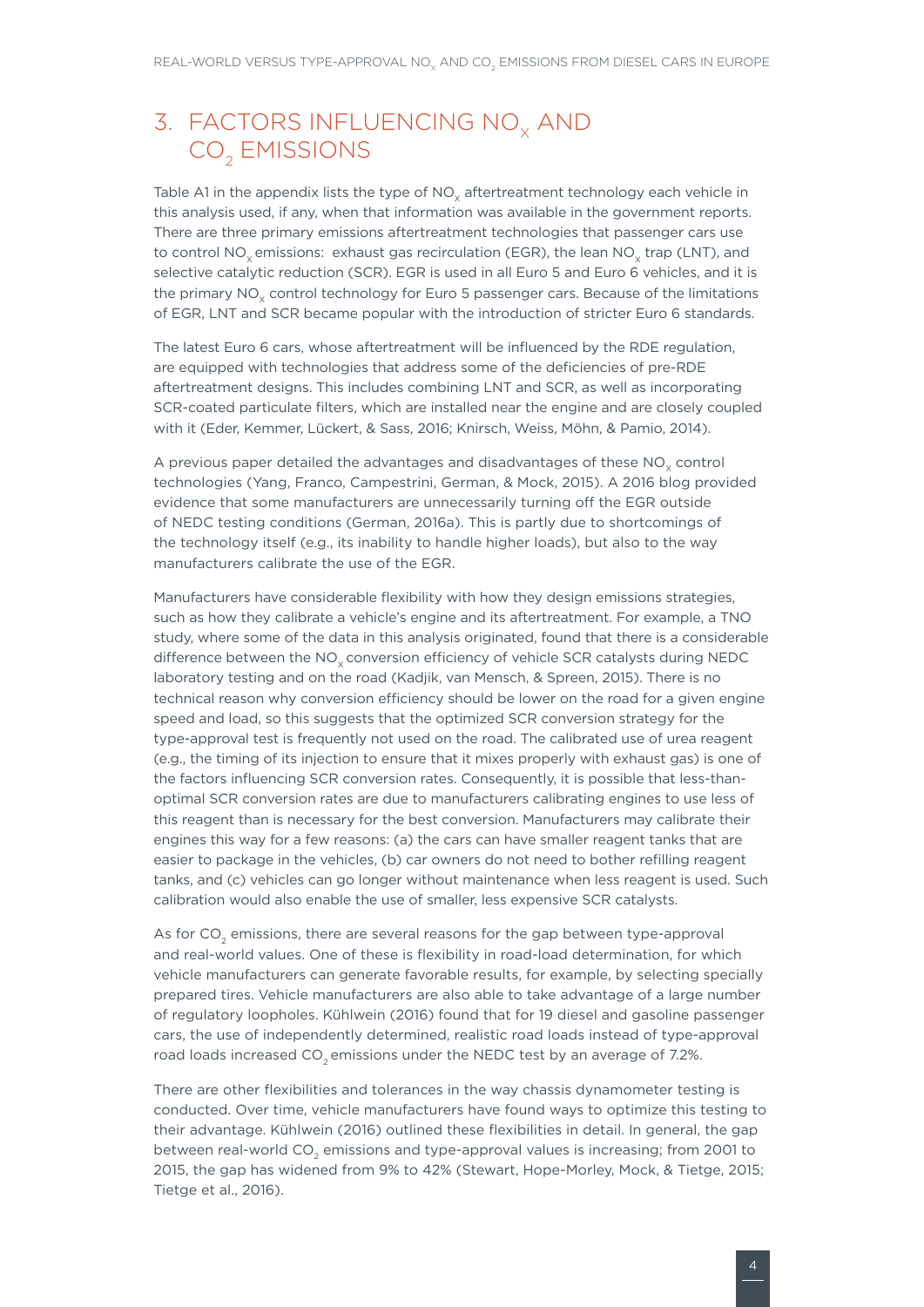# <span id="page-13-0"></span>4. RESULTS

### **4.1 NO<sub>x</sub> EMISSIONS CONFORMITY FACTORS FROM INDIVIDUAL CAR TESTING11**

Figure 1 illustrates Euro 5 and Euro 6 on-road  $NO<sub>x</sub>$  emissions with box plots of the distribution of  $NO<sub>x</sub>$  conformity factors from individual car tests. The CF is the ratio between the on-road NO<sub>v</sub> emissions for a car and the legal limit for NO<sub>v</sub> emissions of 180 mg/km for Euro 5 and 80 mg/km for Euro 6. The conformity factors are analyzed by manufacturer group and emissions standard, either Euro 5 or Euro 6. The boxplots show five key metrics of the distribution of measurements: the first and third quartile (25th and 75th percentiles) of the distribution, the median and the mean for each manufacturer, and outliers, which are displayed individually.



Figure 1: Boxplots of on-road NO<sub>x</sub> conformity factors of individual vehicle tests by manufacturer group and emissions standard.12

The figure shows that mean and median conformity factors increased for most manufacturer groups moving from the Euro 5 to the Euro 6 standard, although it should

<sup>11</sup> Parent companies (followed by other brands they own if they go by a different name) that are included in these findings: BMW: Mini; Daimler: Mercedes and Smart; Fiat Chrysler Automobiles: Alfa Romeo and Jeep; Ford; General Motors: Chevrolet and Opel/Vauxhall; Honda; Hyundai Motor Company: Hyundai and Kia; Isuzu; Mazda; PSA Group: Peugeot and Citroën; Renault-Nissan: Dacia, Mitsubishi, and Nissan; Ssangyong; Suzuki; Tata: Land Rover and Jaguar; Toyota; Volvo; and the Volkswagen group: Audi, Porsche, SEAT, and Škoda.

<sup>12</sup> The lower and upper hinges (the top and bottom of the box) represent the first and third quartile (25th and 75th percentiles) of the distribution. The thicker horizontal line in the box represents the median of the distribution. Orange diamonds represent the arithmetic mean. Whiskers (vertical lines extending from the box) extend to the smallest and largest values no further than 1.5 times the inter-quartile range outside the box, where the interquartile range refers to the distance between the first and third quartile. Outlying measurements are plotted as individual points. The number of measurements by emissions standard is presented underneath each manufacturer group. BMW = BMW; DAI = Daimler; FCA = Fiat Chrysler Automobiles; FRD = Ford; GEM = General Motors; HON = Honda; HMC = Hyundai Motor Company; MAZ = Mazda; PSA = Groupe PSA; RNA = Renault-Nissan; SUZ = Suzuki; TAT = Tata (including Jaguar Land Rover); TOY = Toyota; VLO = Volvo; VWG = Volkswagen Group.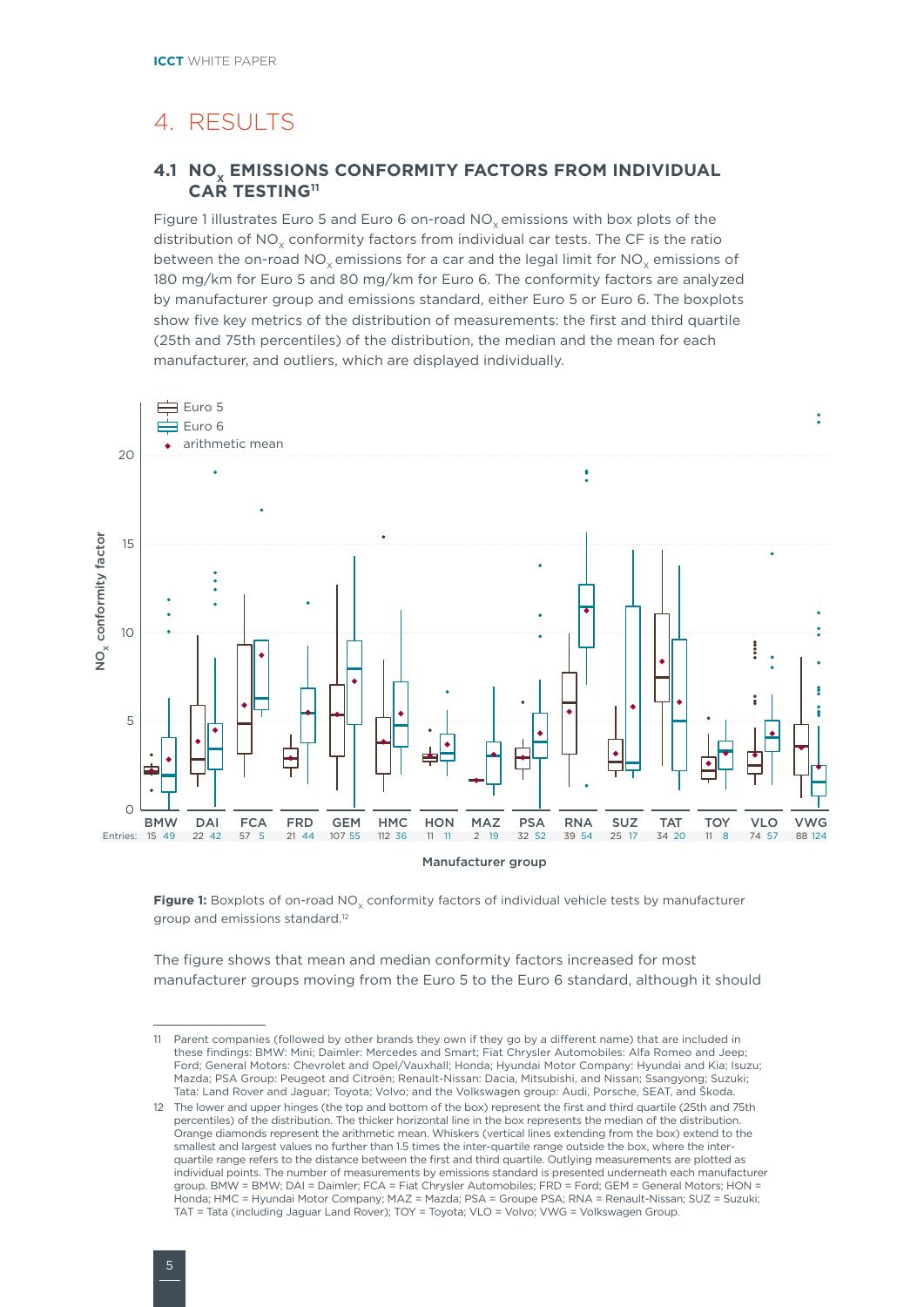be noted that all manufacturer groups reduced mean and median  $NO<sub>x</sub>$  emission levels (in terms of mg/km) from Euro 5 to Euro 6. Volkswagen Group and Tata Motors are the only manufacturer groups that achieved a significant improvement in conformity factors. The boxplots also indicate a wide range in  $NO<sub>v</sub>$  measurements, in part because of varying testing conditions and procedures.

Outlying points were not removed from the analysis under the assumption that they represent valid measurements. Outliers could represent trips with driving events where control strategies of aftertreatment systems lead to excess emissions; this interpretation of outlying measurements is also the reason for using the arithmetic mean, rather than a robust statistic such as median values, in other figures of this analysis.

Table 2 identifies the make and model of those individual outliers that fell on the upper end of the distribution. Seven of the 45 outliers are not identified for reasons pertaining to an organization's data publication permission.<sup>13</sup> The table shows that these outliers represent a range of conformity factors, from 3 to 22, which reflects the varying nature of the distribution of the individual measurements for these cars, although almost half of the outliers represent CFs of at least 10 (Table 2).

**Table 2: Outliers from Figure 1.** Outliers identified as individual points in Figure 1 are listed here. Seven of the 45 total outliers are not included for data publishing permission reasons.<sup>14</sup>

| <b>Source</b>             | <b>Euro</b><br><b>Standard</b> | <b>Group</b> | <b>Make</b> | <b>Model</b>           | <b>Euro 6 Aftertreatment</b><br><b>Technology, If Applicable</b> | # of<br><b>Outliers</b> | $NO_{x}$ CF/<br><b>Range of CFs</b> |
|---------------------------|--------------------------------|--------------|-------------|------------------------|------------------------------------------------------------------|-------------------------|-------------------------------------|
| <b>ZDF</b>                | Euro 5                         | <b>BMW</b>   | <b>BMW</b>  | <b>BMW</b><br>3-series |                                                                  | $\mathbf{1}$            | 3                                   |
| EA                        | Euro 6                         | <b>BMW</b>   | <b>BMW</b>  | <b>BMW</b><br>4-series | LNT                                                              | $\mathbf{1}$            | 11                                  |
| <b>EA</b>                 | Euro 6                         | <b>BMW</b>   | <b>BMW</b>  | BMW X3                 | LNT                                                              | $\mathbf{1}$            | 12                                  |
| <b>UK</b>                 | Euro 6                         | <b>DAI</b>   | Mercedes    | Mercedes<br>A-Class    | LNT                                                              | 5                       | $12 - 19$                           |
| <b>France</b>             | Euro 6                         | <b>FCA</b>   | Fiat        | <b>Fiat 500</b>        | <b>LNT</b>                                                       | $\mathbf{1}$            | 17                                  |
| <b>UK</b>                 | Euro 6                         | <b>FRD</b>   | Ford        | <b>Ford Focus</b>      | LNT                                                              | $\mathbf{1}$            | 12                                  |
| <b>UK</b>                 | Euro 5                         | <b>HON</b>   | Honda       | Honda<br>CR-V          |                                                                  | $\overline{2}$          | 5, 7                                |
| <b>UK</b>                 | Euro 6                         | <b>PSA</b>   | Peugeot     | Peugeot<br>3008        | <b>SCR</b>                                                       | 3                       | $10 - 14$                           |
| <b>Germany</b>            | Euro 6                         | <b>RNA</b>   | Renault     | Renault<br>Kadjar      | <b>LNT</b>                                                       | $\overline{2}$          | 19                                  |
| <b>UK</b>                 | Euro 6                         | <b>RNA</b>   | Renault     | Renault<br>Megane      | LNT                                                              | $\mathbf{1}$            | 19                                  |
| Wallonia<br>(Belgium), UK | Euro 5                         | <b>VLO</b>   | Volvo       | Volvo V40              |                                                                  | 6                       | $6 - 9$                             |
| <b>Netherlands</b>        | Euro 6                         | <b>VLO</b>   | Volvo       | Volvo<br><b>XC90</b>   | unknown                                                          | 3                       | $8 - 14$                            |
| <b>DUH</b>                | Euro 6                         | <b>VWG</b>   | Audi        | Audi A3                | LNT                                                              | $\mathbf{1}$            | 5                                   |
| EA                        | Euro 6                         | <b>VWG</b>   | Audi        | Audi A8                | <b>SCR</b>                                                       | $\mathbf{1}$            | 22                                  |
| <b>TNO</b>                | Euro 6                         | <b>VWG</b>   | Audi        | Audi Q7                | <b>SCR</b>                                                       | $\mathbf{1}$            | 6                                   |
| Germany                   | Euro 6                         | <b>VWG</b>   | Porsche     | Porsche<br>Macan       | <b>SCR</b>                                                       | 5                       | $7 - 11$                            |
| <b>TNO</b>                | Euro 6                         | <b>VWG</b>   | <b>VW</b>   | <b>VW Golf</b>         | unknown                                                          | $\mathbf{1}$            | 6                                   |
| TNO, EA                   | Euro 6                         | <b>VWG</b>   | VW          | <b>VW Polo</b>         | LNT                                                              | $\overline{2}$          | 5,7                                 |

<sup>13</sup> Some of these outliers are not disclosed because we are not allowed to release the car model for the individual outlier; we have permission only to include these outliers as a part of an average calculation for a manufacturer brand (so they are included in the calculations in Figures 4 and 5).

<sup>14</sup> BMW = BMW; DAI = Daimler; FCA = Fiat Chrysler Automobiles; FRD = Ford; HON = Honda; PSA = Groupe PSA; RNA = Renault-Nissan; VLO = Volvo; VWG = Volkswagen Group.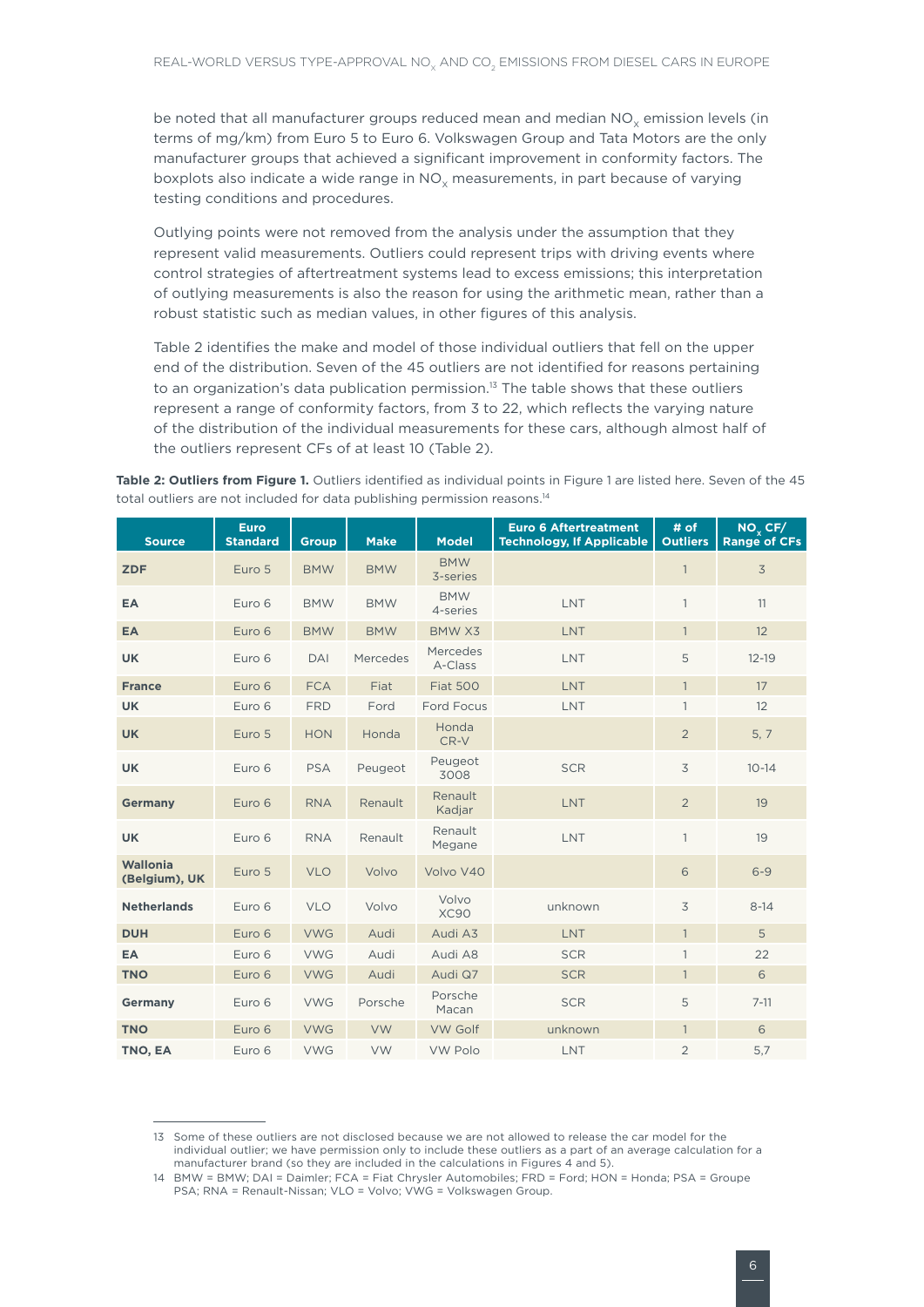Figure 2 illustrates the percentage of individual  $NO<sub>x</sub>$  measurements from tested Euro 6 passenger cars that met the Euro 6 emission limit on the road (or when subject to a realistic speed trace on the chassis dyno), as well as those measurements with a CF of less than 2.1, which is the highest conformity factor allowed under the first regulatory step of the RDE (European Commission, 2016a). Figure 2 suggests that 10% of the Euro 6 vehicles that were tested would probably meet the Euro 6 limits on the road. Approximately one quarter had conformity factors that would probably meet the first implementation of RDE standards. The remaining 74% of the diesel passenger car measurements exceeded the RDE conformity factor. Measurements that exceeded the Euro 6 standard of 80 mg/km by an order of magnitude or greater (i.e., their on-road NO<sub>v</sub> emissions exceeded 800 mg/km) amounted to 13%.



Figure 2: Histogram displaying individual NO<sub>y</sub> measurements of Euro 6 cars tested by governments and independent organizations.<sup>15</sup>

In addition to the magnitude of conformity factors, the popularity of different car models also determines the real-world impact of excess emissions. Vehicles with NO<sub>V</sub> CFs of less than 2.1 represented roughly 19% of the new diesel passenger cars sold in 2014 (based on data from Mock, 2015). On the other hand, vehicles with CFs greater than 8 were also some of the most popular, representing 14% of the new diesel passenger cars sold in 2014. Even if a high-emitting car is not very popular, the amount of  $NO<sub>y</sub>$  all vehicles of its make and model emit on the road might match or surpass the emissions of more popular vehicles because its on-road  $NO<sub>x</sub>$  values could be magnitudes greater than those of cleaner competitors.

Table 3 shows that many car models improved their  $NO<sub>v</sub>$  conformity under Euro 6 compared with Euro 5.16 On the other hand, a few cars had conformity factors that were

<sup>15</sup> These measurements are organized into four conformity factor groups: under 1 (= could meet the Euro 6 standard on the road), between 1 and 2.1 (= suggests compliance with the first step of RDE), and above and below 10 (= order of magnitude higher than Euro 6 laboratory standards). The bins are generally integer values, except for the 2.1 value. This means that the 1–2.1 bin is slightly larger than the others and therefore accounts for 16% of the measurements, even though the bar stops at 14%. These data also include more NO<sub>y</sub> measurements than in Figures 1 and 2, which needed to be matched with real-world CO<sub>2</sub> values that were averaged from at least 30 entries, so some measurements were filtered out.

<sup>16</sup> This comparison is not possible for all vehicle models, because not all were tested or included in this overarching analysis for both Euro 5 and Euro 6.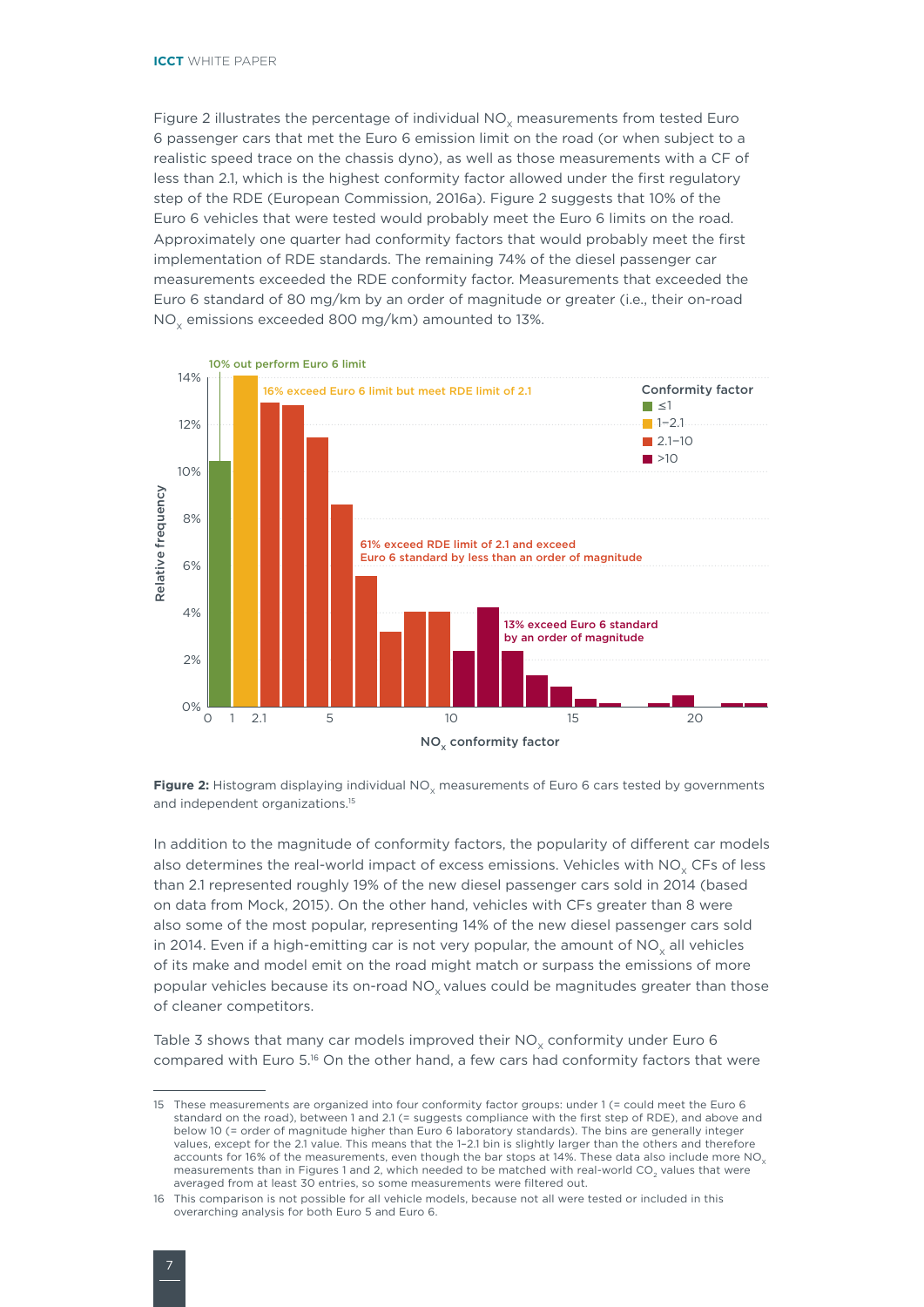more than three times greater under Euro 6 than under Euro 5: the BMW 1-series, the Mercedes-Benz B-Class, and the Peugeot 3008. For the 1-series and the Mercedes-Benz B-class, only one or two emissions measurements led to these results.

The mix of aftertreatment technologies used by top-performing vehicles, as shown in Table 3, suggests that no single aftertreatment technology is the best at reducing real-world NO<sub>v</sub> emissions, although several manufacturer groups, including Ford and the Volkswagen Group, have recently announced that they will be switching production of future vehicles to SCR, despite its higher cost (Howard, 2016).17

|                                                          |                         | Euro 5                           |                    | Euro 6                                               |                                  |                    |  |  |
|----------------------------------------------------------|-------------------------|----------------------------------|--------------------|------------------------------------------------------|----------------------------------|--------------------|--|--|
| <b>Model</b>                                             | <b>Group</b>            | <b>Number of</b><br>measurements | NO <sub>v</sub> CF | Euro 6<br><b>Aftertreatment</b><br><b>Technology</b> | <b>Number of</b><br>measurements | NO <sub>v</sub> CF |  |  |
| Audi Q3                                                  | <b>VWG</b>              | 3                                | 3.46               | unknown                                              | $\mathbf{1}$                     | 0.60               |  |  |
| Peugeot 208                                              | <b>PSA</b>              | 8                                | 3.12               | <b>SCR</b>                                           | $\mathbf{1}$                     | 0.68               |  |  |
| <b>VW Passat</b>                                         | <b>VWG</b>              | 11                               | 3.29               | unknown                                              | 15                               | 1.31               |  |  |
| Mitsubishi ASX                                           | <b>RNA</b>              | 6                                | 1.82               | LNT                                                  | $\mathbf{1}$                     | 1.40               |  |  |
| <b>Skoda Superb</b>                                      | <b>VWG</b>              | 3                                | 5.37               | <b>LNT</b>                                           | $\overline{3}$                   | 1.44               |  |  |
| Audi A6                                                  | <b>VWG</b>              | $\overline{7}$                   | 4.82               | <b>SCR</b>                                           | 14                               | 1.57               |  |  |
| <b>Seat Leon</b>                                         | <b>VWG</b>              | $\overline{2}$                   | 1.89               | <b>LNT</b>                                           | $\mathbf{1}$                     | 1.62               |  |  |
| <b>VW Tiguan</b>                                         | <b>VWG</b><br>3<br>4.70 |                                  |                    | unknown                                              | $\mathbf{1}$                     | 1.76               |  |  |
| <b>Mercedes C-Class</b>                                  | DAI                     | $\overline{2}$                   | 2.89               | <b>SCR</b>                                           | 21                               | 2.59               |  |  |
| Skoda Octavia                                            | <b>VWG</b>              | 12                               | 3.85               | <b>LNT</b>                                           | $\overline{7}$                   | 2.63               |  |  |
| <b>Land Rover</b><br><b>Range Rover</b><br><b>Evoque</b> | <b>TAT</b>              | $\overline{2}$                   | 5.60               | <b>SCR</b>                                           | 6                                | 2.73               |  |  |
| <b>Jaguar XF</b>                                         | <b>TAT</b>              | 5                                | 4.90               | <b>SCR</b>                                           | $\overline{2}$                   | 2.93               |  |  |
| <b>Toyota Avensis</b>                                    | <b>TOY</b>              | $\overline{2}$                   | 3.36               | LNT                                                  | 6                                | 3.09               |  |  |
| Volvo V60                                                | <b>VLO</b>              | $\overline{2}$                   | 5.12               | unknown                                              | 5                                | 3.39               |  |  |
| <b>Mercedes E-Class</b>                                  | <b>DAI</b>              | 5                                | 6.73               | <b>SCR</b>                                           | 5                                | 3.43               |  |  |
| Peugeot 308                                              | <b>PSA</b>              | $\overline{4}$                   | 4.07               | <b>SCR</b>                                           | 25                               | 3.54               |  |  |
| <b>Opel/Vauxhall</b><br><b>Mokka</b>                     | <b>GEM</b>              | 13                               | 5.37               | <b>LNT</b>                                           | 19                               | 5.12               |  |  |
| Opel/Vauxhall<br>Insignia                                | <b>GEM</b>              | $\overline{7}$                   | 10.88              | <b>SCR</b>                                           | 10                               | 9.01               |  |  |

Table 3: Cars with lower conformity factors under Euro 6 than under Euro 5.<sup>18</sup>

Note: Vehicles sorted by Euro 6 conformity factor. Green highlights vehicles with average on-road CFs that are less than 1; yellow indicates those between 1 and 2; and red are those vehicles with CFs of more than 2 times the legal limit.

Figure 3 compares results from NEDC and RDE testing for Euro 5 and Euro 6 vehicles, charting results for those vehicles that were subjected to both on-road NEDC testing and RDE testing. When focusing on Euro 6 vehicles, the figure illustrates once more that nearly all tested cars were outside the blue box that represents the Euro 6 laboratory emissions limit of 80 mg/km. Furthermore, it becomes clear from the figure that this does not occur only during RDE testing. In fact, most Euro 6 cars exceeded the 80 mg/km limit when driven on the road following the NEDC test cycle. So even a small variation in test conditions, such as repeating the NEDC test on the road instead

<sup>17</sup> See Yang et al. (2015) for a comparison of NO<sub>v</sub> emissions performance for cars with LNT and SCR technologies during a Worldwide-Harmonized Light-Duty Test Cycle.

<sup>18</sup> DAI = Daimler; GEM = General Motors; PSA = Peugeot; RNA = Renault; TAT = Tata; TOY = Toyota; VLO = Volvo; VWG = Volkswagen Group.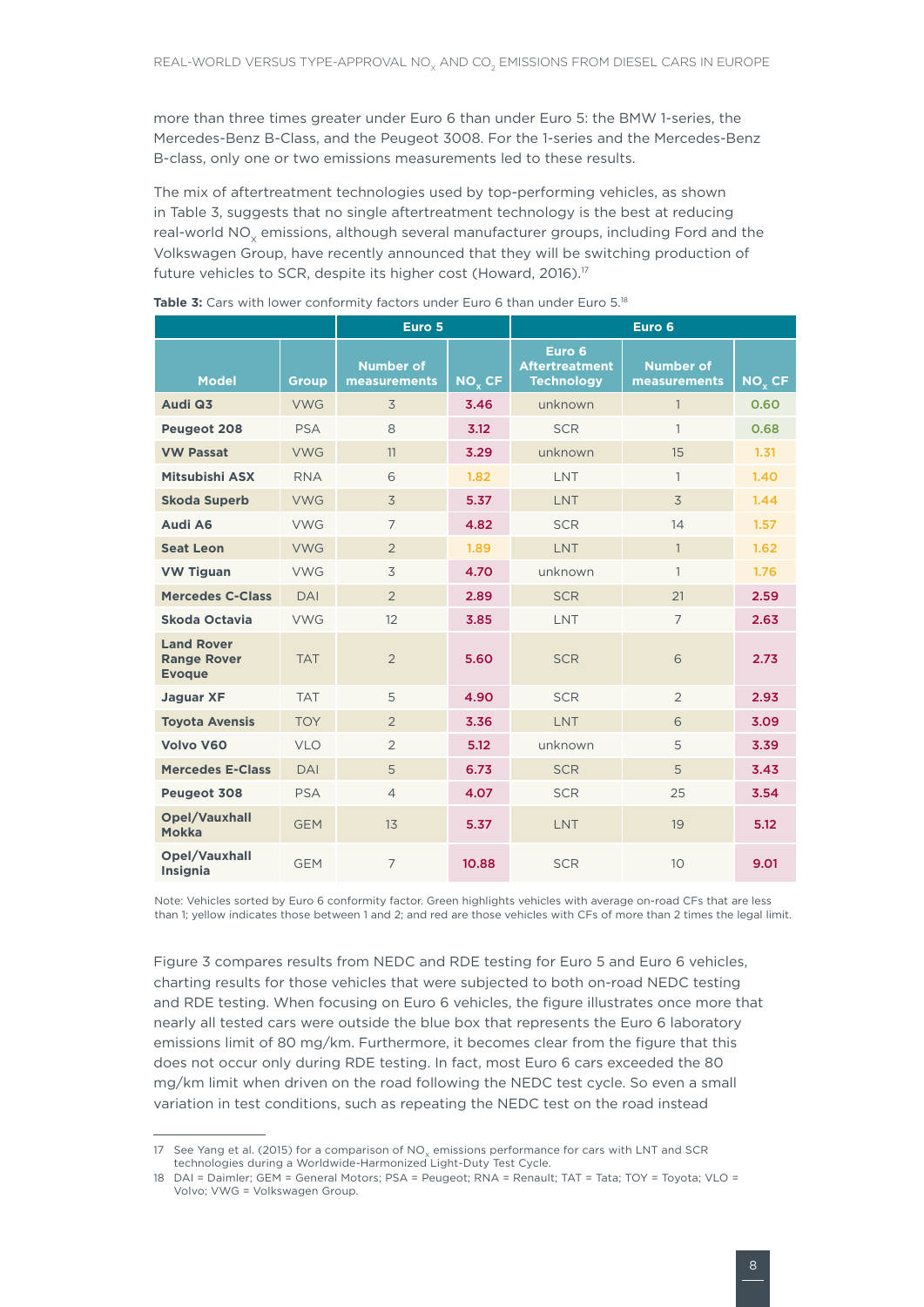<span id="page-17-0"></span>of under laboratory conditions, often triggers suspiciously high deviations in  $NO<sub>x</sub>$ emissions, thereby suggesting the use of defeat devices. This observation is in line with a 2016 study by scientists from the European Commission's Joint Research Centre. The study found that "insufficient driving dynamics and an overly narrow temperature range of NEDC testing may not be the root cause of the diesel-NO<sub>v</sub> problem" and that "elevated on-road  $NO<sub>x</sub>$  emissions can neither be explained by transient driving nor by the variability of ambient temperatures during on-road driving, but may instead be related to the use of defeat strategies" (Degraeuwe & Weiss, 2017). The researchers support this finding with analyses demonstrating that diesel cars show higher  $NO<sub>x</sub>$  emissions on the road under NEDC-like conditions than during NEDC testing in the laboratory, controlling for dynamic conditions and ambient temperatures.



**Figure 3:** Comparison of results from on-road NEDC and RDE testing for Euro 5 and Euro 6 vehicles. This chart includes  $NO<sub>x</sub>$  emission measurements from all Euro 5 and Euro 6 passenger cars for which both RDE and on-road NEDC data were available. Markers represent individual cars, with the average on-road NEDC measurement on the x-axis and the average RDE value on the y-axis.

### **4.2 COMPARING EURO 5 AND EURO 6 DIESEL PASSENGER AUTO EMISSIONS FOR ON-ROAD CO<sub>2</sub> AND NO<sub>x</sub>**

Figures 4 and 5 compare Euro 5 and Euro 6 diesel passenger car performance on the road across both CO<sub>2</sub> and NO<sub>y</sub>. As explained in the methodology section, not all the passenger cars for which we have NO<sub>v</sub> emissions values are included in these figures because there were not enough entries for all car models in the Spritmonitor.de database to meet the minimum sample size of 30 required for our analysis. The y-axis represents the real-world divergence in CO<sub>2</sub> emission values, or the difference between CO<sub>2</sub> values measured on the road and the type-approval value for each vehicle. The x-axis represents the NO<sub>y</sub> conformity factor (CF). Corresponding identification numbers for each car can be found in Table A1 in the appendix.

Figure 4 shows that the two cars with the highest  $NO<sub>x</sub>$  conformity factors under Euro 5 were the Opel/Vauxhall Insignia (ID #20), with a CF of 11 based on seven tests, and the Jeep Grand Cherokee (#9), with a CF of 10 based on 13 trials. The Nissan Qashqai (#45)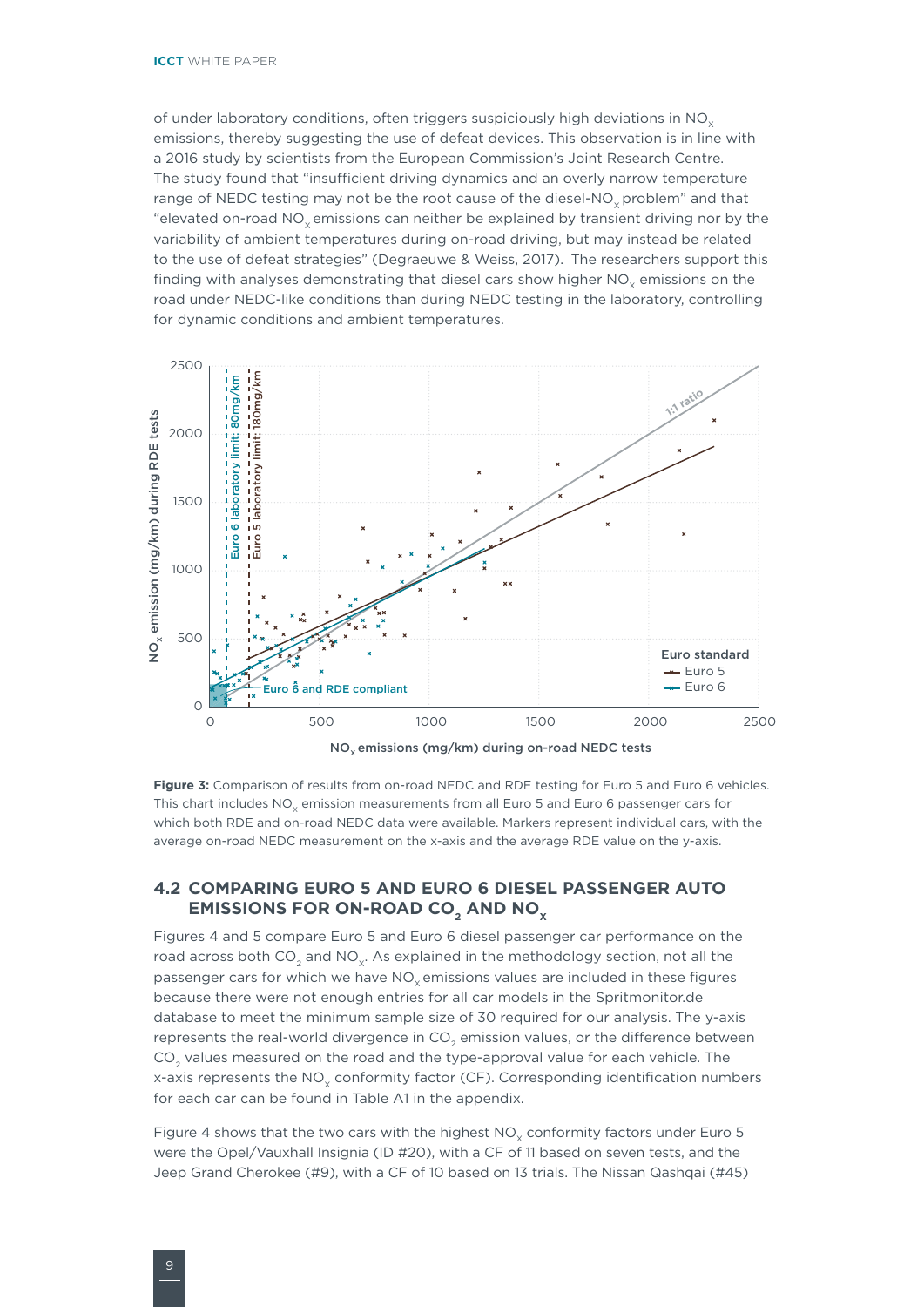had a conformity factor of 7.5 in 15 tests, making it another of the highest  $NO<sub>v</sub>$  emitters. As for CO<sub>2</sub>, the Mazda CX-5 (#32) was one of the highest emitters, with a divergence of 44%, although it was one of the lowest  $NO<sub>x</sub>$  emitters. The second-highest  $CO<sub>z</sub>$  emitter was the Volvo V40 (#54) with a divergence of 42% and a  $NO<sub>y</sub>$  conformity factor of 3. The Audi A6 (#59) and A1 (#58) and the Mercedes-Benz A-class (#3) had CO<sub>2</sub> divergences of 40%.



**Figure 4:** Euro 5 diesel passenger cars gap between real-world and type-approval CO<sub>2</sub> emission values vs. on-road  $NO<sub>x</sub>$  emissions conformity factors.<sup>19</sup>

The cars that came the closest to meeting Euro 5 standards, i.e., those with conformity factors of less than 2, include the BMW 1-series (#1), Mazda CX-5 (#32), Mitsubishi ASX (#43), Peugeot 3008 (#37), SEAT León (#62), VW Sharan (#71), and VW Golf (#67) (Figure 4). For CO<sub>2</sub> emission values, the Peugeot 3008 (#37), Citroën C5 (#35), Škoda Yeti (#66), Škoda Superb (#65), Škoda Roomster (#64), and VW Golf Plus (#68) had divergences of less than 20%. The VW Golf (#68) outperformed many other Euro 5 cars for NO<sub>x</sub> and CO<sub>2</sub>, even though it is one of the vehicles with a known defeat device.

Figure 5 shows the same data for Euro 6 cars, in which CFs are based on a NO<sub> $\checkmark$ </sub> emissions limit of 80 mg/km rather than the Euro 5 limit of 180 mg/km. Here, compared with Euro 5 passenger cars, many more vehicles had CFs greater than 8: the Peugeot 3008 (#35); Mercedes A-Class (#8) and B-Class (#9); Alfa Romeo Giulietta (#12); Hyundai i20 (#23); Opel/Vauxhall Insignia (#20) and Zafira (#22); Dacia Sandero (#39); Nissan Qashqai (#41); and Renault Scénic (#45), Clio (#43), Captur (#42), and Mégane (#44). The Renault Mégane had the highest conformity factor for Euro 6 cars at 11.8.

<sup>19</sup> ID Numbers can be found in Table A1 in the appendix. Marker sizes are indicative of the number of measurements included in the  $NO<sub>x</sub>$  conformity factor calculation (i.e., the larger markers represent more measurements). BMW = BMW; DAI = Daimler; FCA = Fiat Chrysler Automobiles; FRD = Ford; GEM = General Motors; HON = Honda; HMC = Hyundai Motor Company; MAZ = Mazda; PSA = Groupe PSA; RNA = Renault; TAT = Tata; TOY = Toyota; VLO = Volvo; VWG = Volkswagen Group.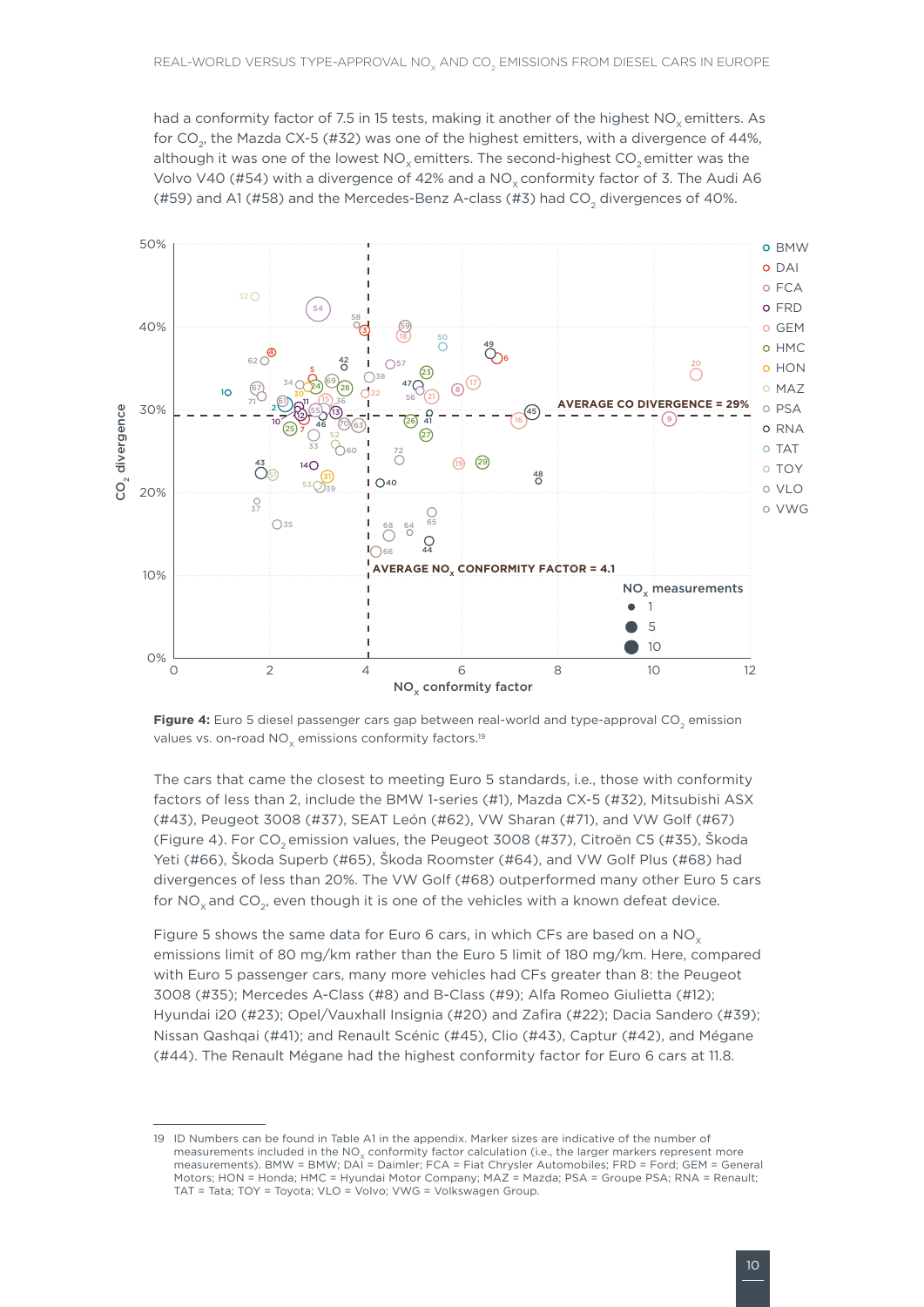

**Figure 5:** Euro 6 diesel passenger cars gap between real-world and type-approval CO<sub>2</sub> emission values vs. on-road NO<sub>v</sub> emissions conformity factors.<sup>20</sup>

Despite the large number of cars with  $NO<sub>v</sub>$  conformity factors greater than 8 compared with the tested Euro 5 cars, there were many more Euro 6 cars with conformity factors of less than 2. In fact, several cars had conformity factors of less than 1. This suggests that the NO<sub>v</sub> emissions of these vehicles might meet Euro 6 standards on the road, showing that on-road compliance with the Euro 6 standard is possible given an appropriate application of aftertreatment technologies. The Škoda Fabia (#58), VW Touran (#67), Audi Q3 (#56) and A5 (#54), Peugeot 208 (#34), and Mini Countryman (#7) met Euro 6 standards on the road, while 10 more cars had CFs of less than 2: the Audi A3 (#52) and A6 (#55); Škoda Superb (#60); SEAT León (#57); VW Touareg (#66), Scirocco (#64), Tiguan (#65), Passat (#62), and Golf (#61); and Mitsubishi ASX (#40).

For  $CO<sub>2</sub>$  emissions, the Euro 6 and Euro 5 cars' performance was rated the same, reflecting use of the same CO<sub>2</sub> data, although the exact models included in the figures varied because different models were tested, as shown in Table A1. The cars with the highest and lowest CO<sub>2</sub> divergence values in Figures 4 and 5 also varied. Among Euro 6 vehicles, the highest CO<sub>2</sub> emitters were the Audi A6 (#55) and A5 (#54); BMW 2-Series (#2) and 4-series (#4); Renault Captur (#42); and Volvo V40 (#49). The vehicles with the lowest divergences were the Škoda Superb (#60) and Peugeot 3008 (#35).

<sup>20</sup> Marker sizes are indicative of the number of measurements included in the  $NO<sub>x</sub>$  conformity factor calculation (i.e., the larger markers represent more measurements). BMW = BMW; DAI = Daimler; FCA = Fiat Chrysler Automobiles; FRD = Ford; GEM = General Motors; HON = Honda; HMC = Hyundai Motor Company; MAZ = Mazda; PSA = Groupe PSA; RNA = Renault-Nissan; TAT = Tata (including Jaguar Land Rover); TOY = Toyota; VLO = Volvo; VWG = Volkswagen Group.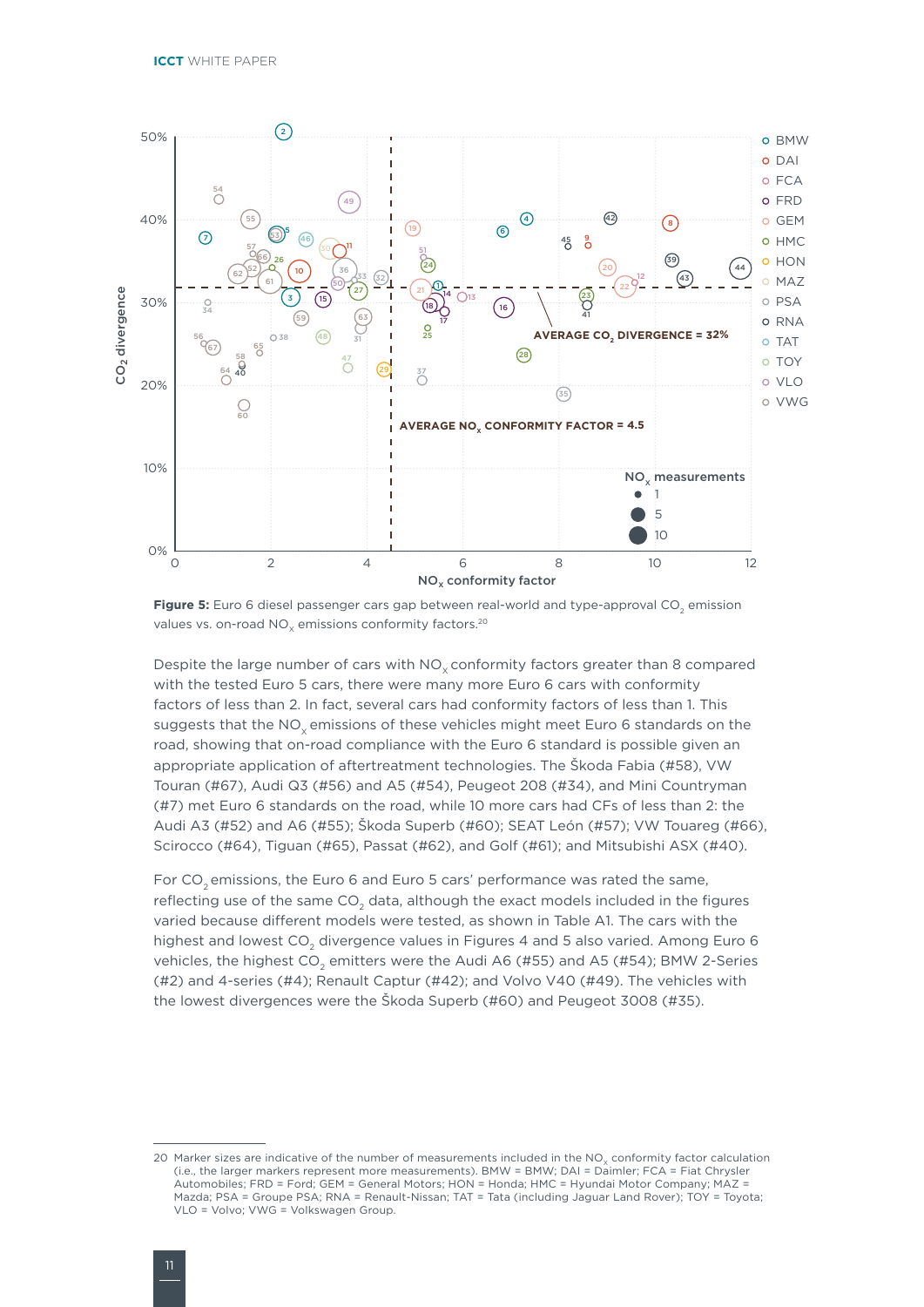### <span id="page-20-0"></span>**4.3 EMISSIONS BY MANUFACTURER**

Showing more broadly how car companies performed, Figures 6 and 7 record the  $NO<sub>x</sub>$ and CO<sub>2</sub> performance by manufacturer for Euro 5 cars and Euro 6 cars.<sup>21</sup> Under Euro 5, Renault, Nissan, Alfa Romeo, and Jeep all had  $NO<sub>x</sub>$  conformity factors of at least 6, while SEAT, Mazda, and Mitsubishi had some of the lowest CFs.

Land Rover was furthest out of  $NO<sub>x</sub>$  conformity under Euro 5 with a CF of 9, but its performance dramatically improved under Euro 6, dropping to a CF of 2.7. The opposite occurred for Fiat, whose CF more than tripled between Euro 5 and Euro 6. Although Volkswagen admitted to the use of a defeat device in some of its Euro 5 cars, it had a NO<sub>y</sub> CF of 2 under Euro 6, relatively low compared with its competitors. Mini, SEAT, and Mitsubishi also had low conformity factors under Euro 6, although only one Mitsubishi car, an ASX, and one SEAT car, a León, were tested.



Figure 6: Euro 5 diesel passenger car gap between real-world and type-approval CO<sub>2</sub> emission values vs. on-road  $NO<sub>v</sub>$  emissions conformity factors by brand.<sup>22</sup>

<sup>21</sup> Manufacturer groups (with the manufacturers that they own following) included in Figures 6 and 7: BMW: BMW and Mini; Daimler: Mercedes and Smart; Fiat: Alfa Romeo, Fiat, and Jeep; Ford; General Motors: Chevrolet and Opel/Vauxhall; Honda; Hyundai Motor Company: Kia and Hyundai; Mazda; Groupe PSA: Peugeot and Citroën; Renault-Nissan: Dacia, Mitsubishi, Nissan, and Renault; Suzuki; Tata: Land Rover; Toyota; Volvo; and the Volkswagen group: Audi, SEAT, Škoda, and VW.

The manufacturers included in these figures are slightly different from those whose car models were included in Figures 4 and 5 because the criteria for including the Spritmonitor.de CO<sub>2</sub> data (minimum sample size of 30 entries) was based on manufacturer brand, not model.

<sup>22</sup> Marker sizes are indicative of the number of measurements included in the  $NO_x$  conformity factor calculation (i.e., the larger markers represent more measurements). Colors indicate the brands belonging to: BMW = BMW; DAI = Daimler; FCA = Fiat Chrysler Automobiles; FRD = Ford; GEM = General Motors; HON = Honda; HMC = Hyundai Motor Company; MAZ = Mazda; PSA = Groupe PSA; RNA = Renault-Nissan; SUZ = Suzuki; TAT = Tata; TOY = Toyota; VLO = Volvo; VWG = Volkswagen Group.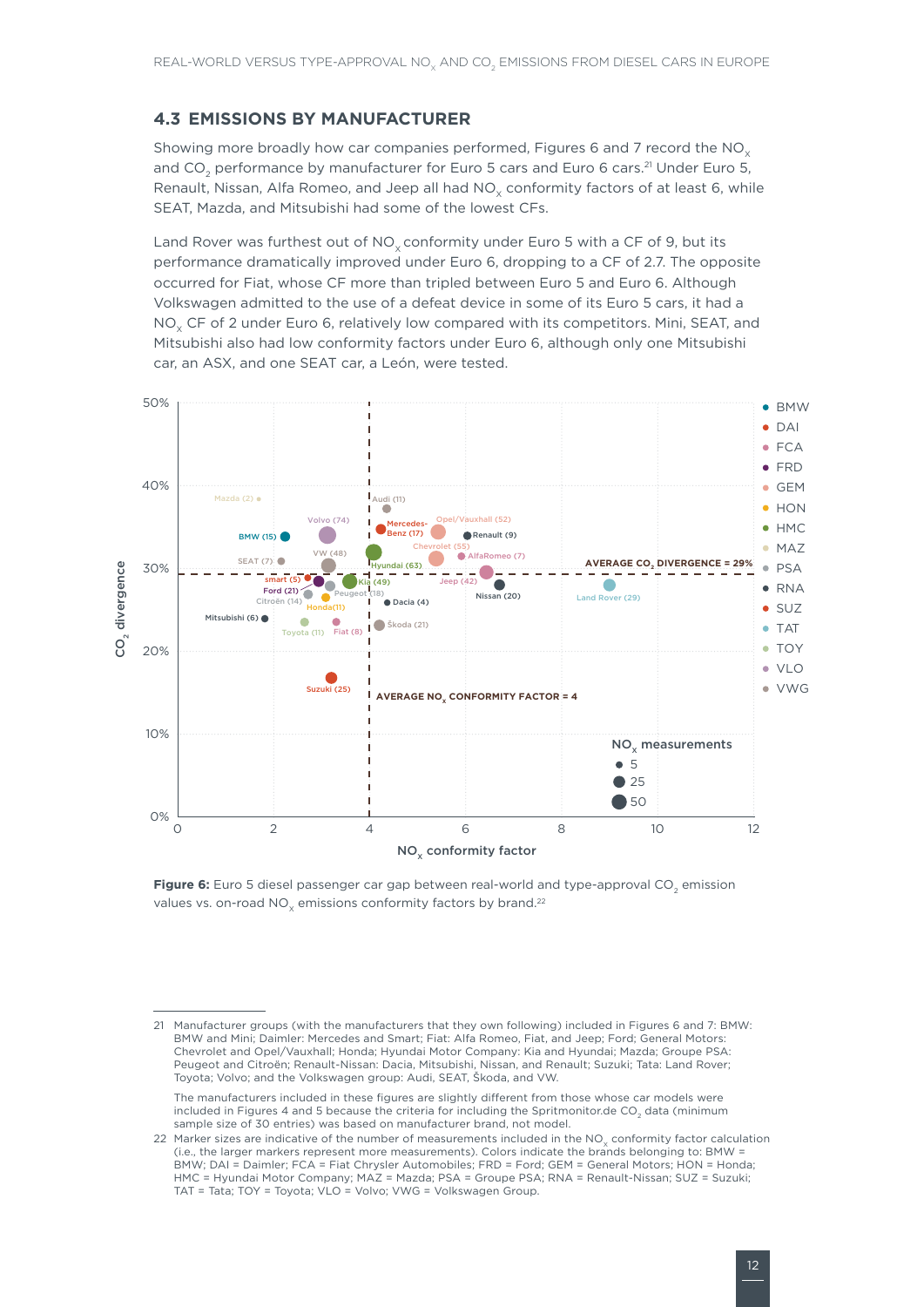

Figure 7: Euro 6 diesel passenger car gap between real-world and type-approval CO<sub>2</sub> emission values vs. on-road  $NO<sub>x</sub>$  emissions conformity factors by brand.<sup>23</sup>

As for CO<sub>2</sub>, Suzuki, Škoda, Toyota, Mitsubishi, and Fiat recorded some of the smallest CO<sub>2</sub> emission value divergences. The highest CO<sub>2</sub> divergences belonged to Mazda, Audi, BMW, Mini, Volvo, Chevrolet, Opel/Vauxhall, Renault, and Mercedes-Benz (Figures 6 and 7).

When assessing the emissions data in terms of manufacturer groups,  $NO<sub>x</sub>$  conformity factors were similar under both standards, with Renault-Nissan, Fiat Chrysler Automobiles, and General Motors at the higher end of  $NO<sub>v</sub>$  conformity factors (Figures 6 and 7). Under Euro 6, all Renault-Nissan brands, excluding recently acquired Mitsubishi, had NO<sub>y</sub> conformity factors of at least 6. Under Euro 6 standards, the Volkswagen Group (Volkswagen, SEAT, Škoda, and Audi) had CFs ranging from 2 to 3. All of the Volkswagen Group brands improved in performance from Euro 5 to Euro 6. BMW also had some of the lowest NO<sub>y</sub> conformity factors under both Euro 5 and Euro 6, which is consistent with a previous study assessing on-road NO<sub>v</sub> emissions (Yang et al., 2015). The Mini Countryman's CF of 0.6 helped BMW achieve a relatively low Euro 6 overall CF of 3.

The results for Renault-Nissan align with a previous finding that a Renault vehicle was one of the highest NO<sub>v</sub> emitters (Yang et al., 2015). It is possible that the Nissan and Renault vehicles' engines have similar conformity factors because Renault acquired Nissan in 1999, and Nissan primarily uses Renault engines for its diesel vehicles. It is also likely that Nissan follows a similar emissions calibration strategy. Mitsubishi, on the other hand, most likely has not yet harmonized its calibration strategy with that of Renault-

<sup>23</sup> Marker sizes are indicative of the number of measurements included in the NO<sub>y</sub> conformity factor calculation (i.e., the larger markers represent more measurements). Colors indicate the brands belonging to: BMW = BMW; DAI = Daimler; FCA = Fiat Chrysler Automobiles; FRD = Ford; GEM = General Motors; HON = Honda; HMC = Hyundai Motor Company; MAZ = Mazda; PSA = Groupe PSA; RNA = Renault-Nissan; SUZ = Suzuki; TAT = Tata; TOY = Toyota; VLO = Volvo; VWG = Volkswagen Group.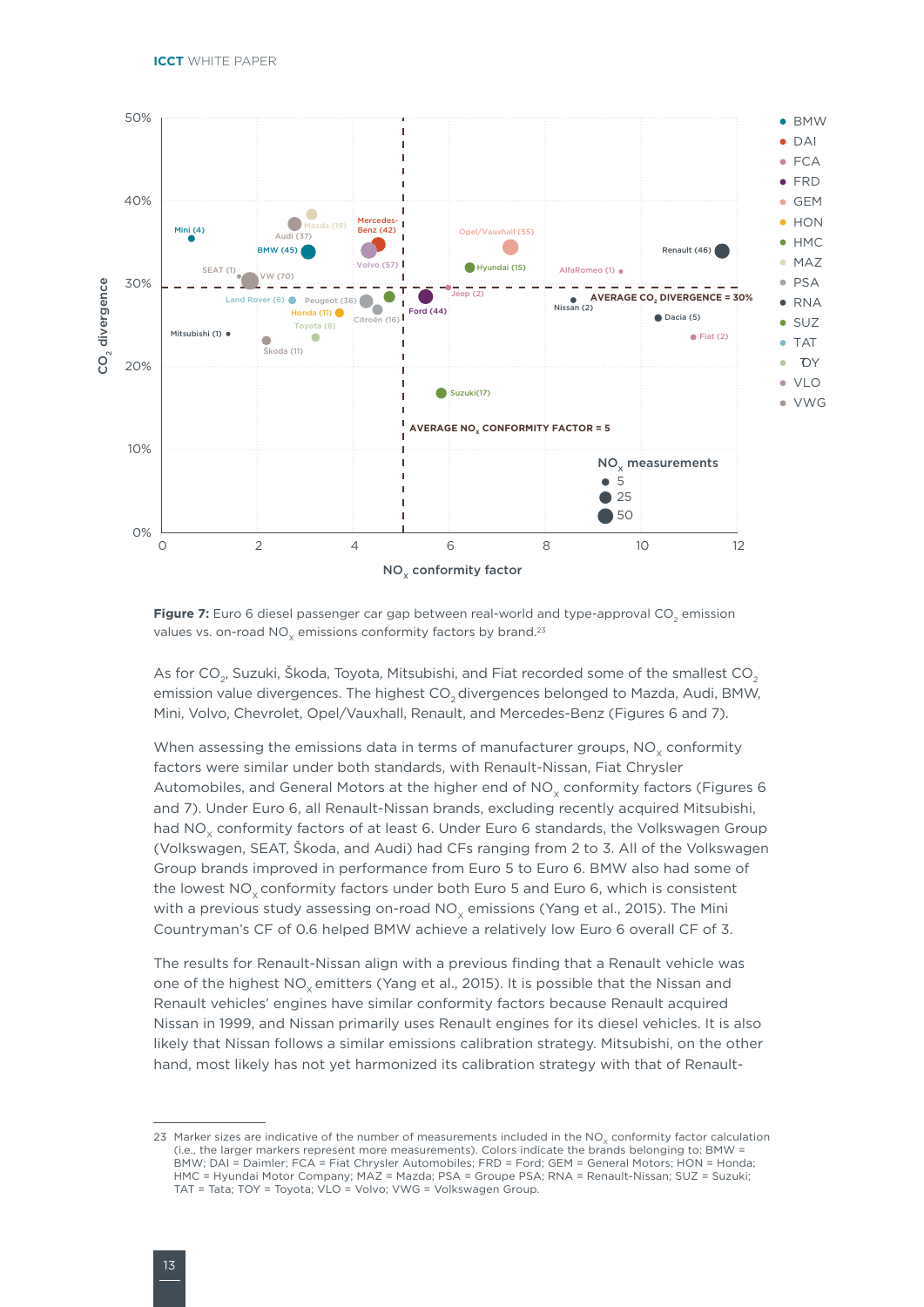Nissan because it was only recently acquired. Increased collaboration is likely over time (The Economist, 2016).

The German premium car manufacturer groups had generally poor performance on  $CO<sub>2</sub>$ , and both the Volkswagen Group and Renault-Nissan were inconsistent in their  $CO<sub>2</sub>$ emission values across subsidiaries. This inconsistency may be because type-approval departments vary across subsidiaries and the subsidiaries include varying proportions of vehicle segments, which can affect  $CO<sub>2</sub>$  performance.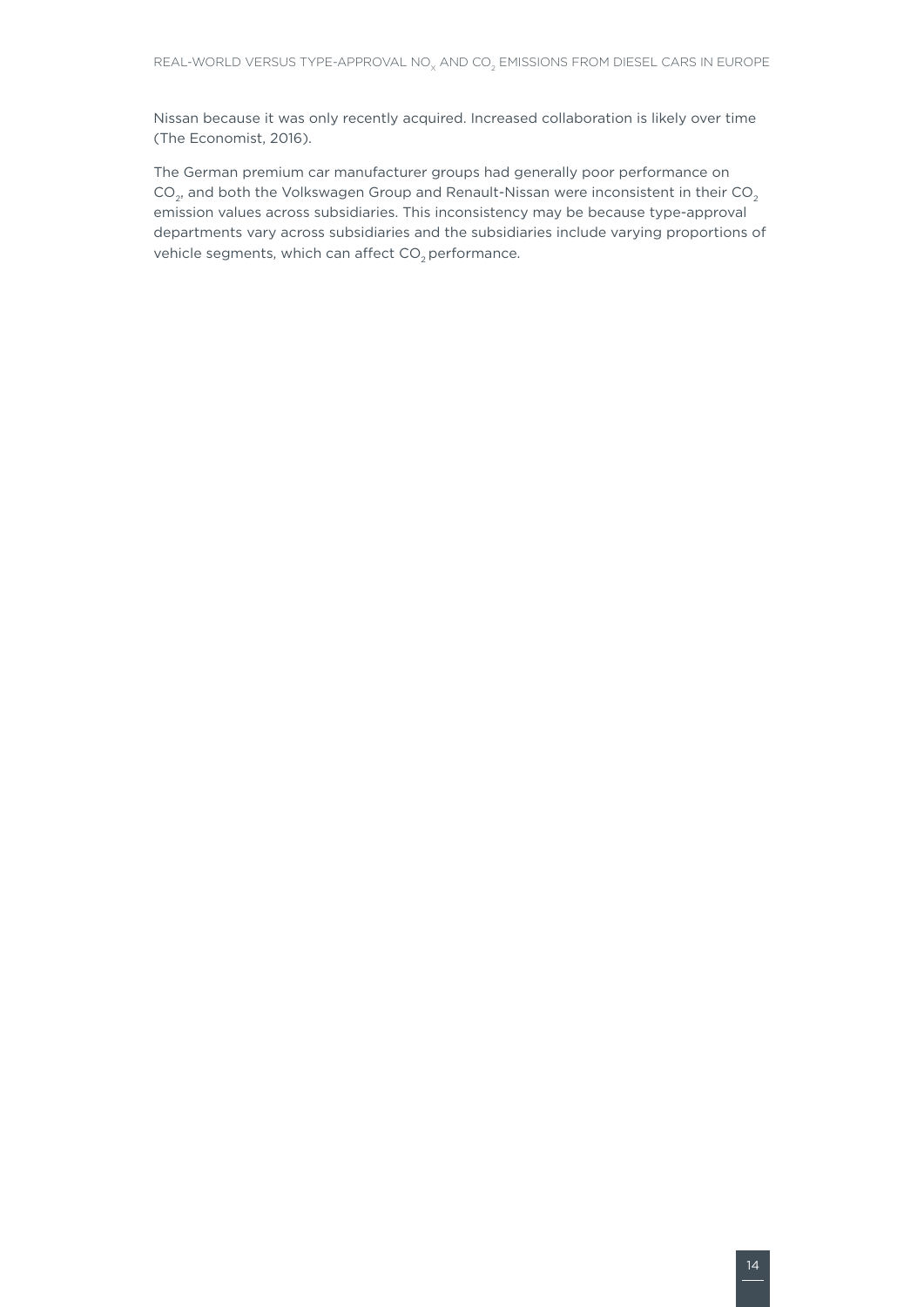### <span id="page-23-0"></span>5. MANUFACTURERS' RESPONSES

Manufacturers have responded to the findings included in this analysis to varying degrees, ranging from issuing statements making excuses for high emission measurements to making voluntary recalls. Several manufacturers have attributed high NO<sub>v</sub> emissions to reductions in the engine EGR rate for "engine protection reasons" outside certain ambient temperature conditions. Renault, for example, said in response to the French government's report that to protect the EGR system's effectiveness, engine-out NO<sub>v</sub> emissions need to be higher at ambient temperatures below 17°C and above 35°C (Jacqué & Van Eeckhout, 2016). As reported in the appendix of the French government report, other manufacturers cited: (a) reduced EGR rate once the engine is hot; (b) preconditioning before testing that differs from what is done for laboratory testing, causing the LNT not to purge itself; (c) differences between starting testing in first gear as opposed to second, which is legally allowed during laboratory testing; and (d) potential LNT sulfur poisoning (Ministère de l'environnement, 2016).

From an engineering perspective, it is unclear how ambient temperatures explain on-road performance because outside temperature does not directly affect the temperature of engine components or emission control calibration (Muncrief et al., 2016). In fact, several manufacturers have made recalls or announced vehicle software changes after initially stating that an ambient temperature window is necessary for protecting the engine.

In a February 2016 press release, Fiat Chrysler Automobiles said it was voluntarily "updating … Euro 6 calibrations with new data sets to improve emission performance in real driving conditions," and was accelerating "programs to expand application of Active Selective Catalytic Reduction technology" (Fiat Chrysler Automobiles, 2016). Nevertheless, in May 2016, the German government filed a complaint with the European Commission against Fiat, asserting that four Fiat vehicles (Doblò, Jeep Renegade, and two new 500Xs) used illegal defeat devices (Bundesministerium für Verkehr und digitale Infrastruktur, 2016). The European Commission concluded mediation of this case in March 2017. A spokesperson for the responsible committee said the two sides "have found a common understanding on the need for Fiat to take measures," although no information was provided on whether the Fiat 500X or the two other models had an illegal defeat device (Teffer, 2017).

In Spring 2016, Suzuki announced a voluntary recall because some of its models with Fiat engines failed emissions testing during the same investigation. The company said that only models with the 1.6-liter diesel direct injection system engine from Fiat were affected (Holder, 2016; Panait, 2016).

Renault recalled 15,800 Captur diesel cars and announced software fixes for 700,000 other vehicles in January 2016 (Stothard, 2016).24 A few months later, it issued a press release stating that it would "double the operating range at full efficiency of the EGR systems without impacting the reliability and safety of engine and vehicle operation under customer driving conditions" in its Euro 6b cars, and that it would enhance performance of the LNT trap by increasing the "frequency and efficiency of [trap] purges … with a more robust system in order to better manage the wide range of different driving conditions." New models would include these features while existing models would implement them progressively, the company said (Groupe Renault, 2016). Since January 2017, the French judiciary branch has been investigating "suspected cheating," although Renault stated that "vehicles are not equipped with cheating software affecting anti-pollution systems" (Chassany, 2017).

<sup>24</sup> This analysis found that the Euro 6 Renault Captur had a CF of 7.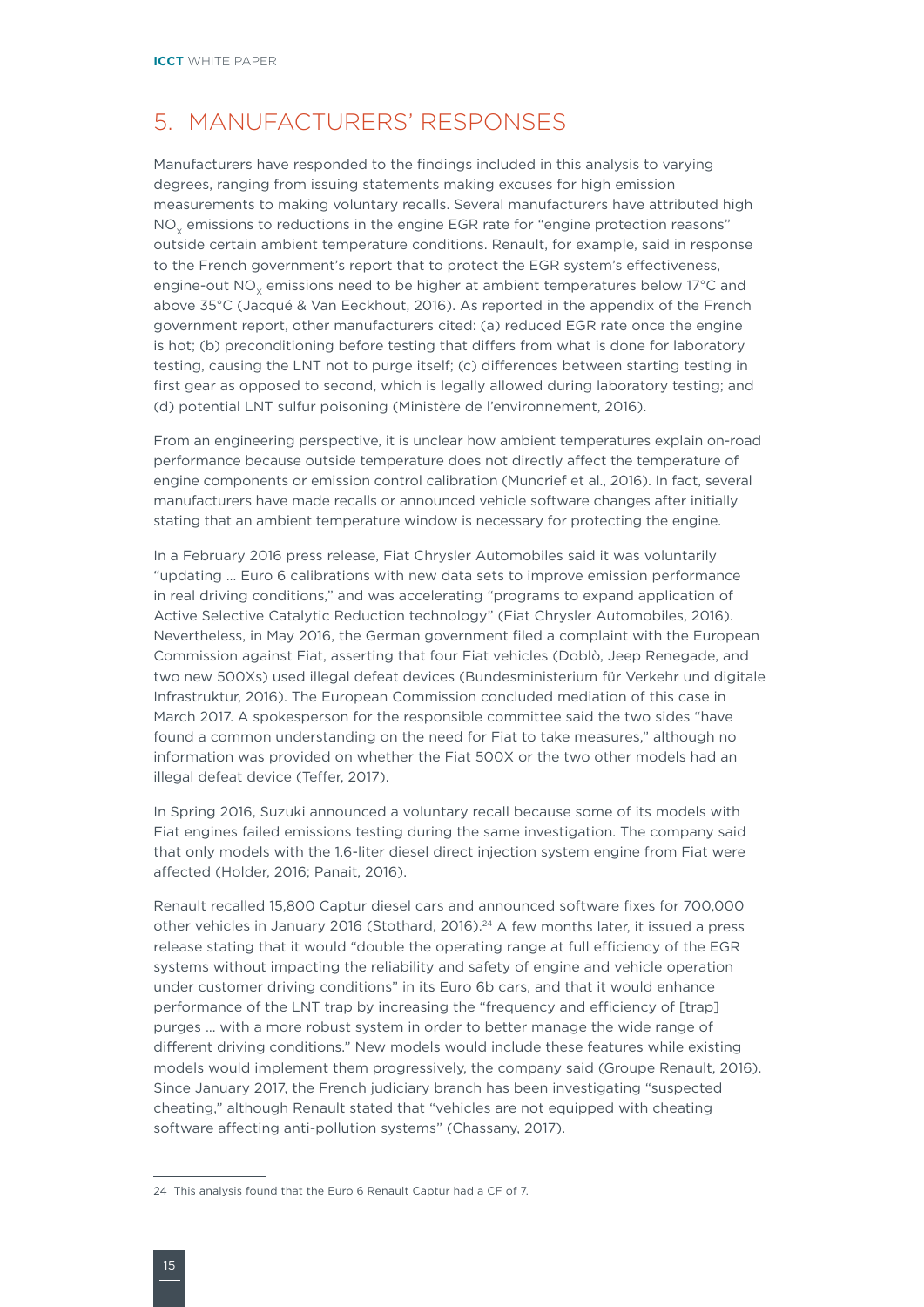As for Nissan, the South Korean Ministry of Environment charged that the Euro 6 Qashqai, which this analysis showed was a relatively high  $NO<sub>x</sub>$  emitter, used a defeat device after the car failed emissions testing, and Nissan recalled 800 vehicles, although they denied any wrongdoing (Jin, 2017).

The Volkswagen Group, including Audi and Porsche, Daimler's Mercedes-Benz, and PSA's Opel (formerly owned by General Motors until March 2017) said in April 2016 that, in total, they would recall 630,000 vehicles in Germany to fix the temperature setups (Behrmann, 2016). In August 2016, Germany's KBA approved another Volkswagen plan to fix software in 460,000 diesel vehicles, applying to vehicles with 1.2-liter EA189 TDI engines, such as the Volkswagen Polo (Korosec, 2016). Additionally, in November 2016, Volkswagen confirmed that U.S. and European investigators were looking into irregularities related to CO<sub>2</sub> emission levels in some Audi automatic-transmission vehicles (Schmitt, 2016).

In July 2017, German Transport Minister Alexander Dobrindt accused Porsche of using a defeat device in the Porsche Cayenne (an SUV not included in this assessment), forcing Volkswagen to recall 22,000 of the vehicles that were sold in Europe (Jennen, Buergin, & Behrmann, 2017). In the same month, Audi offered a voluntary software update for 850,000 diesel cars with V6 and V8 TDI engines in "close consultation with Germany's Federal Motor Transport Authority (KBA)," to "reduce overall emissions, especially in urban areas" (Audi AG, 2017). Daimler also voluntarily recalled more than 3 million Mercedes-Benz Euro 5 and Euro 6 diesel cars in July 2017, extending a service action that was already in place for 250,000 compact cars and V-class vans to nearly every modern Mercedes diesel vehicle (Behrmann, 2017). Further, in August 2017, during a summit with authorities and diesel car manufacturers in Germany, BMW agreed to update the software in 300,000 of its cars. In total, during this announcement in August, these three car manufacturer groups agreed to update the software in 5.3 million cars (Saarinen, 2017).

Before selling Opel to PSA, General Motors also modified the emissions-control system software on the 2014 Opel Zafira Tourer, which has an engine that is also used in several other Opel vehicles, including the Astra, another car included in this analysis (Gordon-Bloomfield, 2016). Opel acknowledged that this model had engine software that switched off exhaust treatment systems under certain circumstances but maintained that this was legal (Carrel, 2016). In March 2017, the French Competition, Consumer Affairs and Prevention of Fraud department (DCCCRF) said that its investigation into Opel "did not bring to light any evidence of fraud" (Balibouse, 2017). However, as German (2016b) pointed out, there are well-known, widely available fixes for the situations that Opel explained as justifications for shutting off the aftertreatment system.

In February 2017, the PSA group, after the DCCCRF decided to send the findings of its investigation to a public prosecutor, said in a statement that the company "[sets] engine parameters according to real-life driver behavior" (PSA Group, 2017). As German (2017) explained, it is difficult for PSA to legally justify changing emissions-control calibrations based on real-life driver behavior.

Citing "collapsing consumer confidence in car testing," PSA has collaborated with Transport and Environment and France Nature Environment, two environmental NGOs, to measure and publish real-world fuel consumption data for 58 models. The data were collected from trials on public roads under real-life driving conditions (e.g. with air conditioning on) using PEMS. The collaborators said they also planned to release  $NO<sub>x</sub>$ emissions values in late 2017 (Transport & Environment, 2017).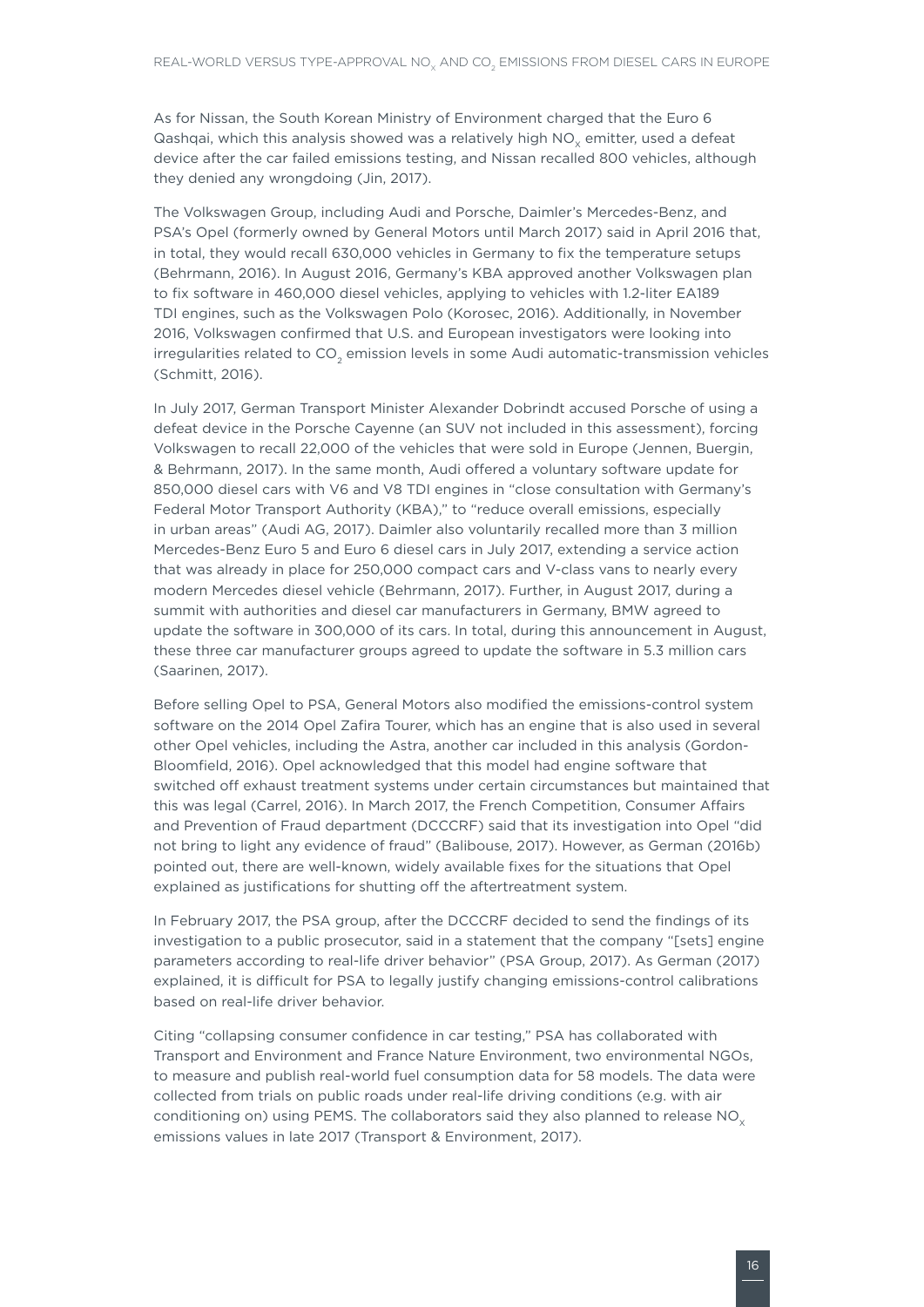As for responses to the divergence between real-world and type-approval  $CO<sub>2</sub>$  values, the German Association of the Automotive Industry acknowledged that laboratory testing utilizes an "obsolete measuring procedure that no longer adequately reflects the reality of today's models or road traffic" (Rotter, 2016). The European Automobile Manufacturers' Association (ACEA), which represents BMW, DAF Trucks, Daimler, Fiat Chrysler Automobiles, Ford, Hyundai Motor Company, Iveco, Jaguar, Land Rover, Opel, PSA, Renault, Toyota, the Volkswagen Group, and Volvo, stated in response to the KBA and U.K. Department for Transport's reports that "these announcements highlight the known differences between laboratory test cycles and real-life driving conditions, with actual emissions varying depending on conditions met on the road and on driver behavior" (McLaughlin, 2016).

These manufacturers have yet to show whether their recalls will have a significant or measureable impact on  $NO_x$  and  $CO_2$  emissions in the real world.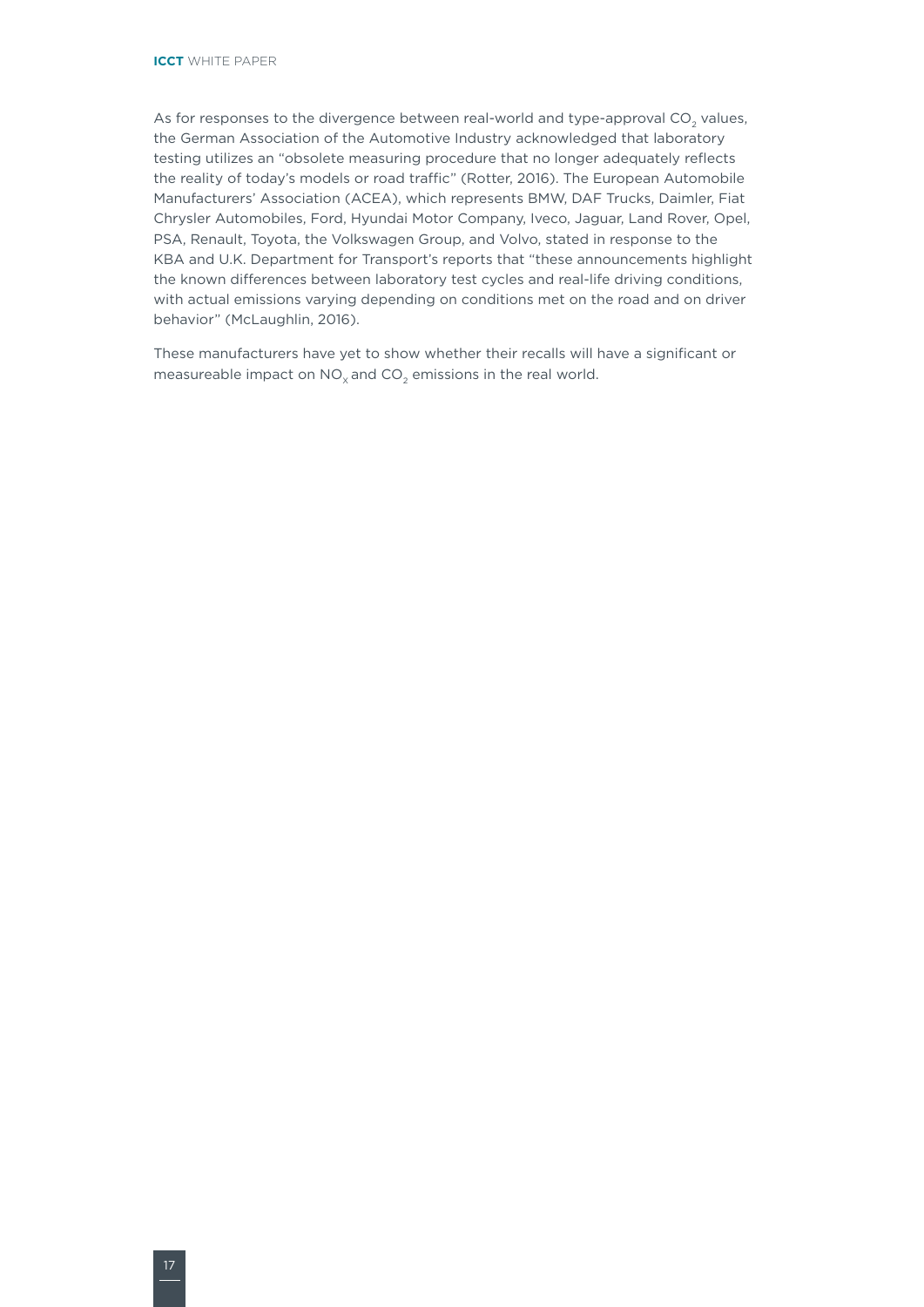# <span id="page-26-0"></span>6. CONCLUSIONS

Before 2015 and the discovery of Volkswagen's use of an illegal defeat device in all of its diesel cars in the United States, few had systematically reviewed on-road  $NO<sub>x</sub>$ emissions.25 Since then, many independent organizations and governments have conducted studies. This paper aggregates these results for the first time, adding large-scale  $CO<sub>2</sub>$  emissions data as well as data that ICCT purchased from a commercial provider, to provide an initial perspective of the state of on-road emissions performance of diesel passenger cars.

This assessment of several government reports shows that, on average, on-road  $NO<sub>x</sub>$ and CO<sub>2</sub> emissions from diesel passenger cars are much higher than laboratory emission standards and type-approval values.  $NO<sub>v</sub>$  emissions' conformity factors for Euro 5 cars (those subject to a legal NO<sub>v</sub> limit of 180 mg/km) ranged from just over 1, indicating that on-road emissions could almost meet laboratory testing standards, to 11, signaling that on-road emissions were 11 times as high as the laboratory standard.

Several Euro 6 vehicles subject to a legal limit of 80 mg/km had conformity factors for NO<sub>v</sub> emissions that were below 1, meeting the Euro 6 emission limit on the road. However, the histogram of CFs in Figure 2 showed that only 10% of the Euro 6 vehicles that were tested would probably meet the Euro 6 limit on the road. Approximately one quarter of Euro 6 cars had CFs that would probably meet the requirements of the first step of RDE standards, with a  $NO<sub>x</sub>$  conformity factor of 2.1. The highest Euro 6 CF was almost 12.

Both Euro 5 and Euro 6 cars had an average CF roughly 4 times greater than the legal limit for NO<sub>v</sub> (Figures 4 and 5). Overall, General Motors and Renault-Nissan cars, particularly the Opel Insignia and Nissan Qashqai, had some of the highest  $NO<sub>x</sub>$ conformity factors for both Euro 5 and Euro 6. Under Euro 5, other high  $NO<sub>x</sub>$  conformity factors belonged to Fiat Chrysler Automobiles (Jeep) and Tata Motors (Land Rover), although Tata Motors' CF was lower under Euro 6. The lowest NO<sub>y</sub> conformity factors under both Euro 5 and Euro 6 belonged to Mitsubishi, specifically the ASX, and BMW. Under Euro 6, several brands belonging to Volkswagen had CFs of less than 2.

As for real-world CO<sub>2</sub> emissions, vehicles had CO<sub>2</sub> emission values exceeding typeapproval standards by just over 10% to just over 40% (Figures 4 and 5). The average divergence between type-approval CO<sub>2</sub> values and real-world emission values was about 30%.26 The lowest divergences among car brands belonged to Škoda, Toyota, Fiat, Suzuki, and Mitsubishi. The manufacturers with the highest divergences were Mazda, Audi, BMW, Mini, Volvo, Chevrolet, Opel/Vauxhall, Renault, and Mercedes-Benz (Figures 6 and 7).

This assessment provides an overarching perspective on the NO<sub>v</sub> and CO<sub>2</sub> emissions of some of the most popular diesel cars. This is possible in part because of the large sample size that aggregating the data provides, although we openly recognize that the data making up this assessment result from a range of testing conditions (e.g., differing engine loads and ambient temperature, hot or cold starts).

<sup>25</sup> Ligterink, Kadijk, van Mensch, Hausberger, & Rexeis (2013) and Weiss, Bonnel, Hummel, Provenza, & Manfredi (2011) analyzed emissions from diesel passenger vehicles in Europe. Franco, Sánchez, German, & Mock  $(2014)$  also aggregated real-world NO<sub>V</sub> emissions in the EU and the United States.

<sup>26</sup> The 30% value refers to the average CO<sub>2</sub> gap for Euro 5 and Euro 6 diesel vehicles built between 2011 and 2015. This average is lower than most recent estimates of 40% for vehicles built in 2015 because the gap has been growing over time (see Tietge et al., 2016).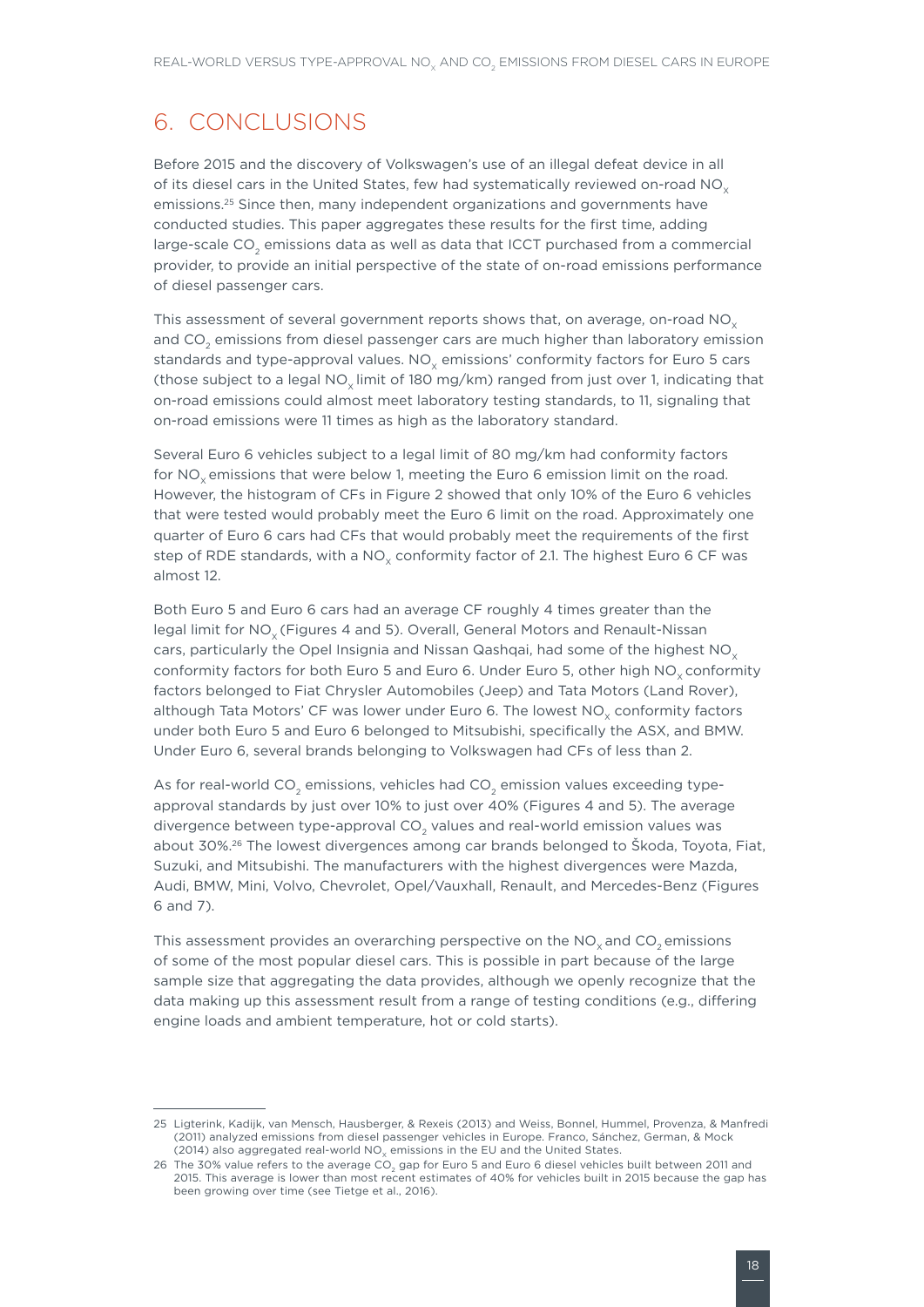The findings in this study along with analyses from our previous publications highlight several steps that should be taken to reduce on-road  $NO<sub>x</sub>$  and  $CO<sub>2</sub>$  emissions from passenger diesel cars:

#### **1. PROVIDING TRANSPARENT, ACCESSIBLE DATA:**

Since the discovery of Volkswagen's illegal defeat device in 2015, government agencies in various European states carried out vehicle emissions testing, providing data that has helped generate a systematic overview of emission levels of the most popular diesel vehicles. This testing should be the beginning of a long-term monitoring program of realworld vehicle emissions. It is important to ensure that all data collected during future testing campaigns, not only for  $NO<sub>v</sub>$  but also for  $CO<sub>2</sub>$  and other emissions, are made publicly available within a reasonable time. Disclosing the data allows independent third parties to confirm the findings and helps rebuild consumer and public trust. The vehicle emissions testing should be continued on a regular basis, carried out by government agencies and/or independent technical services. To ensure full objectivity of the testing programs, trial vehicles should be independently sourced and financed, rather than provided by manufacturers, and testing should not be funded by manufacturers.

#### **2. IMPROVING TEST PROCEDURES:**

The introduction of RDE testing in Europe is a first step toward improving vehicle testing standards in Europe, but, unless a high level of ambition is adopted, it will fall far short of completely addressing high NO<sub>v</sub> emissions on the road (Miller & Franco, 2016). As part of a further development of the RDE test procedure, legislation needs to ensure that on-road testing does not apply only to prototype vehicles, as is the case today, but that it is extended to production vehicles that are randomly selected for in-service conformity testing. Furthermore, a broad market surveillance program for on-road emission levels of new vehicles needs to allow not only type-approval authorities but also third parties to independently carry out vehicle emissions testing. Finally, CO<sub>2</sub> emissions are still not covered in the RDE testing procedure. They are currently measured only under laboratory conditions, not on the road. As we have pointed out in earlier studies, including CO<sub>2</sub> in future on-road testing regulations is imperative for ensuring that production vehicles meet declared values (Tietge et al., 2016).

### **3. PROPERLY ENFORCING CURRENT AND FUTURE EMISSION STANDARDS:**

Even the most advanced testing procedures are effective only if they are properly enforced. The emissions testing results collected by government agencies during recent months provide a wealth of information, and, in many cases, strong indications of illegal defeat devices. It is the responsibility of type-approval authorities to ensure that vehicles comply with standards and follow up by ordering recalls that would remove identified defeat devices and ensure a significant reduction in vehicle emissions. In addition, and in particular where a retroactive fix is not possible, it is the responsibility of type-approval authorities to issue fines as a warning that the use of defeat devices and exceeding emission limits will not be tolerated. In addition to the national type-approval authorities, the European Commission could take a stronger role in coordinating vehicle emissions testing and legal actions, as suggested in the currently debated overhaul of the EU type-approval framework directive (European Commission, 2016b).

These key steps could greatly reduce on-road  $CO<sub>2</sub>$  and  $NO<sub>y</sub>$  emissions from diesel passenger vehicles and could help rebuild consumer trust in declared emission values.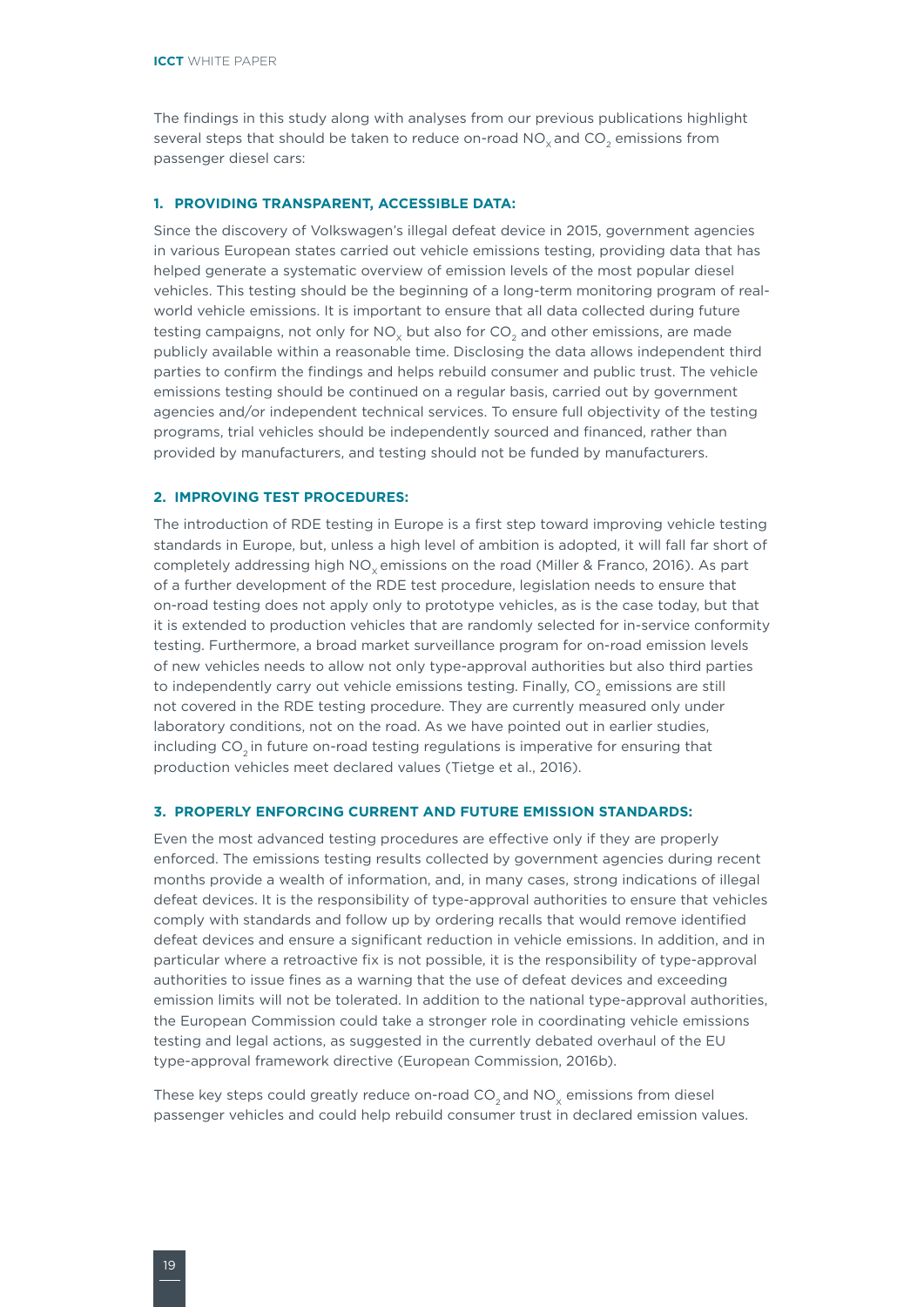### REFERENCES

- Anenberg, S. C, Miller, J., Minjares, R., Du, L., Henze, D. K., Lacey, F., …. Heyes, C. (2017). Impacts and mitigation of excess diesel-related NO<sub>y</sub> emissions in 11 major vehicle markets. *Nature, 545,* 467–471*.* [doi:10.1038/nature22086](http://dx.doi.org/10.1038/nature22086)
- Audi AG. (2017). *For the future of the diesel engine: Audi starts free retrofit program for up to 850,000 cars* [Press Release]*.* Retrieved from [https://www.audi-mediacenter.](https://www.audi-mediacenter.com/en/press-releases/for-the-future-of-the-diesel-engine-audi-starts-free-retrofit-program-for-up-to-850000-cars-9144) [com/en/press-releases/for-the-future-of-the-diesel-engine-audi-starts-free-retrofit](https://www.audi-mediacenter.com/en/press-releases/for-the-future-of-the-diesel-engine-audi-starts-free-retrofit-program-for-up-to-850000-cars-9144)[program-for-up-to-850000-cars-9144](https://www.audi-mediacenter.com/en/press-releases/for-the-future-of-the-diesel-engine-audi-starts-free-retrofit-program-for-up-to-850000-cars-9144)
- Balibouse, D. (2017, March 20). French watchdog clears GM's Opel of cheating on diesel emissions. *Reuters.* Retrieved from [http://www.reuters.com/article/us-france-opel](http://www.reuters.com/article/us-france-opel-diesel-idUSKBN16R0M1)[diesel-idUSKBN16R0M1](http://www.reuters.com/article/us-france-opel-diesel-idUSKBN16R0M1)
- Behrmann, E. (2016, April 22). Carmakers in Germany to recall 630,000 for emissions, Bild says. *Bloomberg News.* Retrieved from [https://www.bloomberg.com/news/](https://www.bloomberg.com/news/articles/2016-04-22/carmakers-in-germany-to-recall-630-000-for-emissions-bild-says) [articles/2016-04-22/carmakers-in-germany-to-recall-630-000-for-emissions-bild-says](https://www.bloomberg.com/news/articles/2016-04-22/carmakers-in-germany-to-recall-630-000-for-emissions-bild-says)
- Behrmann, E. (2017, July 18). Daimler will recall 3 million diesel cars across Europe to fix emissions. *Bloomberg News.* Retrieved from [https://www.bloomberg.com/news/](https://www.bloomberg.com/news/articles/2017-07-18/daimler-to-recall-3-million-diesel-cars-on-emissions-concerns) [articles/2017-07-18/daimler-to-recall-3-million-diesel-cars-on-emissions-concerns](https://www.bloomberg.com/news/articles/2017-07-18/daimler-to-recall-3-million-diesel-cars-on-emissions-concerns)
- Bundesministerium für Verkehr und digitale Infrastruktur. (2016, August 31). Unregelmäßigkeiten in der Abgasnachbehandlung an Fahrzeugen des Herstellers "Fiat-Chrysler-Automobiles" (FCA)- Maßnahmen gemäß Artikel 30 der Richtlinie 2007/46/EG. [Letter to Maurizio Vitelli, Ministero delle Infrastutture dei Trasporti]. Robert-Schuman-Platz 1, Bonn, Germany.
- Carrel, P. (2016, May 18). Germany asks Opel for more information in Zafira emissions probe. *Reuters.* Retrieved from [http://www.reuters.com/article/us-volkswagen](http://www.reuters.com/article/us-volkswagen-emissions-germany-opel-idUSKCN0Y92GI)[emissions-germany-opel-idUSKCN0Y92GI](http://www.reuters.com/article/us-volkswagen-emissions-germany-opel-idUSKCN0Y92GI)
- Chassany, A-S. (2017, January 13). Renault investigated by French judges over diesel emissions. *Financial Times.* Retrieved from [https://www.ft.com/content/9768e92e](https://www.ft.com/content/9768e92e-d985-11e6-944b-e7eb37a6aa8e)[d985-11e6-944b-e7eb37a6aa8e](https://www.ft.com/content/9768e92e-d985-11e6-944b-e7eb37a6aa8e)
- Degraeuwe, B., & Weiss, M. (2017). Does the New European Driving Cycle (NEDC) really fail to capture the NO<sub>v</sub> emissions of diesel cars in Europe? *Environmental Pollution*, *222,* 234–241. doi:10.1016/j.envpol.2016.12.050
- The Economist. (2016, May 12). Nissan and Mitsubishi make an alliance. Retrieved from [https://www.economist.com/news/business-and-finance/21698734-assembling-cars](https://www.economist.com/news/business-and-finance/21698734-assembling-cars-easier-joining-together-companies-make-them-nissan-and)[easier-joining-together-companies-make-them-nissan-and](https://www.economist.com/news/business-and-finance/21698734-assembling-cars-easier-joining-together-companies-make-them-nissan-and)
- Eder, T., Kemmer, M., Lückert, P., & Sass, H. (2016). OM 654- Launch of a new engine family by Mercedes-Benz. *MTZ Worldwide,* 77*,* 60–67. doi:10.1007/s38313-015-0097-4
- European Commission. (2016a). *Amending Regulation (EC) No. 692/2008 as regards emissions from light passenger and commercial vehicles (Euro 6)* (Document no. 32016R0646).
- European Commission. (2016b). *European Commission tightens rules for safer and cleaner cars* [Press Release]. Retrieved from [http://europa.eu/rapid/press-release\\_IP-](http://europa.eu/rapid/press-release_IP-16-167_en.htm)[16-167\\_en.htm](http://europa.eu/rapid/press-release_IP-16-167_en.htm)
- Fiat Chrysler Automobiles. (2016). *FCA on real driving emissions* [Press Release]. Retrieved from [https://www.fcagroup.com/en-US/media\\_center/fca\\_press\\_release/](https://www.fcagroup.com/en-US/media_center/fca_press_release/FiatDocuments/2016/february/FCA_on_Real_Driving_Emissions.pdf) [FiatDocuments/2016/february/FCA\\_on\\_Real\\_Driving\\_Emissions.pdf](https://www.fcagroup.com/en-US/media_center/fca_press_release/FiatDocuments/2016/february/FCA_on_Real_Driving_Emissions.pdf)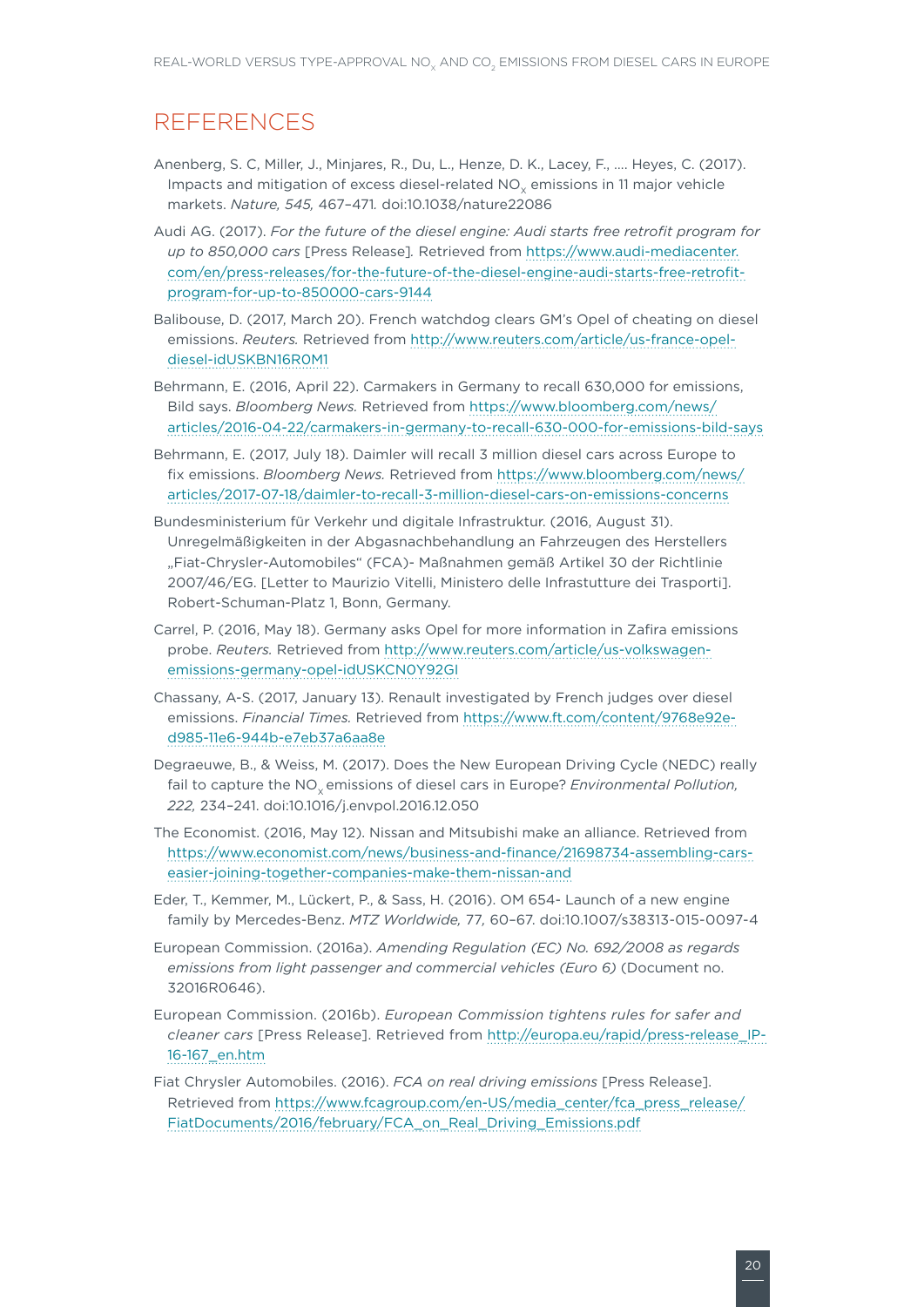- Franco, V., Sánchez, F., German, J., & Mock, P. (2014). Real-world exhaust emissions from modern diesel cars. Retrieved from [http://www.theicct.org/real-world-exhaust](http://www.theicct.org/real-world-exhaust-emissions-modern-diesel-cars)[emissions-modern-diesel-cars](http://www.theicct.org/real-world-exhaust-emissions-modern-diesel-cars)
- German, J. (2016a). "The emissions test defeat device problem in Europe is not about VW." Retrieved from [http://www.theicct.org/blogs/staff/emissions-test-defeat-device](http://www.theicct.org/blogs/staff/emissions-test-defeat-device-problem-europe-not-about-vw)[problem-europe-not-about-vw](http://www.theicct.org/blogs/staff/emissions-test-defeat-device-problem-europe-not-about-vw)
- German, J. (2016b). "Opel's admissions of defeat device calibrations." Retrieved from <http://www.theicct.org/blogs/staff/opels-admissions-defeat-device-calibrations>
- German, J. (2017). "Why are EU manufacturers claiming their defeat devices are not defeat devices?" Retrieved from [http://www.theicct.org/blogs/staff/why-are-eu](http://www.theicct.org/blogs/staff/why-are-eu-automakers-claiming-defeat-devices-are-not-defeat-devices)[automakers-claiming-defeat-devices-are-not-defeat-devices](http://www.theicct.org/blogs/staff/why-are-eu-automakers-claiming-defeat-devices-are-not-defeat-devices)
- Gordon-Bloomfield, N. (2016, January 19). After Dieselgate, Renault, General Motors rush to fix non-compliant diesel cars in Europe. *Transport Evolved.* Retrieved from [https://](https://transportevolved.com/2016/01/19/after-dieselgate-renault-general-motors-rush-to-fix-non-compliant-diesel-cars-in-europe/) [transportevolved.com/2016/01/19/after-dieselgate-renault-general-motors-rush-to-fix](https://transportevolved.com/2016/01/19/after-dieselgate-renault-general-motors-rush-to-fix-non-compliant-diesel-cars-in-europe/)[non-compliant-diesel-cars-in-europe/](https://transportevolved.com/2016/01/19/after-dieselgate-renault-general-motors-rush-to-fix-non-compliant-diesel-cars-in-europe/)
- Groupe Renault. (2016). *Groupe Renault reduces its nitrogen oxide emissions on its diesel Euro 6b vehicles in customer driving conditions* [Press Release]. Retrieved from [http://media.renault.com/global/en-gb/renaultgroup/Media/PressRelease.](http://media.renault.com/global/en-gb/renaultgroup/Media/PressRelease.aspx?mediaid=76775) [aspx?mediaid=76775](http://media.renault.com/global/en-gb/renaultgroup/Media/PressRelease.aspx?mediaid=76775)
- Holder, J. (2016, April 28). Mercedes-Benz joins Audi, Suzuki and Vauxhall in diesel recall in UK. *Autocar.* Retrieved from [https://www.autocar.co.uk/car-news/motoring/](https://www.autocar.co.uk/car-news/motoring/mercedes-benz-joins-audi-suzuki-and-vauxhall-diesel-recall-uk) [mercedes-benz-joins-audi-suzuki-and-vauxhall-diesel-recall-uk](https://www.autocar.co.uk/car-news/motoring/mercedes-benz-joins-audi-suzuki-and-vauxhall-diesel-recall-uk)
- Howard, B. (2016, May 6). Ford switches to better, costlier SCR emissions treatment for its next diesel. *Extreme Tech.* Retrieved from [http://www.extremetech.com/](http://www.extremetech.com/extreme/227973-ford-diesel-another-automaker-switches-to-better-costlier-scr-emissions-treatment) [extreme/227973-ford-diesel-another-automaker-switches-to-better-costlier-scr](http://www.extremetech.com/extreme/227973-ford-diesel-another-automaker-switches-to-better-costlier-scr-emissions-treatment)[emissions-treatment](http://www.extremetech.com/extreme/227973-ford-diesel-another-automaker-switches-to-better-costlier-scr-emissions-treatment)
- Jacqué, P., & Van Eeckhout, L. (2016, January 19). Renault constraint de s'expliquer sur les failles de son moteur diesel. Retrieved from [http://www.lemonde.fr/economie/](http://www.lemonde.fr/economie/article/2016/01/19/devant-lacommission-royal-renault-revele-les-failles-de-son-moteur-diesel_4849711_3234.html) [article/2016/01/19/devant-lacommission-royal-renault-revele-les-failles-de-son-moteur](http://www.lemonde.fr/economie/article/2016/01/19/devant-lacommission-royal-renault-revele-les-failles-de-son-moteur-diesel_4849711_3234.html)[diesel\\_4849711\\_3234.html](http://www.lemonde.fr/economie/article/2016/01/19/devant-lacommission-royal-renault-revele-les-failles-de-son-moteur-diesel_4849711_3234.html)
- Jennen, B., Buergin, R., & Behrmann, E. (2017, July 27). Porsche's Cayenne recalled by Germany over diesel cheating concerns. *Bloomberg News.* Retrieved from [https://](https://www.bloomberg.com/news/articles/2017-07-27/germany-orders-mandatory-recall-of-porsche-cayenne-over-software) [www.bloomberg.com/news/articles/2017-07-27/germany-orders-mandatory-recall-of](https://www.bloomberg.com/news/articles/2017-07-27/germany-orders-mandatory-recall-of-porsche-cayenne-over-software)[porsche-cayenne-over-software](https://www.bloomberg.com/news/articles/2017-07-27/germany-orders-mandatory-recall-of-porsche-cayenne-over-software)
- Jin, H. (2017, February 9). South Korean court rules against Nissan in emissions case. *Reuters.* Retrieved from [http://www.reuters.com/article/us-nissan-southkorea](http://www.reuters.com/article/us-nissan-southkorea-idUSKBN15O0EW)[idUSKBN15O0EW](http://www.reuters.com/article/us-nissan-southkorea-idUSKBN15O0EW)
- Kadjik, G., Ligterink, N., van Mensch, P., & Smokers, R. (2016). *NO<sub>v</sub> emissions of Euro 5 and Euro 6 diesel passenger cars—test results in the lab and on the road.* Retrieved from [https://www.tno.nl/en/focus-areas/urbanisation/mobility-logistics/clean-mobility/](https://www.tno.nl/en/focus-areas/urbanisation/mobility-logistics/clean-mobility/overview-of-reports-measuring-the-emissions-of-passenger-cars-and-vans/) [overview-of-reports-measuring-the-emissions-of-passenger-cars-and-vans/](https://www.tno.nl/en/focus-areas/urbanisation/mobility-logistics/clean-mobility/overview-of-reports-measuring-the-emissions-of-passenger-cars-and-vans/)
- Kadjik, G., van Mensch, P., & Spreen, J. (2015). Detailed investigations and real-world emission performance of Euro 6 diesel passenger cars. Retrieved from [https://www.](https://www.tno.nl/en/focus-areas/urbanisation/mobility-logistics/clean-mobility/overview-of-reports-measuring-the-emissions-of-passenger-cars-and-vans/) [tno.nl/en/focus-areas/urbanisation/mobility-logistics/clean-mobility/overview-of](https://www.tno.nl/en/focus-areas/urbanisation/mobility-logistics/clean-mobility/overview-of-reports-measuring-the-emissions-of-passenger-cars-and-vans/)[reports-measuring-the-emissions-of-passenger-cars-and-vans/](https://www.tno.nl/en/focus-areas/urbanisation/mobility-logistics/clean-mobility/overview-of-reports-measuring-the-emissions-of-passenger-cars-and-vans/)
- Korosec, K. (2016, August 15). German regulators approve Volkswagen diesel emissions fix. *Fortune.* Retrieved from [http://fortune.com/2016/08/15/german-regulators](http://fortune.com/2016/08/15/german-regulators-approve-volkswagen-diesel-emissions-fix/)[approve-volkswagen-diesel-emissions-fix/](http://fortune.com/2016/08/15/german-regulators-approve-volkswagen-diesel-emissions-fix/)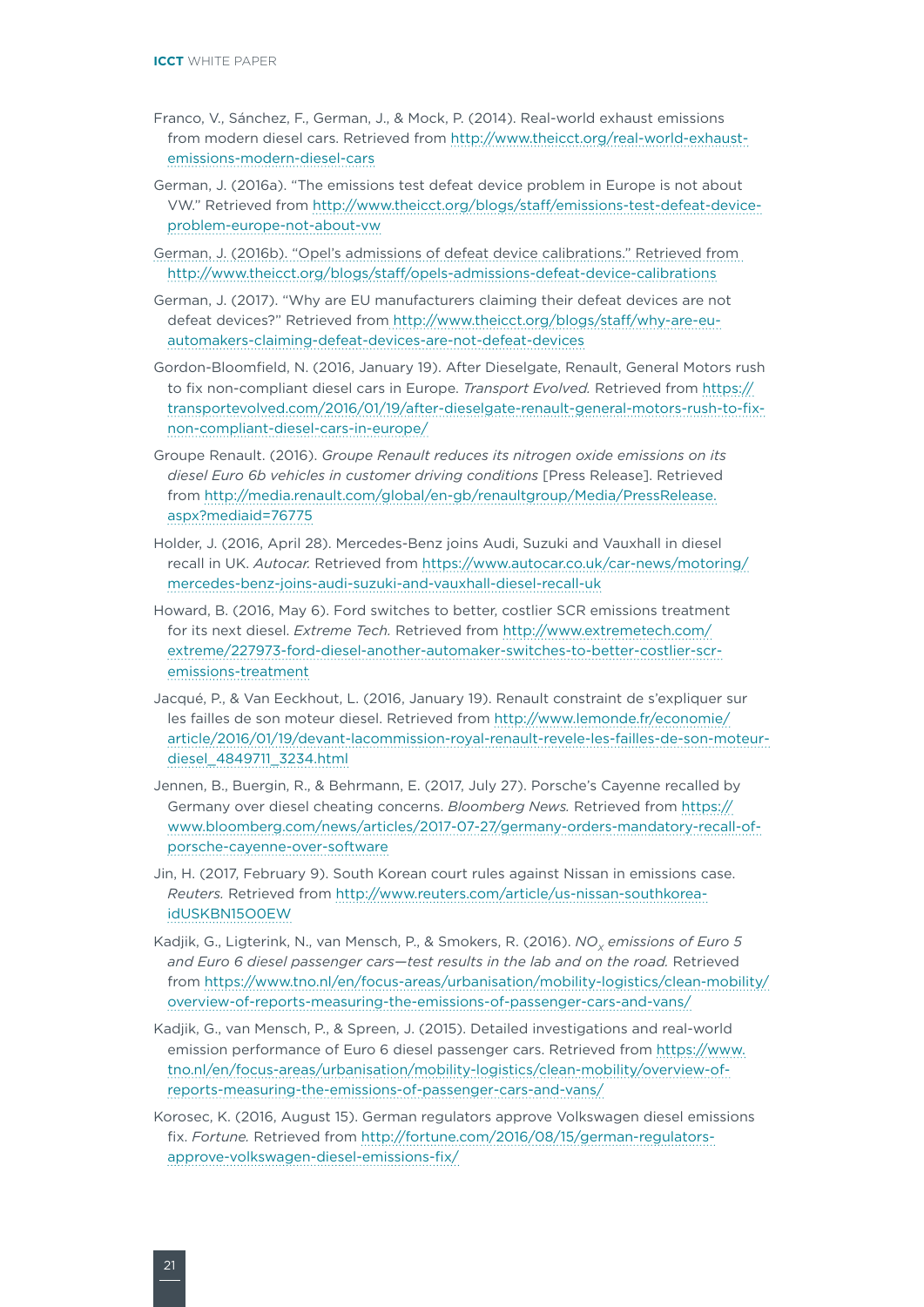- Knirsch, S., Weiss, U., Möhn, S., & Pamio, G. (2014). New generation of the Audi V6 TDI Engine, Part 2: thermodynamics, application, and exhaust cleaning. *MTZ Worldwide, 75,* 22–27.
- Kühlwein, J. (2016). *Official vs. real-world road-load parameters in EU vehicle efficiency testing*. Retrieved from http://www.theicct.org/effect-roadload-coeffs-co2-emissions-eu
- Ligterink, N., Kadijk, G., van Mensch, P., Hausberger, S., & Rexeis, M. (2013). Investigations and real world emission performance of Euro 6 light-duty vehicles. TNO Report 2013 R11891 (pp. 1–53).
- McLaughlin, C. (2016). *ACEA statement on national emissions test results* [Press Release]. Retrieved from [http://www.acea.be/press-releases/article/acea-statement-on-national](http://www.acea.be/press-releases/article/acea-statement-on-national-emissions-test-results)[emissions-test-results](http://www.acea.be/press-releases/article/acea-statement-on-national-emissions-test-results)
- Miller, J., & Franco, V. (2016). Impact of improved regulation of real-world NO<sub>v</sub> emission from diesel passenger cars in the EU, 2015-2030. Retrieved from [http://www.theicct.](http://www.theicct.org/rde-passenger-car-nox-impacts-eu) [org/rde-passenger-car-nox-impacts-eu](http://www.theicct.org/rde-passenger-car-nox-impacts-eu)
- Ministère de l'environnement, de l'énergie et de la mer. (2016). Rapport final de la commission indépendante mise en place par la Ministre Ségolène Royal après la révélation de l'affaire Volkswagen. Accessible at [http://www.ladocumentationfrancaise.](http://www.ladocumentationfrancaise.fr/rapports-publics/164000480/) [fr/rapports-publics/164000480/](http://www.ladocumentationfrancaise.fr/rapports-publics/164000480/)
- Mock, P. (Ed.) (2015). European vehicle market statistics—Pocketbook 2015/16. Retrieved from <http://eupocketbook.theicct.org/>
- Mock, P. (2017). Real-driving emissions test procedure for exhaust pollutant emissions of cars and light commercial vehicles in Europe. Retrieved from [http://www.theicct.org/](http://www.theicct.org/RDE-test-procedure-exhaust-gas-pollutant-emissions-cars-and-LCVs) [RDE-test-procedure-exhaust-gas-pollutant-emissions-cars-and-LCVs](http://www.theicct.org/RDE-test-procedure-exhaust-gas-pollutant-emissions-cars-and-LCVs)
- Mock, P., German, J., Bandivadekar, A., & Riemersma, I. (2012). Discrepancies between type-approval and "real-world" fuel consumption and CO2 values—assessment for 2001-2011 European passenger cars. Retrieved from [http://www.theicct.org/sites/](http://www.theicct.org/sites/default/files/publications/ICCT_EU_fuelconsumption2_workingpaper_2012.pdf) [default/files/publications/ICCT\\_EU\\_fuelconsumption2\\_workingpaper\\_2012.pdf](http://www.theicct.org/sites/default/files/publications/ICCT_EU_fuelconsumption2_workingpaper_2012.pdf)
- Muncrief, R., German, J., & Schultz, J. (2016). Defeat devices under the U.S. and EU passenger vehicles emissions testing regulations. Retrieved from [http://www.theicct.](http://www.theicct.org/briefing-defeat-devices-us-eu-vehicle-emissions-regulations) [org/briefing-defeat-devices-us-eu-vehicle-emissions-regulations](http://www.theicct.org/briefing-defeat-devices-us-eu-vehicle-emissions-regulations)
- Official Journal of the European Union. Retrieved from [http://eur-lex.europa.eu/legal](http://eur-lex.europa.eu/legal-content/EN/TXT/?uri=uriserv%3AOJ.L_.2016.109.01.0001.01.ENG)[content/EN/TXT/?uri=uriserv%3AOJ.L\\_.2016.109.01.0001.01.ENG](http://eur-lex.europa.eu/legal-content/EN/TXT/?uri=uriserv%3AOJ.L_.2016.109.01.0001.01.ENG)
- Panait, M. (2016, April 29). Suzuki recalls 1.6 diesel-engined cars due to excessive NO<sub>v</sub> emissions. *Autoevolution.* Retrieved from [https://www.autoevolution.com/news/suzuki](https://www.autoevolution.com/news/suzuki-recalls-16-diesel-engined-cars-due-to-excessive-nox-emissions-107011.html)[recalls-16-diesel-engined-cars-due-to-excessive-nox-emissions-107011.html](https://www.autoevolution.com/news/suzuki-recalls-16-diesel-engined-cars-due-to-excessive-nox-emissions-107011.html)
- PSA Group. (2017, February 9). PSA Group's position concerning the DGCCRF investigation. *Business Wire.* Retrieved from [http://www.businesswire.com/news/](http://www.businesswire.com/news/home/20170209005979/en/PSA-Groups-Position-DGCCRF-Investigation) [home/20170209005979/en/PSA-Groups-Position-DGCCRF-Investigation](http://www.businesswire.com/news/home/20170209005979/en/PSA-Groups-Position-DGCCRF-Investigation)
- Rotter, E. (2016). *VDA on ICCT* [Press Release]. Retrieved from [https://www.vda.de/en/](https://www.vda.de/en/press/press-releases/20161117-vda-on-icct.html) [press/press-releases/20161117-vda-on-icct.html](https://www.vda.de/en/press/press-releases/20161117-vda-on-icct.html)
- Saarinen, M. (2017, August 3). BMW, Mercedes and VW agree on emissions software update for 5.3m cars. *Auto Express.* Retrieved from [http://www.autoexpress.co.uk/car](http://www.autoexpress.co.uk/car-news/vw-emissions/100356/bmw-mercedes-and-vw-agree-on-emissions-software-update-for-53m-cars)[news/vw-emissions/100356/bmw-mercedes-and-vw-agree-on-emissions-software](http://www.autoexpress.co.uk/car-news/vw-emissions/100356/bmw-mercedes-and-vw-agree-on-emissions-software-update-for-53m-cars)[update-for-53m-cars](http://www.autoexpress.co.uk/car-news/vw-emissions/100356/bmw-mercedes-and-vw-agree-on-emissions-software-update-for-53m-cars)
- Schmitt, B. (2016, November 13). And now, CO2gate: Audi puts Volkswagen in even deeper trouble. *Forbes*. Retrieved from [https://www.forbes.com/sites/](https://www.forbes.com/sites/bertelschmitt/2016/11/13/and-now-co2gate-audi-puts-volkswagen-in-even-deeper-trouble/#5a555dc35177) [bertelschmitt/2016/11/13/and-now-co2gate-audi-puts-volkswagen-in-even-deeper](https://www.forbes.com/sites/bertelschmitt/2016/11/13/and-now-co2gate-audi-puts-volkswagen-in-even-deeper-trouble/#5a555dc35177)[trouble/#5a555dc35177](https://www.forbes.com/sites/bertelschmitt/2016/11/13/and-now-co2gate-audi-puts-volkswagen-in-even-deeper-trouble/#5a555dc35177)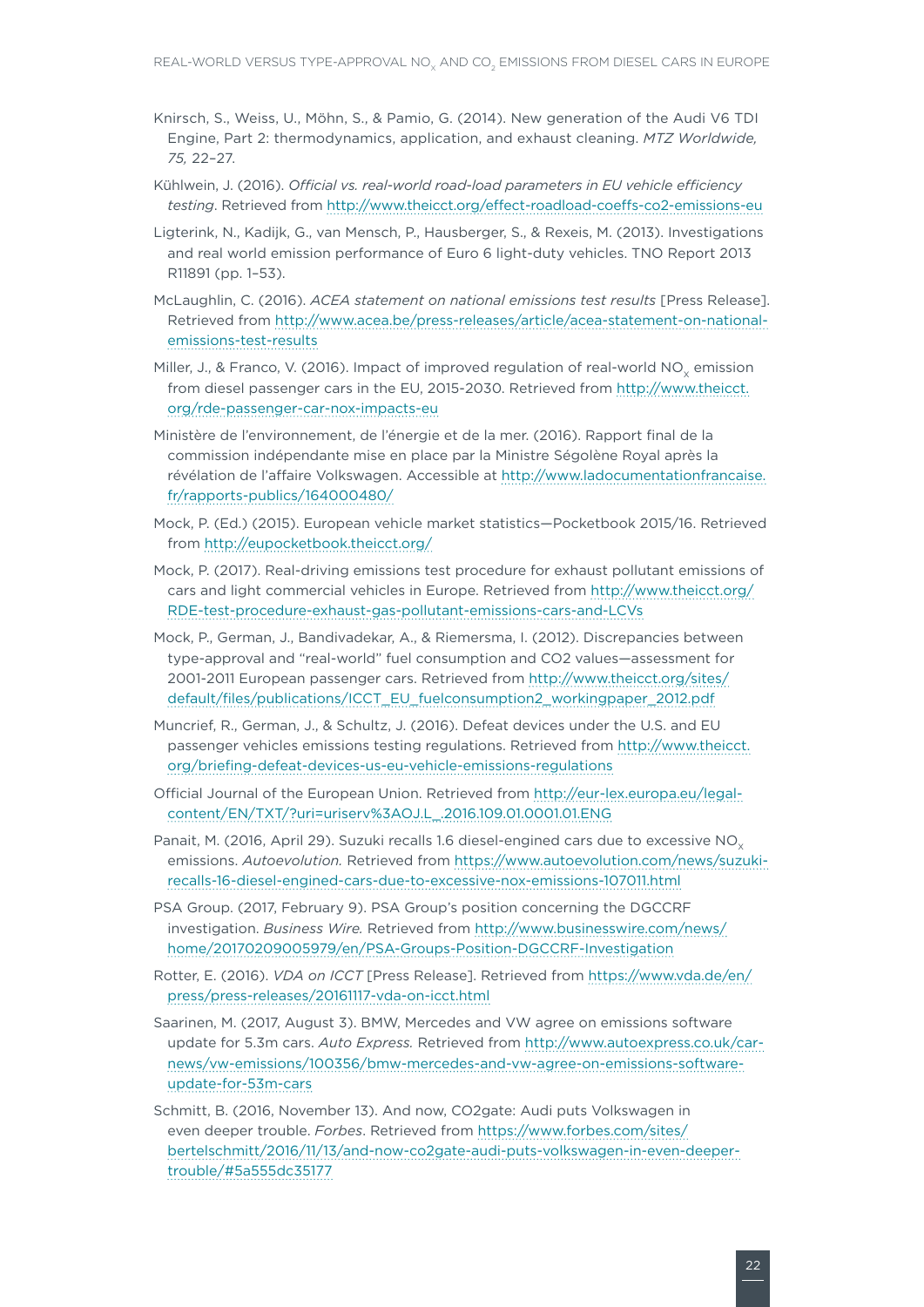- Stewart, A., Hope-Morley, A., Mock, P., & Tietge, U. (2015). *Quantifying the impact of realworld driving on total CO<sub>2</sub> emissions from UK cars and vans. Retrieved from Element* Energy, [http://www.element-energy.co.uk/2015/09/element-energy-study-into-real](http://www.element-energy.co.uk/2015/09/element-energy-study-into-real-world-vehicle-emissions-and-new-test-cycles-published/)[world-vehicle-emissions-and-new-test-cycles-published/](http://www.element-energy.co.uk/2015/09/element-energy-study-into-real-world-vehicle-emissions-and-new-test-cycles-published/)
- Stothard, M. (2016, January 2016). Renault to correct vehicles' emissions through software change. *Financial Times*. Retrieved from [https://www.ft.com/](https://www.ft.com/content/3b2ad64e-be8e-11e5-846f-79b0e3d20eaf?mhq5j=e2) [content/3b2ad64e-be8e-11e5-846f-79b0e3d20eaf?mhq5j=e2](https://www.ft.com/content/3b2ad64e-be8e-11e5-846f-79b0e3d20eaf?mhq5j=e2)
- Teffer, P. (2017, March 17). Much remains unclear after German-Italian spat on Fiat. *Euobserver.* Retrieved from <https://euobserver.com/dieselgate/137281>
- Tietge, U., Díaz, S., Mock, P., German, J., Bandivadekar, A., & Ligterink, N. (2016). *From Laboratory to Road: A 2016 update of official and 'real-world' fuel consumption and CO2 values for passenger cars in Europe.* Retrieved from [http://www.theicct.org/](http://www.theicct.org/laboratory-road-2016-update) [laboratory-road-2016-update](http://www.theicct.org/laboratory-road-2016-update)
- Transport & Environment. (2017). *PSA publishes real-world fuel consumption data for 1,000 Peugeot, Citroën and DS Cars* [Press Release]. Retrieved from [https://www.](https://www.transportenvironment.org/press/psa-publishes-real-world-fuel-consumption-data-1000-peugeot-citro%C3%ABn-and-ds-cars) [transportenvironment.org/press/psa-publishes-real-world-fuel-consumption-data-](https://www.transportenvironment.org/press/psa-publishes-real-world-fuel-consumption-data-1000-peugeot-citro%C3%ABn-and-ds-cars)[1000-peugeot-citro%C3%ABn-and-ds-cars](https://www.transportenvironment.org/press/psa-publishes-real-world-fuel-consumption-data-1000-peugeot-citro%C3%ABn-and-ds-cars)
- United Kingdom Parliament. House of Commons Transport Committee. (2016). *Volkswagen emissions scandal and vehicle type approval: Third Report of Session 2016-17* (HC 69). London: Order of the House. Retrieved from [https://publications.](https://publications.parliament.uk/pa/cm201617/cmselect/cmtrans/699/699.pdf) [parliament.uk/pa/cm201617/cmselect/cmtrans/699/699.pdf](https://publications.parliament.uk/pa/cm201617/cmselect/cmtrans/699/699.pdf)
- Untersuchungsausschuss, Deutscher Bundestag. (2016). Kraftfahrt-Bundesamt widerspricht VW. Retrieved from [https://www.bundestag.de/ausschuesse18/ua/5un](https://www.bundestag.de/ausschuesse18/ua/5untersuchungsausschuss#url=L3ByZXNzZS9oaWIvMjAxNjExLy0vNDc5NzA0&mod=mod441658) [tersuchungsausschuss#url=L3ByZXNzZS9oaWIvMjAxNjExLy0vNDc5NzA0&mod=m](https://www.bundestag.de/ausschuesse18/ua/5untersuchungsausschuss#url=L3ByZXNzZS9oaWIvMjAxNjExLy0vNDc5NzA0&mod=mod441658) [od441658](https://www.bundestag.de/ausschuesse18/ua/5untersuchungsausschuss#url=L3ByZXNzZS9oaWIvMjAxNjExLy0vNDc5NzA0&mod=mod441658)
- U.S. Environmental Protection Agency. (2017). *Learn about Volkswagen violations.* Retrieved from<https://www.epa.gov/vw/learn-about-volkswagen-violations>
- Weiss, M., Bonnel, P., Hummel, R., Provenza, A., & Manfredi, U. (2011). On-road emissions of light-duty vehicles in Europe. *Environmental Science & Technology, 45,* 8575–8581. doi:10.1021/es2008424
- Yang, L., Franco, V., Campestrini, A., German, J., & Mock, P. (2015). *NO<sub>v</sub>* control *technologies for Euro 6 diesel passenger cars.* Retrieved from [http://www.theicct.org/](http://www.theicct.org/nox-control-technologies-euro-6-diesel-passenger-cars) [nox-control-technologies-euro-6-diesel-passenger-cars](http://www.theicct.org/nox-control-technologies-euro-6-diesel-passenger-cars)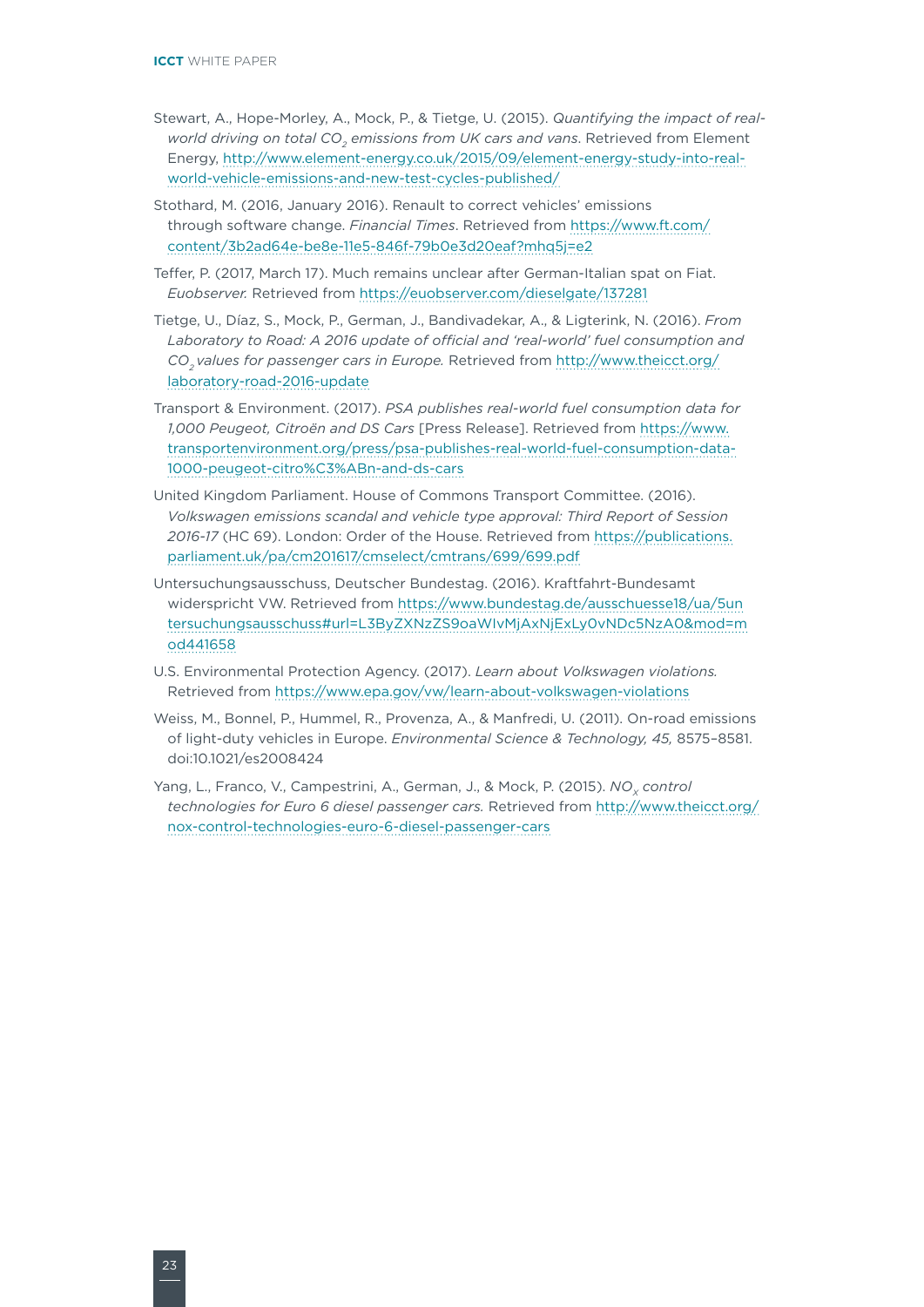# APPENDIX

### **DATA SOURCES**

**DUH:** Zimmerli, Y., Güdel, M., Comte, P., et al. (2015). NO<sub>v</sub>-Emissionsmessung von einem Personenwagen Opel Zafira Diesel, Euro 6b auf dem Rollenprüfstand. *Deutsche Umwelthilfe (DUH) report.* October 2015

Comte, P., Zimmerli, Y., Czerwinksi, J. (2016). NO<sub>v</sub>-Emissionsmessung von einem Personenwagen Fiat 500X 2.0 MJ 4\*4, Euro 6 auf dem Rollenprüfstand. *Deutsche Umwelthilfe (DUH) report.* February 2016

Zimmerli, Y., Güdel, M., Comte, P., Czerwinski, J. (2015). NO<sub>v</sub>-Emissionsmessung von einem Personenwagen Renault Espace Diesel, Euro 6b auf dem Rollenprüfstand. *Deutsche Umwelthilfe (DUH) report.* November 2015

Deutsche Umwelthilfe. (2016). NO<sub>v</sub>-und CO<sub>2</sub>-Messungen an Euro 6 Pkw im realen Fahrbetrieb: Messergebnisse. September 2016.

**France:** Ministère de l'environnement, de l'énergie et de la mer. (2016). Rapport final de la commission indépendante mise en place par la Ministre Ségolène Royal après la révélation de l'affaire Volkswagen. Accessible at [http://www.ladocumentationfrancaise.fr/](http://www.ladocumentationfrancaise.fr/rapports-publics/164000480/) [rapports-publics/164000480/](http://www.ladocumentationfrancaise.fr/rapports-publics/164000480/)

**Germany:** Bundesministerium für Verkehr und digitale Infrastruktur. (2016). Bericht der Untersuchungskommission "Volkswagen." April 2016. Accessible at [http://www.bmvi.de/](http://www.bmvi.de/SharedDocs/DE/Publikationen/LA/bericht-untersuchungskommission-volkswagen) [SharedDocs/DE/Publikationen/LA/bericht-untersuchungskommission-volkswagen](http://www.bmvi.de/SharedDocs/DE/Publikationen/LA/bericht-untersuchungskommission-volkswagen)

**Netherlands:** Dutch Vehicle Authority (RDW). (2016). RDW emission test programme: Results of indicative tests for the presence of an unauthorised defeat device. September 2016. Accessible at<https://www.rdw.nl>

**TNO:** Kadijk, G., Mensch, P. van, Spreen, J. S. (2015). TNO 2015 R10702: "Detailed investigations and real-world emission performance of Euro 6 diesel passenger cars." May 2015. Accessible at [http://repository.tudelft.nl/view/tno/uuid%3A40da980a-4c03-](http://repository.tudelft.nl/view/tno/uuid%3A40da980a-4c03-4b70-a9b1-240f9ea395f5/) [4b70-a9b1-240f9ea395f5/](http://repository.tudelft.nl/view/tno/uuid%3A40da980a-4c03-4b70-a9b1-240f9ea395f5/)

Heijne, V., Kadijk, G., Ligterink, N., et al. (2016). TNO 2016 R11177: "NOx emissions of fifteen Euro 6 diesel cars: Results of the Dutch LD road vehilce emission testing programme 2016." October 2016. Accessible at [https://www.rijksoverheid.nl/](https://www.rijksoverheid.nl/documenten/rapporten/2016/10/14/tno-2016-r11177-nox-emissions-of-fifteen-euro-6-diesel-cars-results-of-the-dutch-ld-road-vehicle-emission-testing-programme-2016) [documenten/rapporten/2016/10/14/tno-2016-r11177-nox-emissions-of-fifteen-euro-6](https://www.rijksoverheid.nl/documenten/rapporten/2016/10/14/tno-2016-r11177-nox-emissions-of-fifteen-euro-6-diesel-cars-results-of-the-dutch-ld-road-vehicle-emission-testing-programme-2016) [diesel-cars-results-of-the-dutch-ld-road-vehicle-emission-testing-programme-2016](https://www.rijksoverheid.nl/documenten/rapporten/2016/10/14/tno-2016-r11177-nox-emissions-of-fifteen-euro-6-diesel-cars-results-of-the-dutch-ld-road-vehicle-emission-testing-programme-2016).

**UK:** Department for Transport. (2016). Vehicle Emissions Programme data. July 2016. Accessible at [https://www.gov.uk/government/publications/vehicle-emissions-testing](https://www.gov.uk/government/publications/vehicle-emissions-testing-programme-conclusions)[programme-conclusions](https://www.gov.uk/government/publications/vehicle-emissions-testing-programme-conclusions)

**Wallonia (Belgium):** Di Antonio, Carlo. (2016). Affaire VW: Résultats de l'évaluation des rejets atmosphériques par les véhicules légers diesel. *Ministre wallon de l'Environnement report*. June 2016. Accessible at [http://diantonio.wallonie.be/resultats-de-l-evaluation](http://diantonio.wallonie.be/resultats-de-l-evaluation-des-rejets-atmospheriques-par-les-vehicules-legers-diesel-en-wallonie)[des-rejets-atmospheriques-par-les-vehicules-legers-diesel-en-wallonie](http://diantonio.wallonie.be/resultats-de-l-evaluation-des-rejets-atmospheriques-par-les-vehicules-legers-diesel-en-wallonie)

**ZDF:** Comte, P., Zimmerli, Y., Güdel, M., Czerwinski, J. (2015). Emissionsmessungen an einem BMW 320d Touring (Euro 5a) auf dem Rollenprüfstand und auf der Strasse. *Zweite Deutsche Fernsehen (ZDF) report.* November 2015.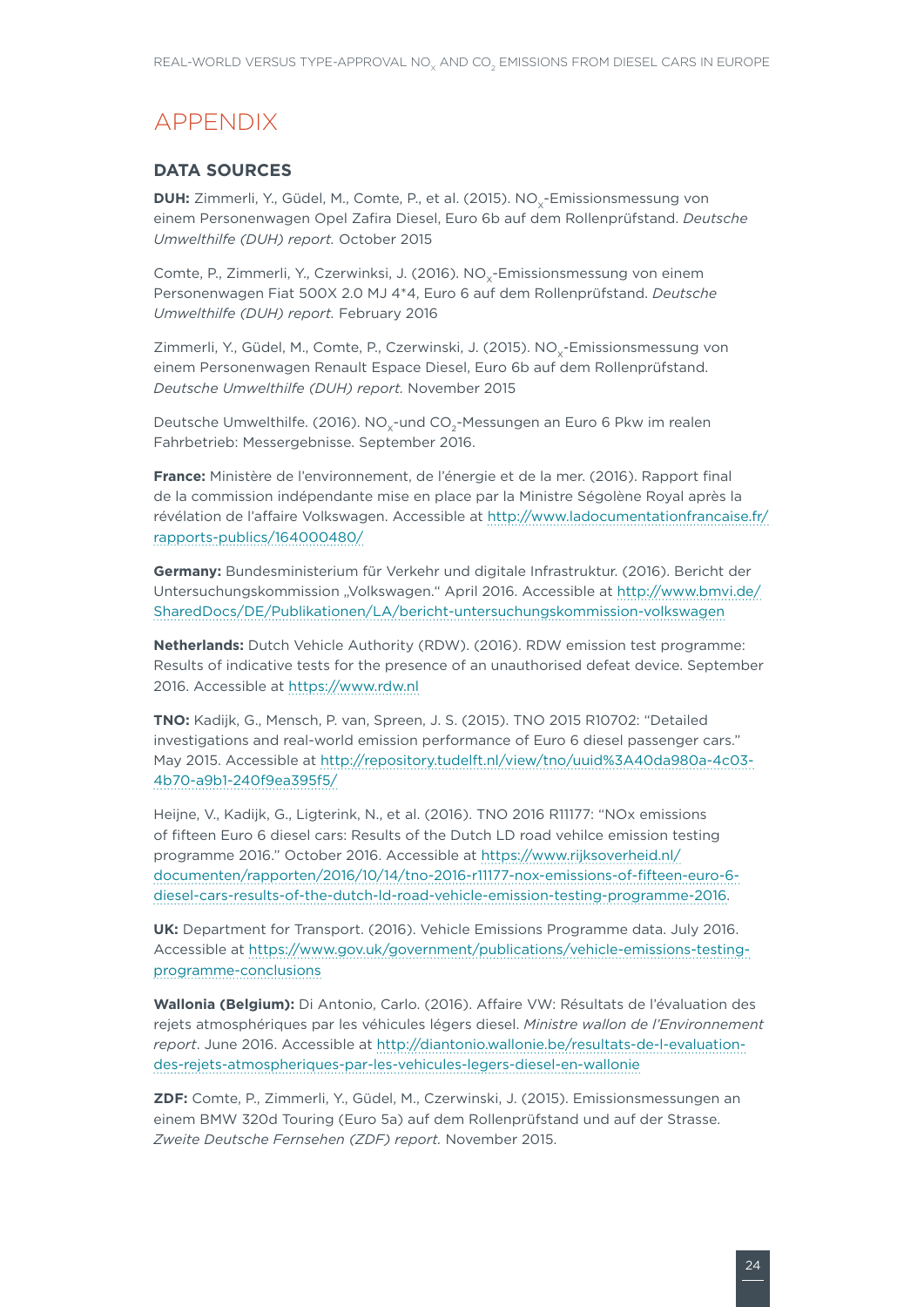Comte, P., Zimmerli, Y., Güdel, M., Czerwinski, J. (2015). Emissionsmessungen an einem VW Passat 2.0 TDI (Euro 5a) auf dem Rollenprüfstand und auf der Strasse. *Zweite Deutsche Fernsehen (ZDF) report.* November 2015.

Comte, P., Zimmerli, Y., Güdel, M., Czerwinski, J. (2015). Emissionsmessungen an einem Mercedes-Benz C 200 CDI (Euro 5a) auf dem Rollenprüfstand und auf der Strasse. *Zweite Deutsche Fernsehen (ZDF) report.* November 2015.

Table A1: Cars included in Figures 1 through 7. All Euro 5 and Euro 6 cars are fitted with exhaust gas recirculation (EGR); other aftertreatment technologies under Euro 6 are noted, with LNT = lean  $NO<sub>v</sub>$  trap; SCR = selective catalytic reduction. An asterisk (\*) before an aftertreatment technology means the aftertreatment technology is likely, not confirmed, based on the aftertreatment technology the manufacturer uses for its other passenger cars. If a car was included in Figure 4 or 5, its ID # is included in this table. As explained in the Methodology section, not all cars are included in these figures because of the minimum number of entries that was necessary for using the CO<sub>2</sub> data from Spritmonitor.

#### **Names of car manufacturer groups:**

BMW = BMW DAI = Daimler FCA = Fiat Chrysler Automobiles FRD = Ford GEM = General Motors HON = Honda HMC = Hyundai Motor Company MAH = Mahindra Group MAZ = Mazda PSA = Groupe PSA RNA = Renault-Nissan SUZ = Suzuki TAT = Tata TOY = Toyota VLO = Volvo VWG = Volkswagen Group

### **Data Sources:**

DUH = Deutsche Umwelthilfe EA = Emissions Analytics  $F =$ France G = Germany N = Netherlands TNO = The Netherlands Organisation for Applied Scientific Research UK = United Kingdom W = the Walloon government in Belgium ZDF = German television network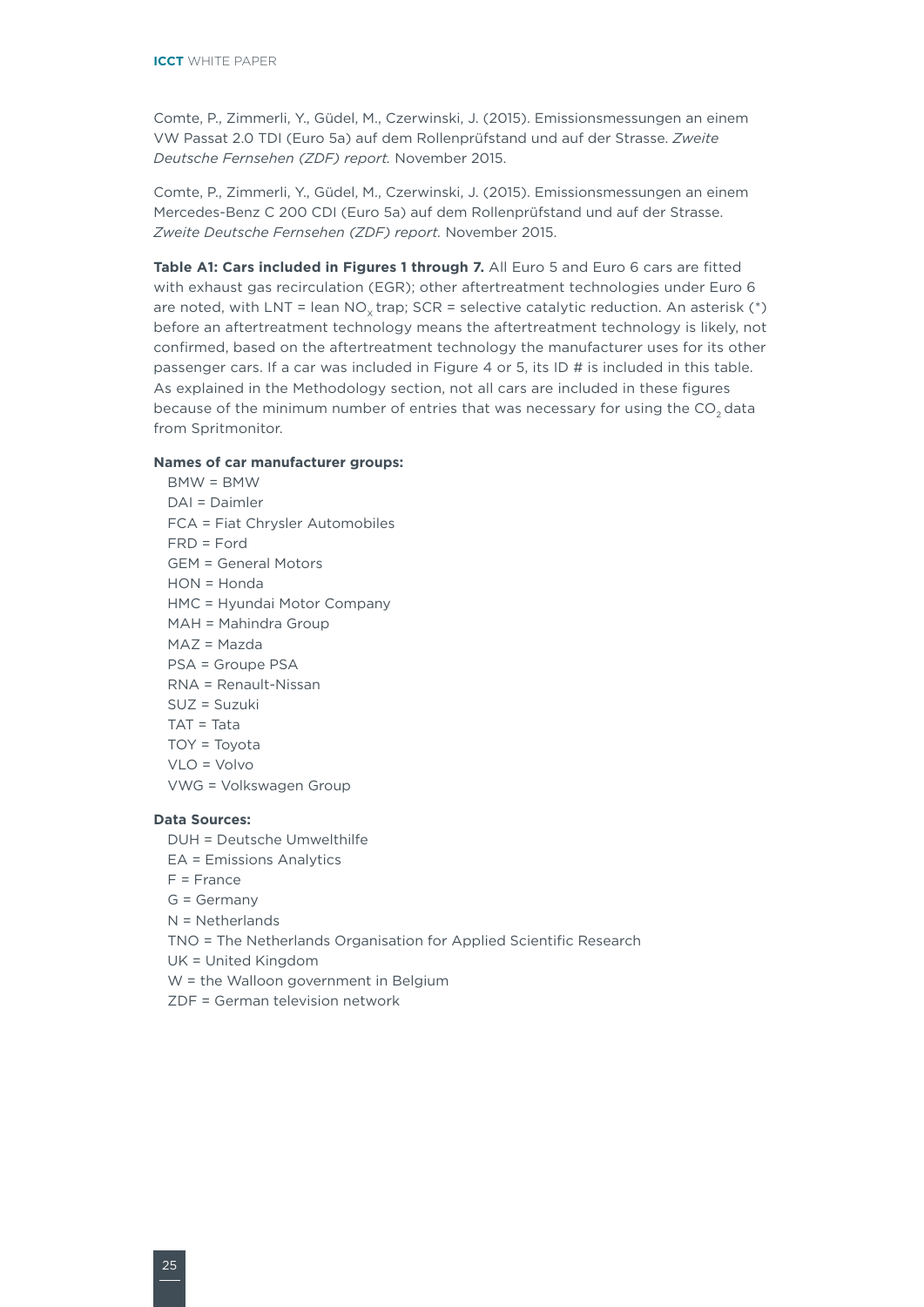| <b>Group</b> | <b>Model</b>                                 | $ID \# if$<br><b>included</b><br>in Figure 4<br><b>(Euro 5)</b> | <b>Euro 5 Data</b><br><b>Source</b> | ID# if<br><b>included</b><br>in Figure 5<br>(Euro <sub>6</sub> ) | <b>Aftertreatment</b><br><b>Technology</b><br>(LNT or SCR)<br>under Euro 6 | <b>Euro 6 Data</b><br><b>Source</b> |
|--------------|----------------------------------------------|-----------------------------------------------------------------|-------------------------------------|------------------------------------------------------------------|----------------------------------------------------------------------------|-------------------------------------|
| <b>BMW</b>   | <b>BMW 1-series</b>                          | $\overline{1}$                                                  | F                                   | $\mathbf{1}$                                                     | unknown                                                                    | F                                   |
| <b>BMW</b>   | <b>BMW 2-series</b>                          |                                                                 |                                     | $\overline{2}$                                                   | <b>LNT</b>                                                                 | EA, G                               |
| <b>BMW</b>   | <b>BMW 3-series</b>                          | $\overline{2}$                                                  | EA, G, ZDF                          | $\overline{3}$                                                   | LNT                                                                        | DUH, EA, F, UK                      |
| <b>BMW</b>   | <b>BMW 4-series</b>                          |                                                                 |                                     | $\overline{4}$                                                   | <b>LNT</b>                                                                 | EA                                  |
| <b>BMW</b>   | <b>BMW 5-series</b>                          |                                                                 |                                     | 5                                                                | <b>LNT</b>                                                                 | DUH, EA, G, TNO                     |
| <b>BMW</b>   | <b>BMW X3</b>                                |                                                                 |                                     | 6                                                                | <b>LNT</b>                                                                 | EA                                  |
| <b>BMW</b>   | <b>BMW X5</b>                                |                                                                 |                                     |                                                                  | <b>SCR</b>                                                                 | DUH, UK                             |
| <b>BMW</b>   | <b>Mini Countryman</b>                       |                                                                 |                                     | 7                                                                | <b>LNT</b>                                                                 | UK                                  |
| <b>DAI</b>   | <b>Mercedes A-Class</b>                      | 3                                                               | EA, F                               | 8                                                                | <b>LNT</b>                                                                 | DUH, F, UK                          |
| <b>DAI</b>   | <b>Mercedes B-Class</b>                      | $\overline{4}$                                                  | W                                   | 9                                                                | <b>LNT</b>                                                                 | F                                   |
| <b>DAI</b>   | <b>Mercedes C-Class</b>                      | 5                                                               | EA, ZDF                             | 10                                                               | <b>SCR</b>                                                                 | DUH, EA, G, TNO                     |
| <b>DAI</b>   | <b>Mercedes E-Class</b>                      | 6                                                               | <b>UK</b>                           | 11                                                               | <b>SCR</b>                                                                 | DUH, EA                             |
| <b>DAI</b>   | <b>Mercedes S-Class</b>                      |                                                                 | EA                                  |                                                                  | <b>SCR</b>                                                                 | EA, F, G                            |
| <b>DAI</b>   | <b>Mercedes V-Class</b>                      |                                                                 |                                     |                                                                  | <b>SCR</b>                                                                 | G                                   |
| <b>DAI</b>   | <b>Smart Fortwo</b>                          | $\overline{7}$                                                  | G                                   |                                                                  |                                                                            |                                     |
| <b>FCA</b>   | Alfa Romeo Giulietta                         | 8                                                               | EA, G, W                            | 12                                                               | unknown                                                                    | F                                   |
| <b>FCA</b>   | <b>Fiat 500L</b>                             |                                                                 | F, W                                |                                                                  |                                                                            |                                     |
| <b>FCA</b>   | <b>Fiat 500X</b>                             |                                                                 |                                     |                                                                  | <b>LNT</b>                                                                 | DUH, F                              |
| <b>FCA</b>   | <b>Panda</b>                                 |                                                                 | EA, G                               |                                                                  |                                                                            |                                     |
| <b>FCA</b>   | <b>Jeep Cherokee</b>                         |                                                                 | F, G                                |                                                                  |                                                                            |                                     |
| <b>FCA</b>   | <b>Jeep Grand Cherokee</b>                   | $\overline{9}$                                                  | $\mathsf{N}$                        |                                                                  |                                                                            |                                     |
| <b>FCA</b>   | <b>Jeep Renegade</b>                         |                                                                 |                                     | 13                                                               | *LNT                                                                       | <b>DUH</b>                          |
| <b>FCA</b>   | <b>Jeep Wrangler</b><br><b>Unlimited Van</b> |                                                                 | $\mathsf{N}$                        |                                                                  |                                                                            |                                     |
| <b>FRD</b>   | <b>Ford C-MAX</b>                            | 10                                                              | W                                   | 14                                                               | <b>LNT</b>                                                                 | F, G                                |
| <b>FRD</b>   | <b>Ford Fiesta</b>                           | 11                                                              | EA                                  | 15                                                               | <b>LNT</b>                                                                 | <b>TNO</b>                          |
| <b>FRD</b>   | <b>Ford Focus</b>                            | 12                                                              | EA, F, G                            | 16                                                               | LNT                                                                        | DUH, TNO, UK                        |
| <b>FRD</b>   | <b>Ford Kuga</b>                             |                                                                 |                                     | 17                                                               | LNT, SCR                                                                   | DUH, F                              |
| <b>FRD</b>   | <b>Ford Mondeo</b>                           | 13                                                              | EA, UK, W                           | 18                                                               | LNT, unknown<br>if SCR also                                                | DUH, F, UK                          |
| <b>FRD</b>   | <b>Ford S-MAX</b>                            | 14                                                              | EA                                  |                                                                  |                                                                            |                                     |
| <b>GEM</b>   | <b>Chevrolet Aveo</b>                        |                                                                 | N                                   |                                                                  |                                                                            |                                     |
| <b>GEM</b>   | <b>Chevrolet Captiva</b>                     | 15                                                              | $\mathsf N$                         |                                                                  |                                                                            |                                     |
| <b>GEM</b>   | <b>Chevrolet Cruze</b>                       | 16                                                              | EA, G, N, W                         |                                                                  |                                                                            |                                     |
| <b>GEM</b>   | <b>Chevrolet Orlando</b>                     | 17                                                              | $\mathsf{N}$                        |                                                                  |                                                                            |                                     |
| <b>GEM</b>   | <b>Opel/Vauxhall Antara</b>                  |                                                                 | $\mathsf N$                         |                                                                  |                                                                            |                                     |
| <b>GEM</b>   | <b>Opel/Vauxhall Astra</b>                   | 18                                                              | EA, G, UK, W                        | 19                                                               | <b>LNT</b>                                                                 | DUH, EA, F                          |
| <b>GEM</b>   | <b>Opel/Vauxhall Corsa</b>                   | 19                                                              | EA, UK                              |                                                                  |                                                                            |                                     |
| <b>GEM</b>   | <b>Opel/Vauxhall</b><br><b>Insignia</b>      | 20                                                              | EA, UK                              | 20                                                               | <b>SCR</b>                                                                 | G, UK                               |
| <b>GEM</b>   | <b>Opel/Vauxhall Mokka</b>                   | 21                                                              | N, W                                | 21                                                               | <b>LNT</b>                                                                 | DUH, F, N, UK                       |
| <b>GEM</b>   | <b>Opel/Vauxhall Zafira</b>                  | 22                                                              | EA                                  | 22                                                               | <b>SCR</b>                                                                 | DUH, EA, F, G,<br><b>TNO</b>        |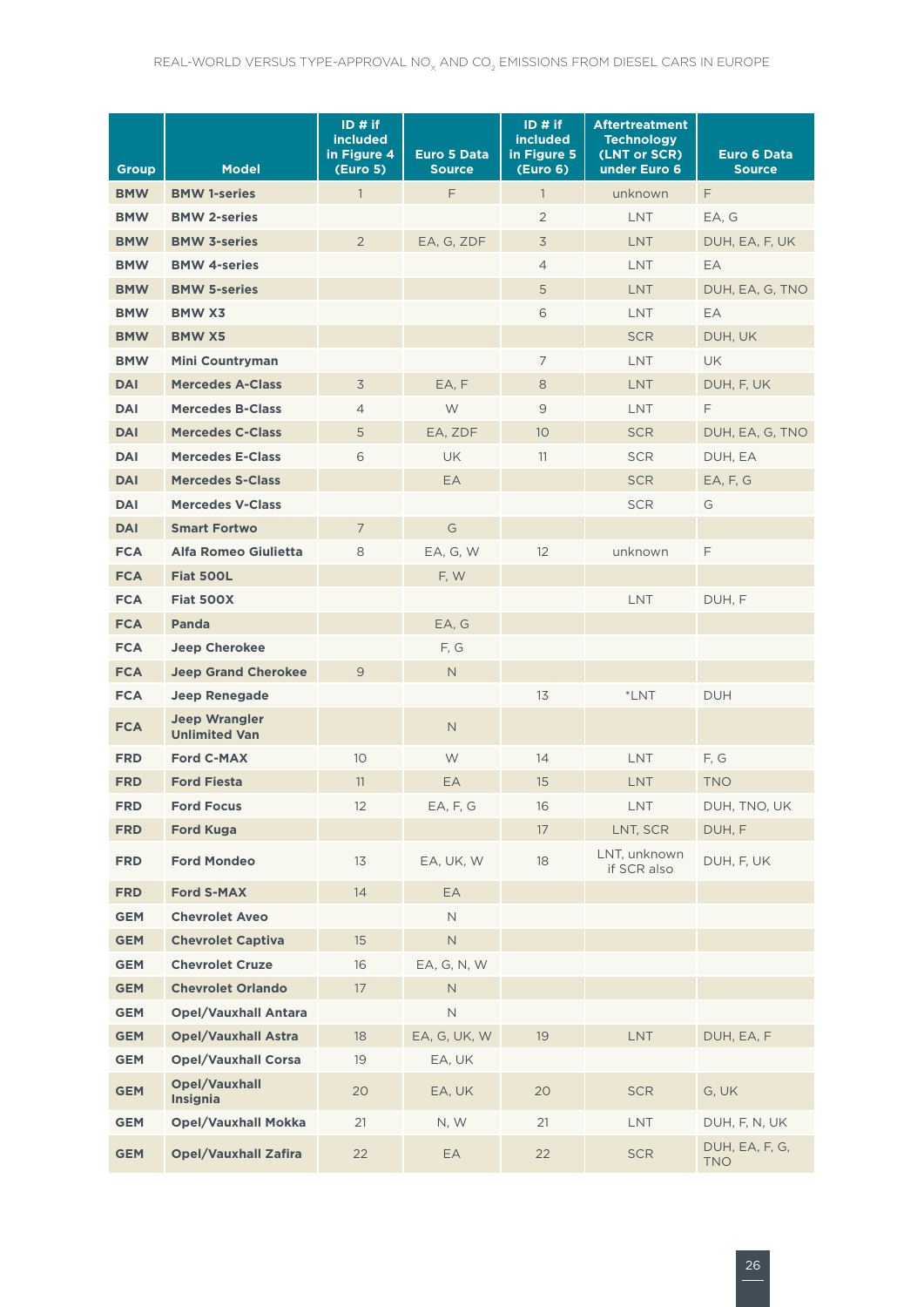| <b>Group</b> | <b>Model</b>              | $ID$ # if<br><b>included</b><br>in Figure 4<br><b>(Euro 5)</b> | <b>Euro 5 Data</b><br><b>Source</b> | ID# if<br><b>included</b><br>in Figure 5<br>(Euro <sub>6</sub> ) | <b>Aftertreatment</b><br><b>Technology</b><br>(LNT or SCR)<br>under Euro 6 | Euro 6 Data<br><b>Source</b> |
|--------------|---------------------------|----------------------------------------------------------------|-------------------------------------|------------------------------------------------------------------|----------------------------------------------------------------------------|------------------------------|
| <b>HMC</b>   | Hyundai H-1               |                                                                | $\mathsf{N}$                        |                                                                  |                                                                            |                              |
| <b>HMC</b>   | Hyundai i20               |                                                                |                                     | 23                                                               | <b>LNT</b>                                                                 | EA, G                        |
| <b>HMC</b>   | Hyundai i30               | 23                                                             | EA, UK, F                           | 24                                                               | <b>LNT</b>                                                                 | DUH, UK                      |
| <b>HMC</b>   | Hyundai i40               | 24                                                             | N, W                                |                                                                  |                                                                            |                              |
| <b>HMC</b>   | Hvundai ix20              | 25                                                             | $\mathbb N$                         |                                                                  |                                                                            |                              |
| <b>HMC</b>   | Hyundai ix35              | 26                                                             | G, UK                               |                                                                  |                                                                            |                              |
| <b>HMC</b>   | <b>Hyundai Santa Fe</b>   | 27                                                             | EA, UK                              | 25                                                               | unknown                                                                    | <b>DUH</b>                   |
| <b>HMC</b>   | <b>Hyundai Tuscon</b>     |                                                                |                                     |                                                                  | <b>LNT</b>                                                                 | DUH, F                       |
| <b>HMC</b>   | <b>Isuzu D-Max</b>        |                                                                | $\hbox{N}$                          |                                                                  |                                                                            |                              |
| <b>HMC</b>   | <b>Kia Ceed</b>           | 28                                                             | EA, N                               |                                                                  |                                                                            |                              |
| <b>HMC</b>   | <b>Kia Optima</b>         |                                                                | N, W                                |                                                                  | <b>LNT</b>                                                                 | EA                           |
| <b>HMC</b>   | <b>Kia Rio</b>            |                                                                |                                     | 26                                                               | <b>LNT</b>                                                                 | F.                           |
| <b>HMC</b>   | <b>Kia Sorento</b>        |                                                                |                                     | 27                                                               | unknown                                                                    | $\mathsf{N}$                 |
| <b>HMC</b>   | <b>Kia Sportage</b>       | 29                                                             | EA, F, UK, W                        | 28                                                               | <b>LNT</b>                                                                 | EA, UK                       |
| <b>HMC</b>   | <b>Kia Venga</b>          |                                                                | N, W                                |                                                                  |                                                                            |                              |
| <b>HON</b>   | <b>Honda Civic</b>        | 30                                                             | EA                                  |                                                                  |                                                                            |                              |
| <b>HON</b>   | <b>Honda CR-V</b>         | 31                                                             | EA, UK                              | 29                                                               | <b>LNT</b>                                                                 | F, UK                        |
| <b>HON</b>   | <b>Honda HR-V</b>         |                                                                |                                     |                                                                  | LNT                                                                        | G                            |
| <b>MAH</b>   | <b>Ssangyong Korando</b>  |                                                                | EA                                  |                                                                  |                                                                            |                              |
| <b>MAZ</b>   | Mazda 2                   |                                                                |                                     |                                                                  | EGR only                                                                   | F.                           |
| <b>MAZ</b>   | Mazda 6                   |                                                                |                                     | 30                                                               | EGR only                                                                   | EA, F, G, UK                 |
| <b>MAZ</b>   | Mazda CX-5                | 32                                                             | <b>EA</b>                           |                                                                  |                                                                            |                              |
| <b>PSA</b>   | <b>Citroën Berlingo</b>   |                                                                | W                                   |                                                                  |                                                                            |                              |
| <b>PSA</b>   | Citroën C3                |                                                                | EA, F                               |                                                                  |                                                                            |                              |
| <b>PSA</b>   | Citroën C4                | 33                                                             | W, UK                               | 31                                                               | $*SCR$                                                                     | EA                           |
| <b>PSA</b>   | <b>Citroën C4 Picasso</b> | 34                                                             | EA, F                               | 32                                                               | <b>SCR</b>                                                                 | EA, F                        |
| <b>PSA</b>   | Citroën C5                | 35                                                             | F, W                                |                                                                  |                                                                            |                              |
| <b>PSA</b>   | <b>Citroën Cactus</b>     |                                                                |                                     |                                                                  | <b>SCR</b>                                                                 | <b>TNO</b>                   |
| <b>PSA</b>   | Citroën DS4               |                                                                | W                                   |                                                                  |                                                                            |                              |
| <b>PSA</b>   | <b>Citroën DS5</b>        |                                                                |                                     |                                                                  | <b>SCR</b>                                                                 | EA                           |
| <b>PSA</b>   | Peugeot 2008              |                                                                |                                     | 33                                                               | $*SCR$                                                                     | <b>DUH</b>                   |
| <b>PSA</b>   | <b>Peugeot 208</b>        | 36                                                             | F, UK, W                            | 34                                                               | <b>SCR</b>                                                                 | F.                           |
| <b>PSA</b>   | Peugeot 3008              | 37                                                             | EA                                  | 35                                                               | <b>SCR</b>                                                                 | F, UK                        |
| <b>PSA</b>   | Peugeot 308               | 38                                                             | EA                                  | 36                                                               | <b>SCR</b>                                                                 | EA, F, G, TNO                |
| <b>PSA</b>   | Peugeot 5008              | 39                                                             | EA, F                               | 37                                                               | <b>SCR</b>                                                                 | F.                           |
| <b>PSA</b>   | <b>Peugeot 508</b>        |                                                                |                                     | 38                                                               | <b>SCR</b>                                                                 | F.                           |
| <b>PSA</b>   | Peugeot 807               |                                                                | F                                   |                                                                  |                                                                            |                              |
| <b>RNA</b>   | <b>Dacia Duster</b>       | 40                                                             | EA, F                               |                                                                  |                                                                            |                              |
| <b>RNA</b>   | Dacia Lodgy               | 41                                                             | W                                   |                                                                  |                                                                            |                              |
| <b>RNA</b>   | <b>Dacia Sandero</b>      | 42                                                             | W.                                  | 39                                                               | LNT                                                                        | G                            |
| <b>RNA</b>   | Mitsubishi ASX            | 43                                                             | EA, G                               | 40                                                               | <b>LNT</b>                                                                 | F                            |
| <b>RNA</b>   | <b>Nissan Juke</b>        | 44                                                             | EA, W                               |                                                                  |                                                                            |                              |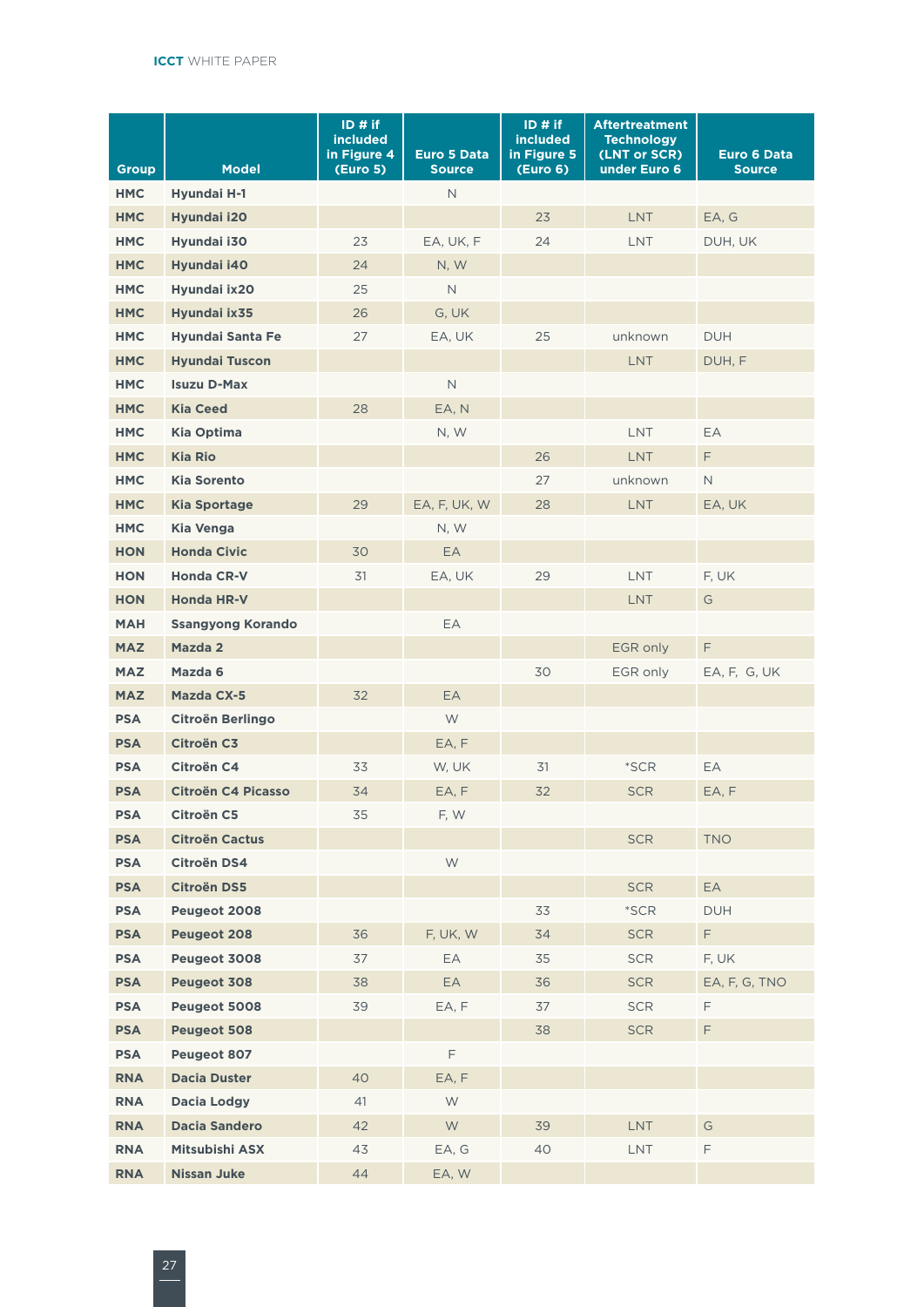| <b>Group</b> | <b>Model</b>                                   | ID#if<br><b>included</b><br>in Figure 4<br><b>(Euro 5)</b> | <b>Euro 5 Data</b><br><b>Source</b> | ID#if<br><b>included</b><br>in Figure 5<br>(Euro <sub>6</sub> ) | <b>Aftertreatment</b><br><b>Technology</b><br>(LNT or SCR)<br>under Euro 6 | Euro 6 Data<br><b>Source</b> |
|--------------|------------------------------------------------|------------------------------------------------------------|-------------------------------------|-----------------------------------------------------------------|----------------------------------------------------------------------------|------------------------------|
| <b>RNA</b>   | Nissan Qashqai                                 | 45                                                         | EA. UK. W                           | 41                                                              | <b>LNT</b>                                                                 | DUH, F                       |
| <b>RNA</b>   | <b>Nissan X-Trail</b>                          | 46                                                         | EA.                                 |                                                                 |                                                                            |                              |
| <b>RNA</b>   | <b>Renault Captur</b>                          |                                                            |                                     | 42                                                              | <b>LNT</b>                                                                 | F                            |
| <b>RNA</b>   | <b>Renault Clio</b>                            | 47                                                         | EA, F, W                            | 43                                                              | <b>LNT</b>                                                                 | <b>TNO</b>                   |
| <b>RNA</b>   | <b>Renault Espace</b>                          |                                                            |                                     |                                                                 | LNT                                                                        | F                            |
| <b>RNA</b>   | <b>Renault Kadjar</b>                          |                                                            |                                     |                                                                 | <b>LNT</b>                                                                 | F, G                         |
| <b>RNA</b>   | <b>Renault Kangoo</b>                          |                                                            | F                                   |                                                                 |                                                                            |                              |
| <b>RNA</b>   | <b>Renault Laguna</b>                          | 48                                                         | F                                   |                                                                 |                                                                            |                              |
| <b>RNA</b>   | <b>Renault Megane</b>                          |                                                            |                                     | 44                                                              | <b>LNT</b>                                                                 | TNO, UK                      |
| <b>RNA</b>   | <b>Renault Scénic</b>                          | 49                                                         | EA, F, W                            | 45                                                              | $*LNT$                                                                     | <b>DUH</b>                   |
| <b>RNA</b>   | <b>Renault Talisman</b>                        |                                                            |                                     |                                                                 | <b>LNT</b>                                                                 | F                            |
| <b>SUZ</b>   | <b>Suzuki Swift</b>                            |                                                            | $\mathsf N$                         |                                                                 |                                                                            |                              |
| <b>SUZ</b>   | Suzuki SX4                                     |                                                            | $\mathsf{N}$                        |                                                                 |                                                                            |                              |
| <b>SUZ</b>   | <b>Suzuki Vitara</b>                           |                                                            |                                     |                                                                 | <b>LNT</b>                                                                 | G, N                         |
| <b>TAT</b>   | <b>Jaguar XE</b>                               |                                                            |                                     |                                                                 | <b>SCR</b>                                                                 | EA, G, UK                    |
| <b>TAT</b>   | <b>Jaguar XF</b>                               |                                                            | <b>EA</b>                           |                                                                 | <b>SCR</b>                                                                 | <b>EA</b>                    |
| <b>TAT</b>   | <b>Land Rover Discovery</b>                    |                                                            | EA                                  |                                                                 |                                                                            |                              |
| <b>TAT</b>   | <b>Land Rover</b><br><b>Freelander</b>         |                                                            | EA, UK                              |                                                                 |                                                                            |                              |
| <b>TAT</b>   | <b>Land Rover Range</b><br><b>Rover</b>        |                                                            | EA, G                               |                                                                 |                                                                            |                              |
| <b>TAT</b>   | <b>Land Rover Range</b><br><b>Rover Sport</b>  |                                                            | EA, UK                              |                                                                 |                                                                            |                              |
| <b>TAT</b>   | <b>Land Rover Range</b><br><b>Rover Evoque</b> | 50                                                         | EA                                  | 46                                                              | <b>SCR</b>                                                                 | EA, G                        |
| <b>TOY</b>   | <b>Toyota Auris</b>                            | 51                                                         | G                                   | 47                                                              | <b>LNT</b>                                                                 | DUH, F                       |
| <b>TOY</b>   | <b>Toyota Avensis</b>                          | 52                                                         | EA                                  | 48                                                              | LNT                                                                        | F, UK                        |
| <b>TOY</b>   | <b>Toyota Verso</b>                            | 53                                                         | EA                                  |                                                                 |                                                                            |                              |
| <b>TOY</b>   | <b>Toyota Yaris</b>                            |                                                            | F, W                                |                                                                 |                                                                            |                              |
| <b>VLO</b>   | <b>Volvo C30</b>                               |                                                            | W                                   |                                                                 |                                                                            |                              |
| <b>VLO</b>   | Volvo S60                                      |                                                            |                                     |                                                                 | <b>LNT</b>                                                                 | EA, F                        |
| <b>VLO</b>   | <b>Volvo S80</b>                               |                                                            |                                     |                                                                 | <b>LNT</b>                                                                 | EA                           |
| <b>VLO</b>   | Volvo V40                                      | 54                                                         | EA, N, UK, W                        | 49                                                              | LNT                                                                        | F, N, TNO                    |
| <b>VLO</b>   | Volvo V50                                      | 55                                                         | $\hbox{N}$                          |                                                                 |                                                                            |                              |
| <b>VLO</b>   | Volvo V60                                      | 56                                                         | EA, W                               | 50                                                              | unknown                                                                    | G                            |
| <b>VLO</b>   | <b>Volvo XC60</b>                              | 57                                                         | EA                                  | 51                                                              | unknown                                                                    | <b>DUH</b>                   |
| <b>VLO</b>   | Volvo XC90                                     |                                                            |                                     |                                                                 | unknown                                                                    | $\mathsf N$                  |
| <b>VWG</b>   | Audi A1                                        | 58                                                         | F                                   |                                                                 |                                                                            |                              |
| <b>VWG</b>   | Audi A3                                        |                                                            |                                     | 52                                                              | LNT                                                                        | DUH, G, UK                   |
| <b>VWG</b>   | Audi A4                                        |                                                            |                                     | 53                                                              | <b>SCR</b>                                                                 | DUH, EA                      |
| <b>VWG</b>   | Audi A5                                        |                                                            |                                     | 54                                                              | <b>SCR</b>                                                                 | EA                           |
| <b>VWG</b>   | Audi A6                                        | 59                                                         | EA, G                               | 55                                                              | <b>SCR</b>                                                                 | DUH, EA, G                   |
| <b>VWG</b>   | <b>Audi A8</b>                                 |                                                            |                                     |                                                                 | <b>SCR</b>                                                                 | EA                           |